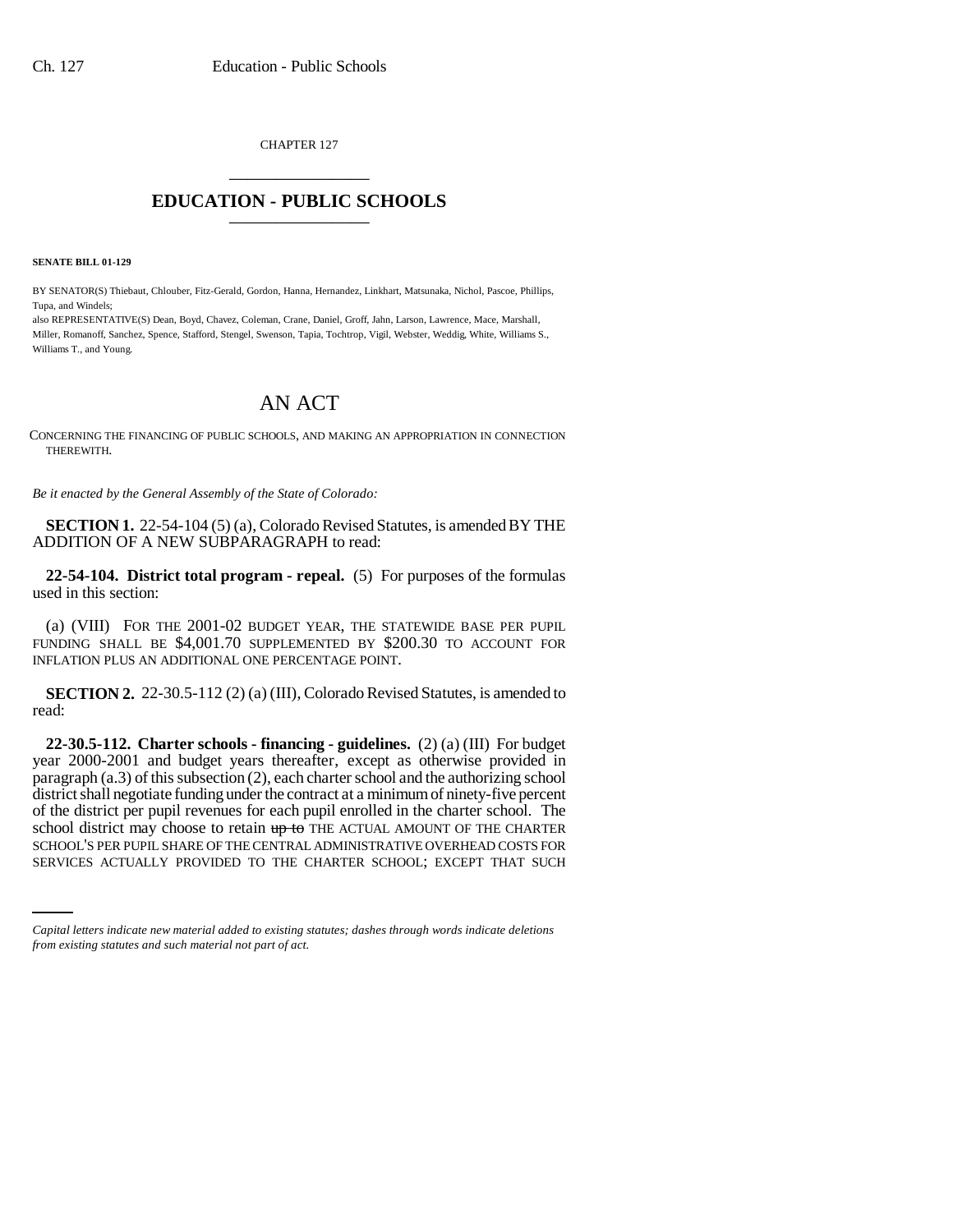AMOUNT SHALL NOT EXCEED five percent of the district per pupil revenues for each pupil enrolled in the charter school. as payment for the charter school's portion of central administrative overhead costs incurred by the school district.

**SECTION 3.** 22-28-104 (2) (d) (I), Colorado Revised Statutes, is amended, and the said 22-28-104 (2) (d) is further amended BY THE ADDITION OF THE FOLLOWING NEW SUBPARAGRAPHS, to read:

**22-28-104. Establishment of public preschool programs.** (2) In recognition of the fact that there are thousands of children in Colorado not presently being served who would benefit from the state preschool program, the number of children that may participate in the state preschool program shall be increased:

(d) (I) To not more than  $8,850$  in the 1998-99 budget year, and to not more than 9,050 in the 1999-2000 AND 2000-2001 budget year YEARS, AND TO NOT MORE THAN 10,050 IN THE 2001-02 BUDGET YEAR and budget years thereafter.

(III) FOR THE 2001-02 BUDGET YEAR, THE DEPARTMENT SHALL ALLOW SCHOOL DISTRICTS TO APPLY TO THE DEPARTMENT FOR AUTHORIZATION TO SERVE NO MORE THAN ONE THOUSAND ELIGIBLE CHILDREN THROUGH A FULL-DAY KINDERGARTEN COMPONENT OF THE DISTRICT'S PRESCHOOL PROGRAM. THE DEPARTMENT, USING ESTABLISHED CRITERIA, SHALL SELECT SCHOOL DISTRICTS TO PARTICIPATE IN SUCH FULL-DAY KINDERGARTEN PROGRAMS UNTIL THE TOTAL NUMBER OF FULL-DAY KINDERGARTEN POSITIONS APPLIED FOR HAS BEEN FILLED OR THE LIMITATION OF ONE THOUSAND CHILDREN HAS BEEN REACHED, WHICHEVER EVENT OCCURS FIRST. NOTWITHSTANDING ANY OTHER PROVISION OF LAW, NO WAIVERS SHALL BE GRANTED BY THE DEPARTMENT THAT WOULD ALLOW MORE THAN ONE THOUSAND FULL-DAY KINDERGARTEN CHILDREN.

(IV) THE GENERAL ASSEMBLY HEREBY FINDS AND DECLARES THAT, FOR PURPOSES OF SECTION 17 OF ARTICLE IX OF THE STATE CONSTITUTION, INCREASING THE NUMBER OF CHILDREN THAT MAY PARTICIPATE IN THE STATE PRESCHOOL PROGRAM IS AN IMPORTANT ELEMENT OF EXPANDING THE AVAILABILITY OF PRESCHOOL AND KINDERGARTEN PROGRAMS AND MAY THEREFORE RECEIVE FUNDING FROM THE STATE EDUCATION FUND CREATED IN SECTION 17 (4) OF ARTICLE IX OF THE STATE CONSTITUTION.

**SECTION 4.** 22-54-103 (1), (5.5), and (14), Colorado Revised Statutes, are amended, and the said 22-54-103 is further amended BY THE ADDITION OF A NEW SUBSECTION, to read:

**22-54-103. Definitions.** As used in this article, unless the context otherwise requires:

(1) "AT-RISK FUNDED PUPIL COUNT" MEANS THE GREATER OF:

(a) "At-risk pupils" means: THE NUMBER OF THE DISTRICT'S AT-RISK PUPILS FOR THE APPLICABLE BUDGET YEAR; OR

(I) For the 1994-95 budget year, the greater of: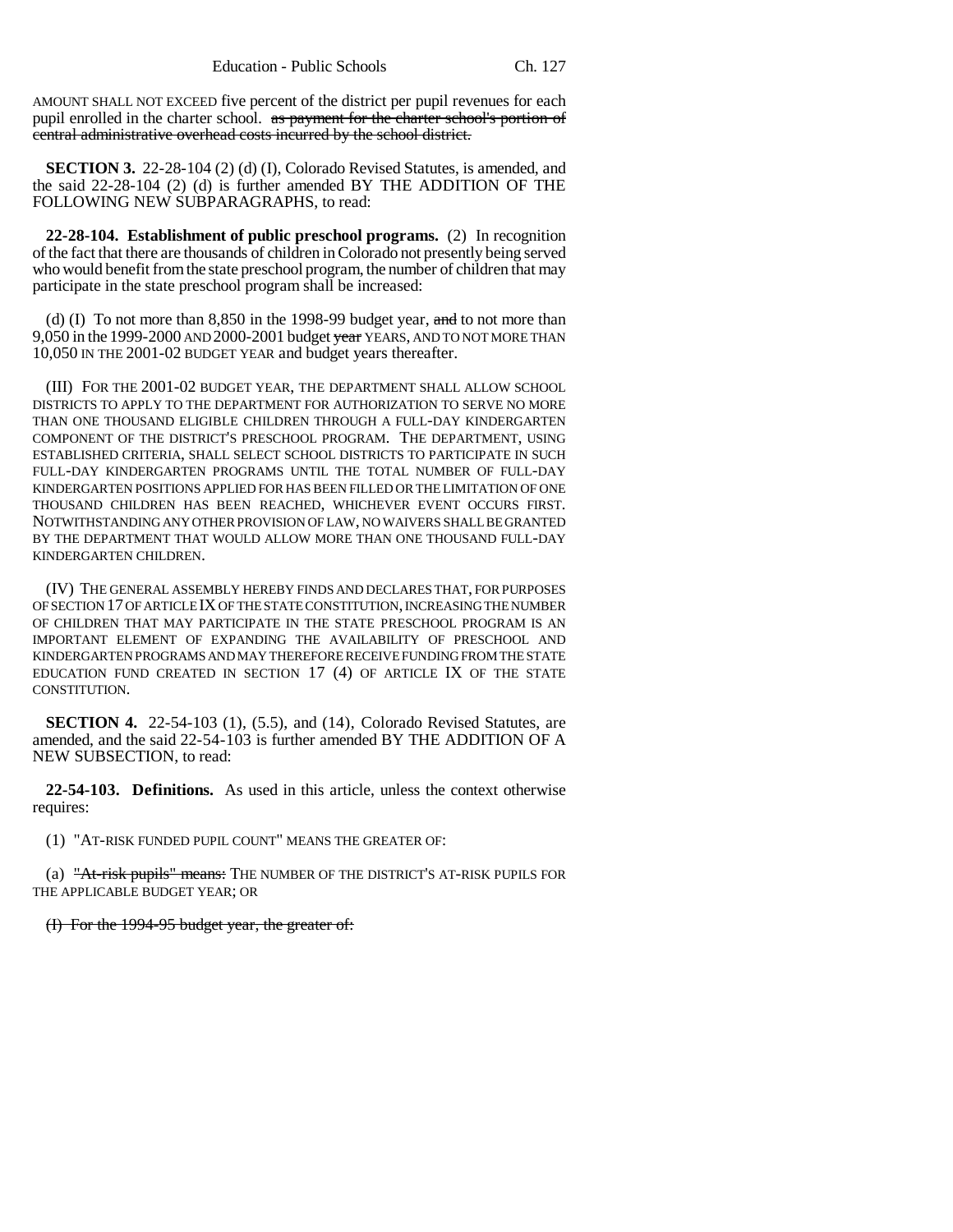(A) The number of district pupils eligible for free lunch; or

(B) The number of pupils calculated in accordance with the following formula: District pupils eligible for free lunch  $+ 25\%$  x ((District percentage of pupils eligible for free lunch x District pupil enrollment) - District pupils eligible for free lunch)

(II) For the 1995-96 budget year and budget years thereafter, the greater of:

- (A) The number of district pupils eligible for free lunch; or
- (B) The number of pupils calculated in accordance with the following formula: District percentage of pupils eligible for free lunch x District pupil enrollment

(b) For purposes of this subsection  $(1)$ : THE AVERAGE OF THE NUMBER OF THE DISTRICT'S AT-RISK PUPILS FOR THE APPLICABLE BUDGET YEAR AND THE NUMBER OF THE DISTRICT'S AT-RISK PUPILS FOR THE IMMEDIATELY PRECEDING BUDGET YEAR; OR

(I) "District percentage of pupils eligible for free lunch" means the district pupils eligible for free lunch in grades one through eight divided by the district pupil enrollment in grades one through eight.

(II) "District pupil enrollment" means the pupil enrollment of the district, as determined in accordance with subsection (10) of this section, minus the number of pupils enrolled in district preschool programs pursuant to article 28 of this title and the number of three- or four-year-old pupils with disabilities receiving educational programs pursuant to article 20 of this title.

(III) "District pupils eligible for free lunch" means the number of pupils included in the district pupil enrollment who are eligible for free lunch pursuant to the provisions of the federal "National School Lunch Act".

(c) For purposes of this subsection  $(1)$ , at-risk pupils shall be counted in the same manner as pupils are counted pursuant to subsection (10) of this section THE AVERAGE OF THE NUMBER OF THE DISTRICT'S AT-RISK PUPILS FOR THE APPLICABLE BUDGET YEAR AND THE NUMBER OF THE DISTRICT'S AT-RISK PUPILS FOR THE TWO IMMEDIATELY PRECEDING BUDGET YEARS.

(1.5) (a) "AT-RISK PUPILS" MEANS:

(I) FOR THE 1994-95 BUDGET YEAR, THE GREATER OF:

(A) THE NUMBER OF DISTRICT PUPILS ELIGIBLE FOR FREE LUNCH; OR

(B) THE NUMBER OF PUPILS CALCULATED IN ACCORDANCE WITH THE FOLLOWING FORMULA:

DISTRICT PUPILS ELIGIBLE FOR FREE LUNCH +25% X ((DISTRICT PERCENTAGE OF PUPILS ELIGIBLE FOR FREE LUNCH X DISTRICT PUPIL ENROLLMENT) - DISTRICT PUPILS ELIGIBLE FOR FREE LUNCH)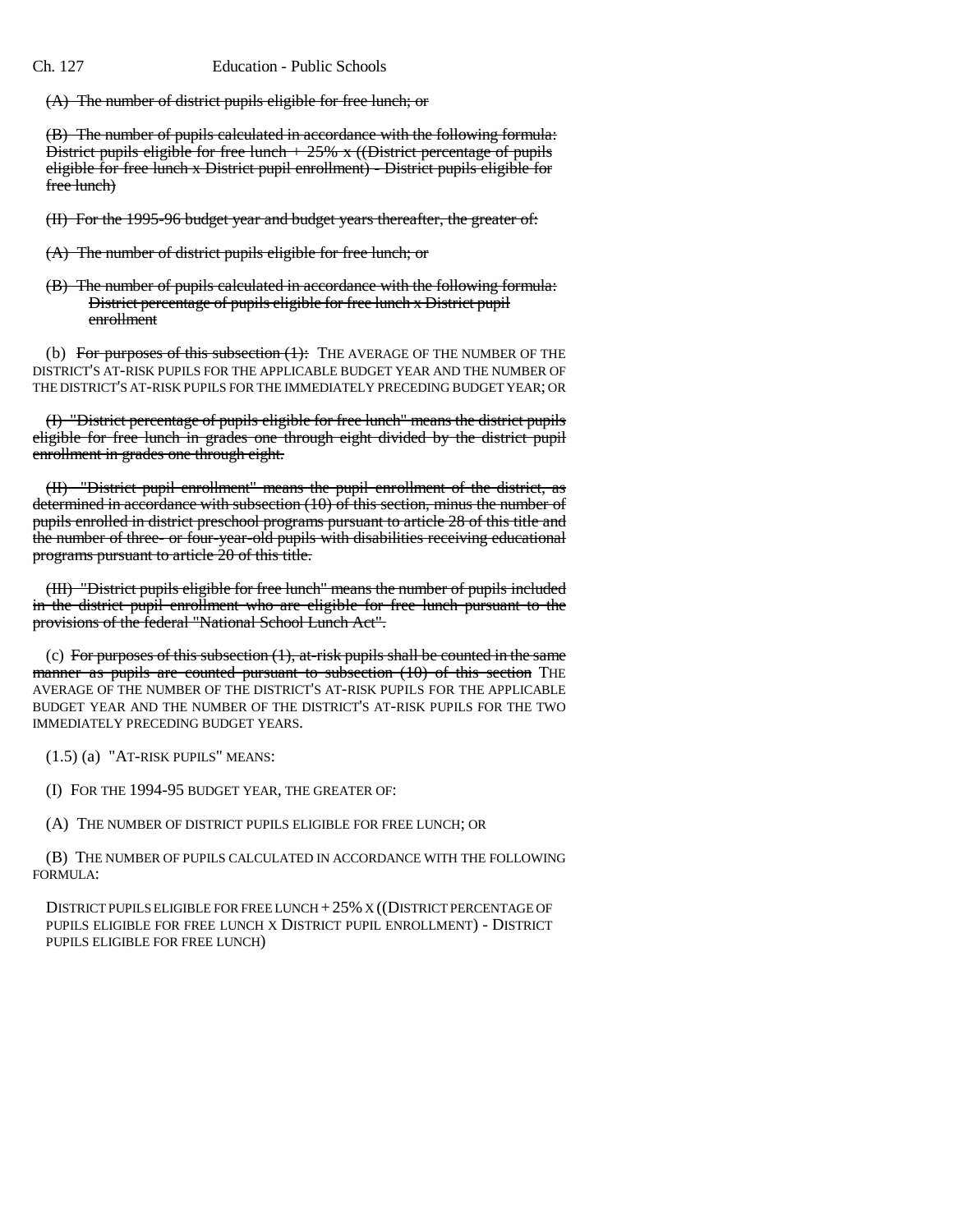(II) FOR THE 1995-96 BUDGET YEAR AND BUDGET YEARS THEREAFTER THROUGH THE 2000-01 BUDGET YEAR, THE GREATER OF:

(A) THE NUMBER OF DISTRICT PUPILS ELIGIBLE FOR FREE LUNCH; OR

(B) THE NUMBER OF PUPILS CALCULATED IN ACCORDANCE WITH THE FOLLOWING FORMULA:

DISTRICT PERCENTAGE OF PUPILS ELIGIBLE FOR FREE LUNCH X DISTRICT PUPIL ENROLLMENT

(III) FOR THE 2001-02 BUDGET YEAR AND BUDGET YEARS THEREAFTER, THE GREATER OF:

(A) THE NUMBER OF DISTRICT PUPILS ELIGIBLE FOR FREE LUNCH PLUS THE NUMBER OF DISTRICT PUPILS WHOSE DOMINANT LANGUAGE IS NOT ENGLISH; OR

(B) THE NUMBER OF PUPILS CALCULATED IN ACCORDANCE WITH THE FOLLOWING FORMULA:

(DISTRICT PERCENTAGE OF PUPILS ELIGIBLE FOR FREE LUNCH X DISTRICT PUPIL ENROLLMENT) + THE NUMBER OF DISTRICT PUPILS WHOSE DOMINANT LANGUAGE IS NOT ENGLISH

(b) FOR PURPOSES OF THIS SUBSECTION (1.5):

(I) "DISTRICT PERCENTAGE OF PUPILS ELIGIBLE FOR FREE LUNCH" MEANS THE DISTRICT PUPILS ELIGIBLE FOR FREE LUNCH IN GRADES ONE THROUGH EIGHT DIVIDED BY THE DISTRICT PUPIL ENROLLMENT IN GRADES ONE THROUGH EIGHT.

(II) "DISTRICT PUPIL ENROLLMENT" MEANS THE PUPIL ENROLLMENT OF THE DISTRICT, AS DETERMINED IN ACCORDANCE WITH SUBSECTION (10) OF THIS SECTION, MINUS THE NUMBER OF PUPILS ENROLLED IN DISTRICT PRESCHOOL PROGRAMS PURSUANT TO ARTICLE 28 OF THIS TITLE AND THE NUMBER OF THREE- OR FOUR-YEAR-OLD PUPILS WITH DISABILITIES RECEIVING EDUCATIONAL PROGRAMS PURSUANT TO ARTICLE 20 OF THIS TITLE.

(III) "DISTRICT PUPILS ELIGIBLE FOR FREE LUNCH" MEANS THE NUMBER OF PUPILS INCLUDED IN THE DISTRICT PUPIL ENROLLMENT WHO ARE ELIGIBLE FOR FREE LUNCH PURSUANT TO THE PROVISIONS OF THE FEDERAL "NATIONAL SCHOOL LUNCH ACT".

(IV) "DISTRICT PUPILS WHOSE DOMINANT LANGUAGE IS NOT ENGLISH" MEANS THE NUMBER OF PUPILS INCLUDED IN THE DISTRICT PUPIL ENROLLMENT FOR THE PRECEDING BUDGET YEAR WHO WERE NOT ELIGIBLE FOR FREE LUNCH PURSUANT TO THE PROVISIONS OF THE FEDERAL "NATIONAL SCHOOL LUNCH ACT", 42 U.S.C. SEC. 1751 ET SEQ., AND WHOSE DOMINANT LANGUAGE IS NOT ENGLISH, AS DEFINED IN SECTION 22-24-103 (4), AND:

(A) WHOSE SCORES WERE NOT INCLUDED IN CALCULATING SCHOOL ACADEMIC PERFORMANCE GRADES AS PROVIDED IN SECTION 22-7-409 (1.2) (d) (I) (C); OR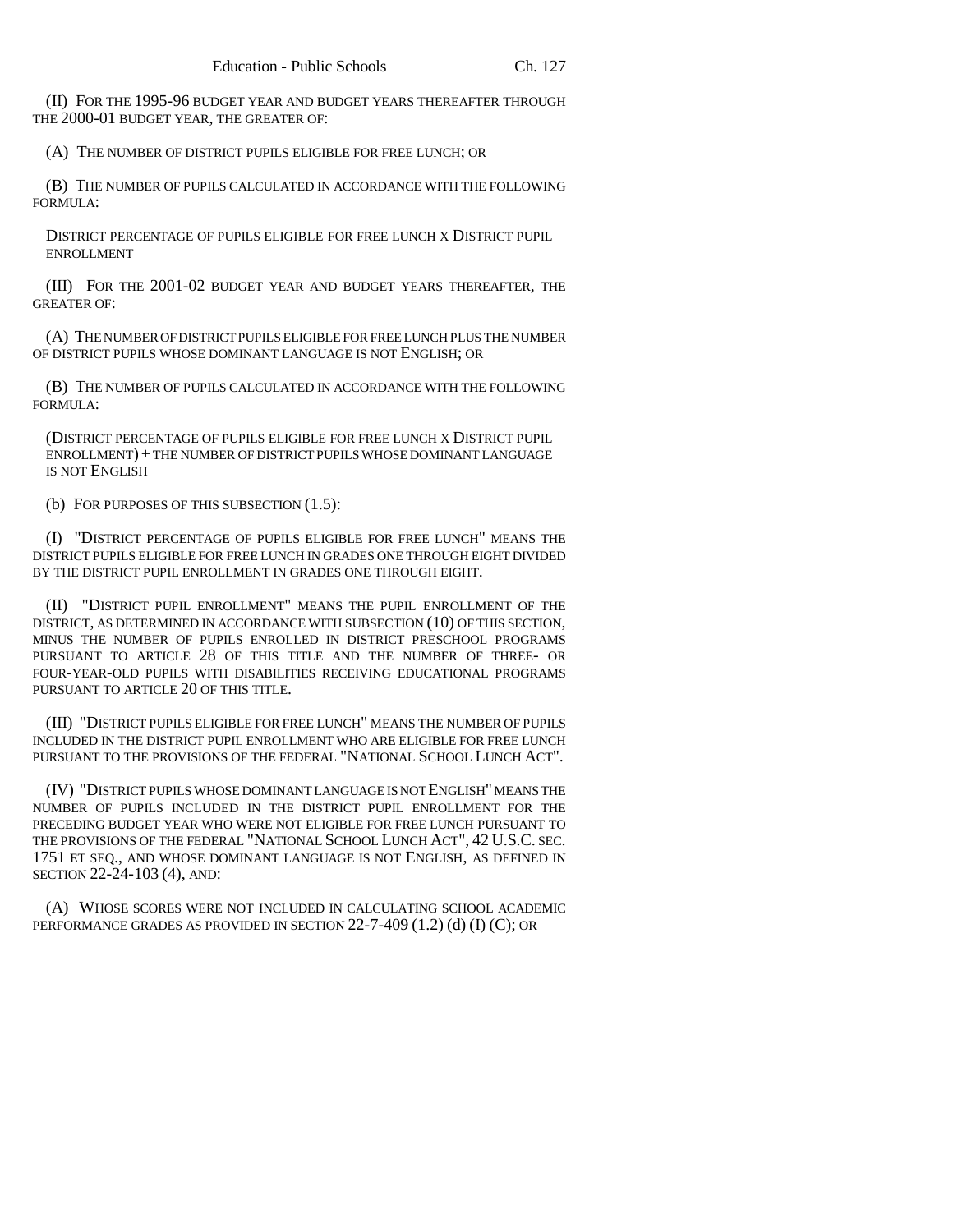(B) WHO TOOK AN ASSESSMENT ADMINISTERED PURSUANT TO SECTION 22-7-409 IN A LANGUAGE OTHER THAN ENGLISH.

(c) FOR PURPOSES OF THIS SUBSECTION (1.5), AT-RISK PUPILS SHALL BE COUNTED IN THE SAME MANNER AS PUPILS ARE COUNTED PURSUANT TO SUBSECTION (10) OF THIS SECTION.

(5.5) "District percentage of at-risk pupils" means the number of at-risk pupils in the district, as determined in accordance with subsection  $(1)$  SUBSECTION  $(1.5)$  of this section, divided by the pupil enrollment of the district, as determined in accordance with subsection (10) of this section; except that pupil enrollment shall not include the number of pupils enrolled in district preschool programs pursuant to article 28 of this title and the number of three- or four-year-old pupils with disabilities receiving educational programs pursuant to article 20 of this title.

(14) "Statewide average percentage of at-risk pupils" means the total number of at-risk pupils in all districts, as determined in accordance with subsection  $(1)$ SUBSECTION (1.5) of this section, divided by the pupil enrollment of all districts, as determined in accordance with subsection (10) of this section; except that pupil enrollment shall not include the number of pupils enrolled in district preschool programs pursuant to article 28 of this title and the number of three- or four-year-old pupils with disabilities receiving educational programs pursuant to article 20 of this title.

**SECTION 5.** The introductory portion to 22-54-104 (2) (a) (III.5) and 22-54-104 (2) (a) (III.6), (4), and (5) (f) (II), Colorado Revised Statutes, are amended, and the said 22-54-104 (2) (a) is further amended BY THE ADDITION OF THE FOLLOWING NEW SUBPARAGRAPHS, to read:

**22-54-104. District total program - repeal.** (2) (a) (III.5) Except as otherwise provided in this subsection (2), subsection (6) of this section, or section 22-54-104.3, a district's total program for the 1999-2000 budget year and AND 2000-01 budget years thereafter shall be the greater of the following:

(III.6) For the 2000-01 budget year, and budget years thereafter, the dollar amount set forth in sub-subparagraph (B) of subparagraph (III.5) of this paragraph (a) shall be increased by the percentage by which the statewide base per pupil funding for the budget year is increased over the statewide base per pupil funding set forth for the 1999-2000 budget year. Such amount shall be rounded to the nearest dollar.

(III.7) EXCEPT AS OTHERWISE PROVIDED IN THIS SUBSECTION (2), SUBSECTION (6) OF THIS SECTION, OR SECTION 22-54-104.3, A DISTRICT'S TOTAL PROGRAM FOR THE 2001-02 BUDGET YEAR AND BUDGET YEARS THEREAFTER SHALL BE THE GREATER OF THE FOLLOWING:

(A) (DISTRICT PER PUPIL FUNDING X DISTRICT FUNDED PUPIL COUNT) + DISTRICT AT-RISK FUNDING; OR

(B) \$5,100 X DISTRICT FUNDED PUPIL COUNT.

(III.8) FOR THE 2002-03 BUDGET YEAR AND BUDGET YEARS THEREAFTER, THE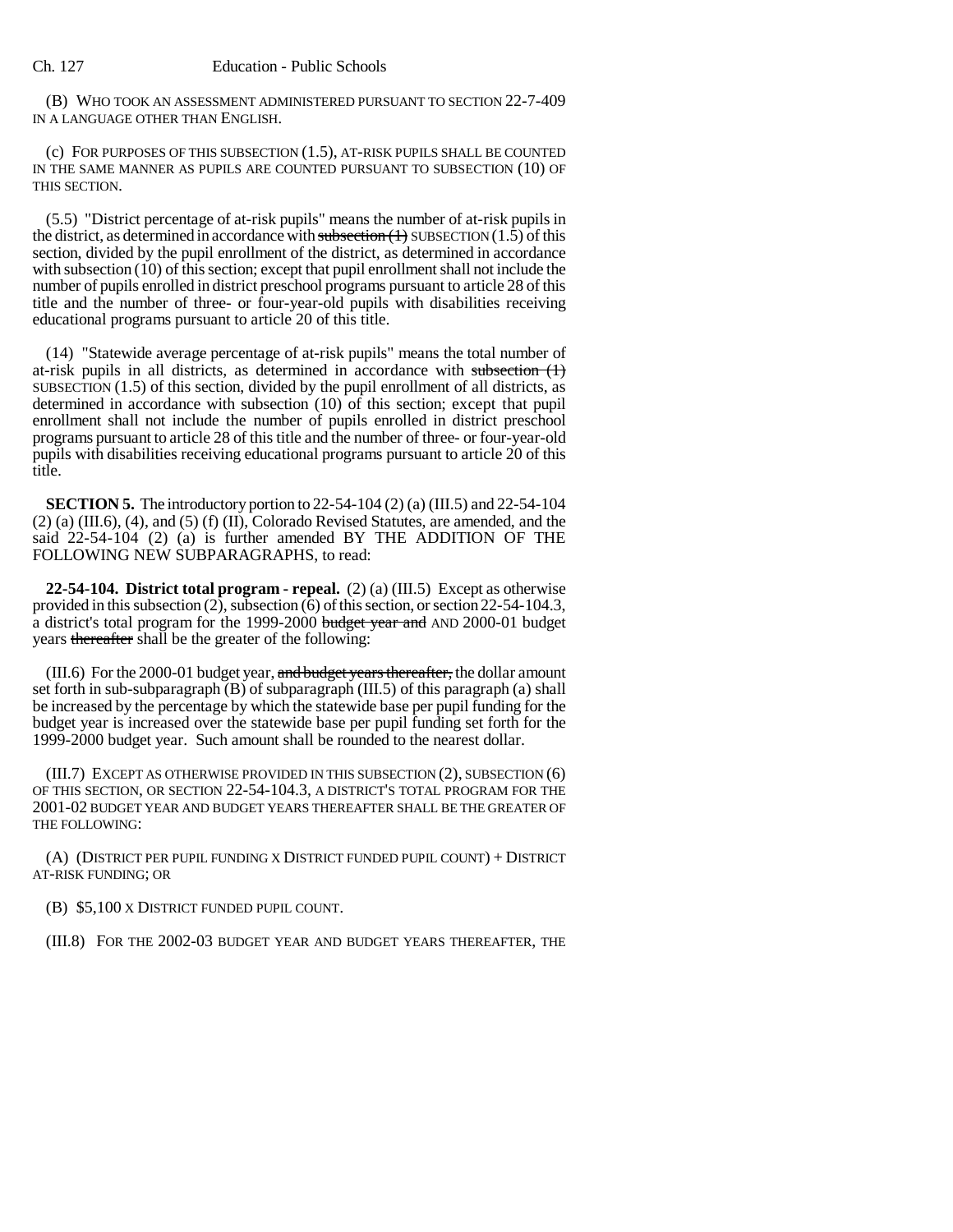DOLLAR AMOUNT SET FORTH IN SUB-SUBPARAGRAPH (B) OF SUBPARAGRAPH (III.7) OF THIS PARAGRAPH (a) SHALL BE INCREASED BY THE PERCENTAGE BY WHICH THE STATEWIDE BASE PER PUPIL FUNDING FOR THE BUDGET YEAR IS INCREASED OVER THE STATEWIDE BASE PER PUPIL FUNDING SET FORTH FOR THE 2001-02 BUDGET YEAR. SUCH AMOUNT SHALL BE ROUNDED TO THE NEAREST DOLLAR.

(4) A district's at-risk funding shall be determined in accordance with one of the following formulas:

(a) If the district percentage of at-risk pupils is equal to or less than the statewide average percentage of at-risk pupils or the district's funded pupil count is equal to or less than four hundred fifty-nine, the formula shall be:

(District per pupil funding x  $11.5\%$ ) x District at-risk pupils FUNDED PUPIL COUNT

(b) If the district percentage of at-risk pupils is greater than the statewide average percentage of at-risk pupils and the district's funded pupil count is greater than four hundred fifty-nine, the formula shall be:

((District per pupil funding x 11.5%) x (Statewide average percentage of at-risk pupils x District pupil enrollment)) + ((District per pupil funding x District at-risk factor) x (District at-risk pupils FUNDED PUPIL COUNT - (Statewide average percentage of at-risk pupils x District pupil enrollment))).

(5) For purposes of the formulas used in this section:

(f) (II) If the district percentage of at-risk pupils is greater than the statewide average percentage of at-risk pupils and the district's funded pupil count is greater than fifty thousand, the district's at-risk factor shall be  $11.5\%$  plus a  $0.34$  percentage 0.36 PERCENTAGE point for each percentage point that the district percentage of at-risk pupils exceeds the statewide average percentage of at-risk pupils; except that no district's at-risk factor shall exceed 30%.

**SECTION 6.** Article 54 of title 22, Colorado Revised Statutes, is amended BY THE ADDITION OF A NEW SECTION to read:

**22-54-104.2. Legislative declaration.** (1) THE GENERAL ASSEMBLY HEREBY FINDS AND DECLARES THAT, FOR PURPOSES OF SECTION 17 OF ARTICLE IX OF THE STATE CONSTITUTION, THE EXPANSION OF THE DEFINITION OF "AT-RISK PUPILS", AS DEFINED IN SECTION 22-54-103 (1.5) (a) (III), TO INCLUDE DISTRICT PUPILS WHOSE DOMINANT LANGUAGE IS NOT ENGLISH, AS DEFINED IN SECTION 22-54-103 (1.5) (b) (IV), THE INCREASE IN THE AT-RISK FACTOR PURSUANT TO SECTION 22-54-104 (5) (f) (II) FOR DISTRICTS WHOSE PERCENTAGE OF AT-RISK PUPILS IS GREATER THAN THE STATEWIDE AVERAGE PERCENTAGE OF AT-RISK PUPILS AND WHOSE FUNDED PUPIL COUNT IS GREATER THAN FIFTY THOUSAND, AND THE REQUIREMENT THAT DISTRICTS THAT RECEIVE AT-RISK FUNDING SPEND A PORTION OF THEIR AT-RISK FUNDING ON IMPLEMENTATION OF THE DISTRICT'S ENGLISH LANGUAGE PROFICIENCY PROGRAM PURSUANT TO SECTION  $22-54-105(3)$  (b) (I) AND (3) (c) ARE IMPORTANT ELEMENTS OF ACCOUNTABLE PROGRAMS TO MEET STATE ACADEMIC STANDARDS AND MAY THEREFORE RECEIVE FUNDING FROM THE STATE EDUCATION FUND CREATED IN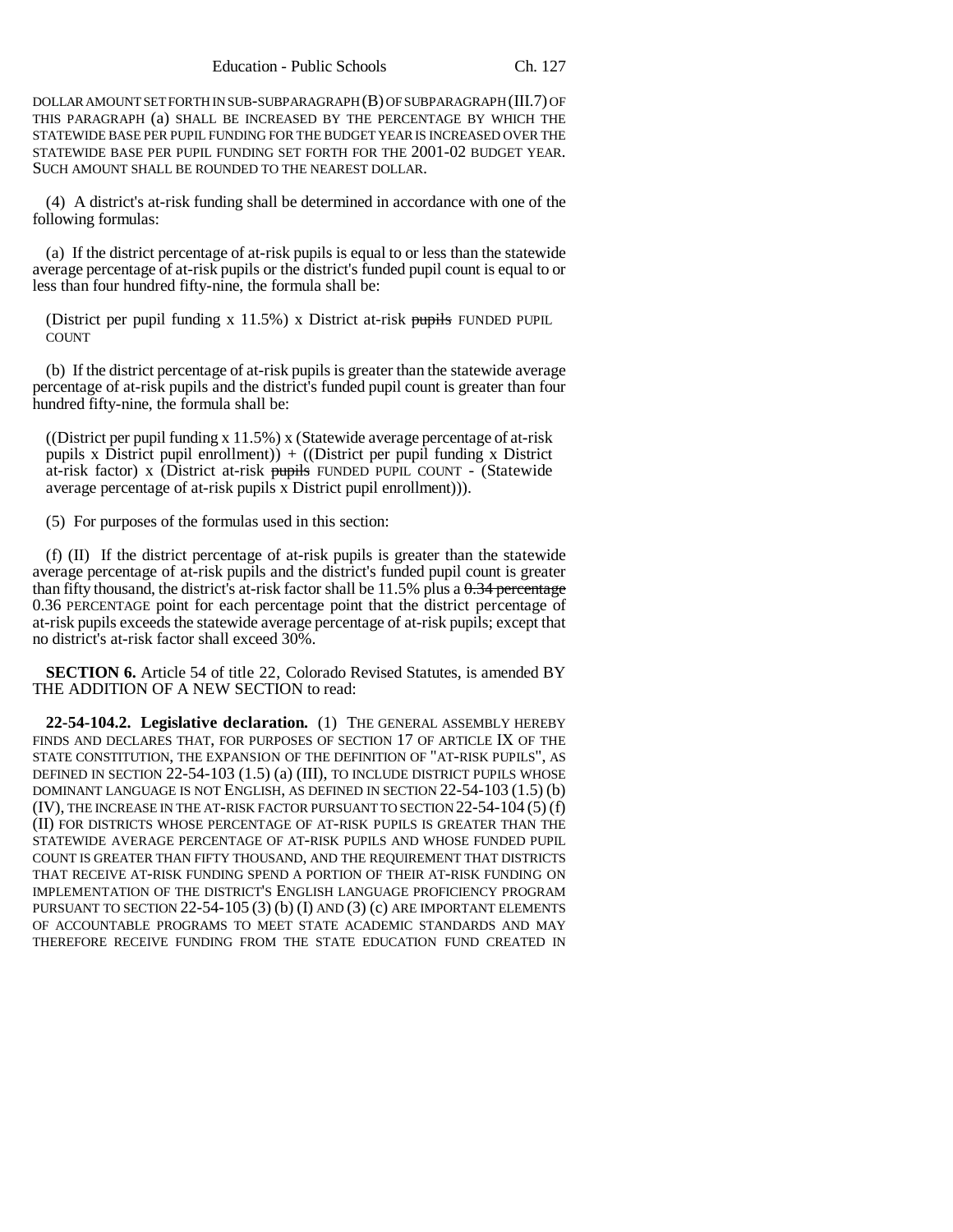## Ch. 127 Education - Public Schools

# SECTION 17 (4) OF ARTICLE IX OF THE STATE CONSTITUTION.

(2) THE GENERAL ASSEMBLY FURTHER FINDS AND DECLARES THAT, FOR PURPOSES OF SECTION 17 OF ARTICLE IX OF THE STATE CONSTITUTION, THE ENACTMENT OF THE DEFINITION OF "AT-RISK FUNDED PUPIL COUNT", AS DEFINED IN SECTION 22-54-103 (1), TO ALLOW UP TO THREE-YEAR AVERAGING OF THE NUMBER OF AT-RISK PUPILS, IS AN IMPORTANT ELEMENT OF ACCOUNTABLE EDUCATION REFORM AND MAY THEREFORE RECEIVE FUNDING FROM THE STATE EDUCATION FUND CREATED IN SECTION 17 (4) OF ARTICLE IX OF THE STATE CONSTITUTION.

## **SECTION 7.** 22-20-109 (2), Colorado Revised Statutes, is amended to read:

**22-20-109. Tuition.** (2) The state board shall promulgate rules and regulations to define the contract approval process, to define the types and amounts of costs in excess of the state average per pupil operating revenues, as defined in section 22-54-103 (12), and to define other applicable revenues that a school district of residence of a child with a disability shall pay as tuition to educate that child elsewhere at a community centered board or a facility approved by the state board pursuant to section 22-2-107 (1) (p). These rules and regulations shall include, but shall not be limited to, the limitations on the number of staff members per number of students, the amount of equipment necessary for classroom instruction of the child, the number of days of school, and any other expenses involved in the provision of educational services as determined by the child's individual educational program. HOWEVER, THESE RULES SHALL NOT REQUIRE THAT, IN CALCULATING THE AMOUNT OF THE TUITION CHARGE FOR EDUCATING A CHILD WITH A DISABILITY IN ANY COMMUNITY CENTERED BOARD OR FACILITY, THE COSTS INCURRED BY A COMMUNITY CENTERED BOARD OR FACILITY IN PROVIDING SUCH SPECIAL EDUCATION PROGRAM BE REDUCED BY THE AMOUNT OF REVENUES, IF ANY, RECEIVED BY SUCH COMMUNITY CENTERED BOARD OR FACILITY AS DONATIONS OR SPECIAL EDUCATION GRANTS. The school district of residence shall be responsible for paying as tuition any excess costs above the state average per pupil operating revenues to provide these services.

**SECTION 8.** Article 54 of title 22, Colorado Revised Statutes, is amended BY THE ADDITION OF A NEW SECTION to read:

**22-54-104.1. General fund appropriations requirements - maintenance of effort base - general fund appropriation for 2001-02 fiscal year.** (1) IN ACCORDANCE WITH SECTION 17 (5) OF ARTICLE IX OF THE STATE CONSTITUTION, FOR STATE FISCAL YEARS 2001-02 THROUGH 2010-11, THE GENERAL ASSEMBLY SHALL ANNUALLY APPROPRIATE FROM THE GENERAL FUND FOR TOTAL PROGRAM UNDER THE PROVISIONS OF THIS ARTICLE AN AMOUNT EQUAL TO THE MAINTENANCE OF EFFORT BASE PLUS AN AMOUNT AS DETERMINED ANNUALLY BY THE GENERAL ASSEMBLY THAT IS EQUAL TO AT LEAST FIVE PERCENT OF THE MAINTENANCE OF EFFORT BASE.

(2) FOR PURPOSES OF THIS SECTION, "MAINTENANCE OF EFFORT BASE" MEANS THE AGGREGATE AMOUNT OF GENERAL FUND APPROPRIATIONS FOR TOTAL PROGRAM PURSUANT TO THE PROVISIONS OF THIS ARTICLE FOR THE IMMEDIATELY PRECEDING STATE FISCAL YEAR, INCLUDING:

(a) ANY INCREASES OR DECREASES MADE TO SAID APPROPRIATIONS THROUGH THE ENACTMENT OF A SUPPLEMENTAL APPROPRIATION BILL OR BILLS FOR THAT STATE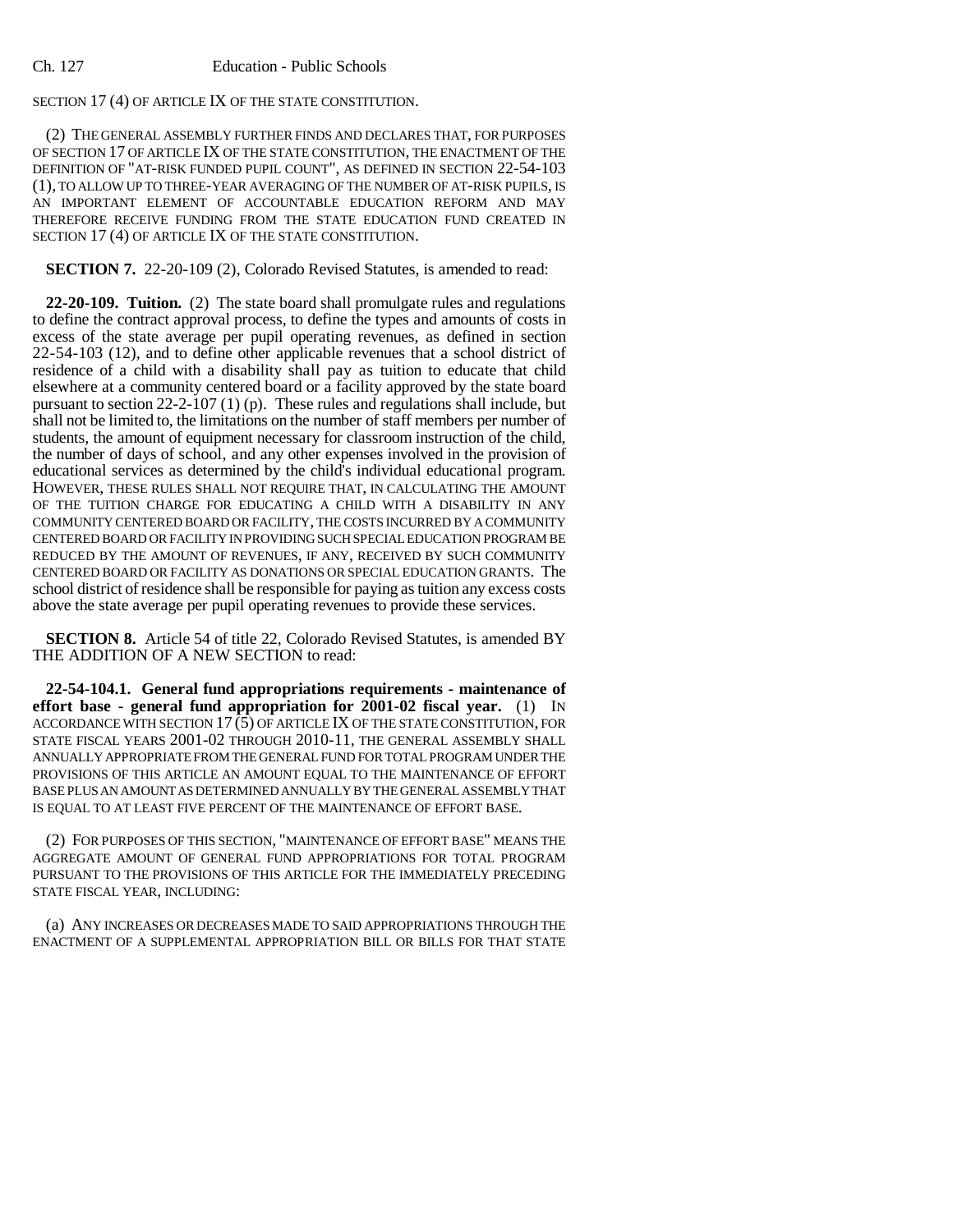### FISCAL YEAR; AND

(b) ANY GENERAL FUND APPROPRIATION FOR THE STATE'S SHARE OF THE DISTRICT'S TOTAL PROGRAM AS DETERMINED PURSUANT TO SECTION 22-54-106 (8).

(3) FOR THE 2001-02 STATE FISCAL YEAR, THE GENERAL ASSEMBLY SHALL APPROPRIATE FROM THE GENERAL FUND FOR TOTAL PROGRAM PURSUANT TO THE PROVISIONS OF THIS ARTICLE AN AMOUNT EQUAL TO THE MAINTENANCE OF EFFORT BASE PLUS:

(a) AN AMOUNT EQUAL TO FIVE AND NINETY-TWO ONE-HUNDREDTHS PERCENT OF THE MAINTENANCE OF EFFORT BASE IF SENATE BILL 01-119 IS ENACTED AT THE FIRST REGULAR SESSION OF THE SIXTY-THIRD GENERAL ASSEMBLY AND BECOMES LAW; OR

(b) AN AMOUNT EQUAL TO FIVE AND EIGHTY ONE-HUNDREDTHS PERCENT OF THE MAINTENANCE OF EFFORT BASE IF SENATE BILL 01-119 IS NOT ENACTED AT THE FIRST REGULAR SESSION OF THE SIXTY-THIRD GENERAL ASSEMBLY AND DOES NOT BECOME LAW.

**SECTION 9.** Article 54 of title 22, Colorado Revised Statutes, is amended BY THE ADDITION OF A NEW SECTION to read:

**22-54-124. State aid for charter schools - use of state education fund moneys.** (1) AS USED IN THIS SECTION:

(a) "CAPITAL CONSTRUCTION" MEANS CONSTRUCTION, DEMOLITION, REMODELING, FINANCING, PURCHASING, OR LEASING OF LAND, BUILDINGS, OR FACILITIES USED TO EDUCATE PUPILS ENROLLED IN OR TO BE ENROLLED IN A CHARTER SCHOOL.

(b) "CHARTER SCHOOL" MEANS A CHARTER SCHOOL AS DESCRIBED IN SECTION 22-30.5-104.

(c) "DISTRICT'S CERTIFIED CHARTER SCHOOL PUPIL ENROLLMENT" MEANS THE TOTAL NUMBER OF PUPILS EXPECTED TO BE ENROLLED IN ALL QUALIFIED CHARTER SCHOOLS THAT WILL RECEIVE FUNDING FROM THE DISTRICT PURSUANT TO SECTION 22-30.5-112 FOR THE BUDGET YEAR FOR WHICH STATE EDUCATION FUND MONEYS ARE TO BE APPROPRIATED AND DISTRIBUTED PURSUANT TO SUBSECTION (4) OF THIS SECTION, AS CERTIFIED BY THE DEPARTMENT OF EDUCATION PURSUANT TO PARAGRAPH (b) OF SUBSECTION (3) OF THIS SECTION DURING THE BUDGET YEAR THAT IMMEDIATELY PRECEDES SAID BUDGET YEAR.

(d) "MINIMUM CAPITAL RESERVE AMOUNT PER PUPIL" MEANS THE MINIMUM AMOUNT PER PUPIL REQUIRED TO BE BUDGETED BY EACH DISTRICT TO THE CAPITAL RESERVE FUND CREATED BY SECTION 22-45-103 (1) (c), A RISK MANAGEMENT FUND OR ACCOUNT, OR BOTH, PURSUANT TO SECTION  $22-54-105$  (2) (a) AND (2) (b), WITHOUT REGARD TO ANY EXCEPTION TO SAID MINIMUM BUDGETING REQUIREMENT PERMITTED PURSUANT TO SECTION 22-54-105 (2) (c).

(e) "OPERATING REVENUES" MEANS THE TOTAL AMOUNT OF FUNDING THAT A CHARTER SCHOOL RECEIVES FROM A DISTRICT FOR A BUDGET YEAR PURSUANT TO SECTION 22-30.5-112 MINUS THE AMOUNTS REQUIRED BY SECTION 22-30.5-112 (2)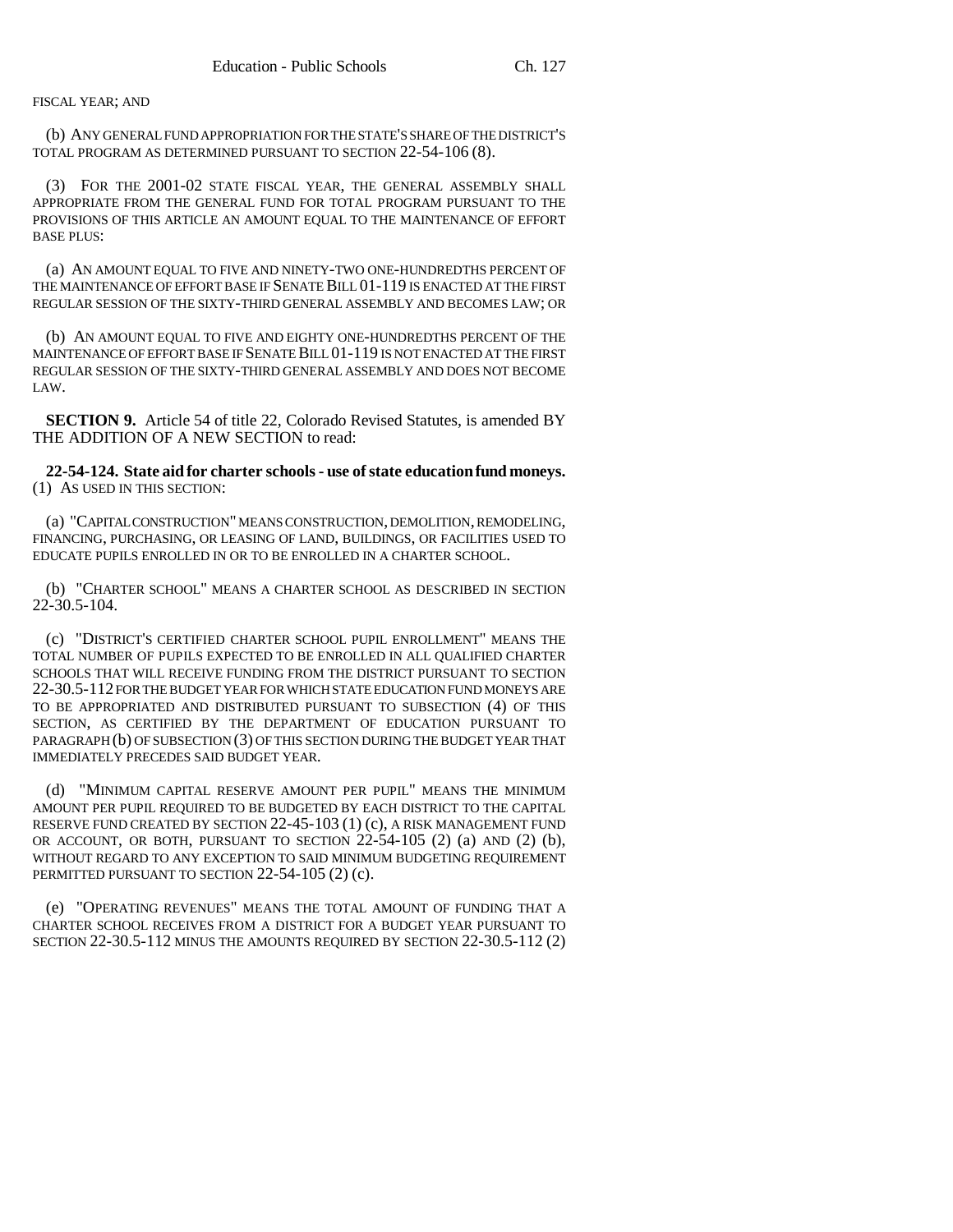(a.7) TO BE ALLOCATED FOR CAPITAL RESERVE PURPOSES OR THE MANAGEMENT OF RISK-RELATED ACTIVITIES.

# (f) "QUALIFIED CHARTER SCHOOL" MEANS:

(I) A CHARTER SCHOOL THAT WILL RECEIVE FUNDING FROM A DISTRICT PURSUANT TO SECTION 22-30.5-112 FOR THE BUDGET YEAR FOR WHICH STATE EDUCATION FUND MONEYS ARE TO BE APPROPRIATED AND DISTRIBUTED PURSUANT TO SUBSECTION (4) OF THIS SECTION, THAT RECEIVED SUCH FUNDING FROM THE DISTRICT FOR THE BUDGET YEAR TWO YEARS PRIOR TO THE BUDGET YEAR FOR WHICH STATE EDUCATION FUND MONEYS ARE TO BE APPROPRIATED, AND THAT EXPENDED MORE THAN THREE PERCENT OF ITS OPERATING REVENUES FOR SAID PRIOR BUDGET YEAR FOR CAPITAL CONSTRUCTION; OR

## (II) ANY OTHER CHARTER SCHOOL IF:

(A) THE CHARTER SCHOOL WILL RECEIVE FUNDING FROM A DISTRICT PURSUANT TO SECTION 22-30.5-112 FOR THE BUDGET YEAR FOR WHICH STATE EDUCATION FUND MONEYS ARE TO BE APPROPRIATED AND DISTRIBUTED PURSUANT TO SUBSECTION (4) OF THIS SECTION; AND

(B) THE PROPOSED BUDGET FOR THE CHARTER SCHOOL SUBMITTED BY THE CHARTER SCHOOL TO THE DISTRICT THAT GRANTED ITS CHARTER FOR THE BUDGET YEAR FOR WHICH STATE EDUCATION FUND MONEYS ARE TO BE APPROPRIATED AND DISTRIBUTED PURSUANT TO SUBSECTION (4) OF THIS SECTION INDICATES THAT THE CHARTER SCHOOL WILL EXPEND MORE THAN THREE PERCENT OF ITS OPERATING REVENUES FOR SAID BUDGET YEAR FOR CAPITAL CONSTRUCTION.

(2) FOR THE 2001-02 BUDGET YEAR AND BUDGET YEARS THEREAFTER, A DISTRICT SHALL BE ELIGIBLE TO RECEIVE STATE EDUCATION FUND MONEYS FOR CHARTER SCHOOL CAPITAL CONSTRUCTION PURSUANT TO THIS SECTION IF AT LEAST ONE QUALIFIED CHARTER SCHOOL WILL BE RECEIVING FUNDING FROM THE DISTRICT PURSUANT TO SECTION 22-30.5-112 DURING THE BUDGET YEAR FOR WHICH STATE EDUCATION FUND MONEYS ARE TO BE DISTRIBUTED.

(3) (a) THE AMOUNT OF STATE EDUCATION FUND MONEYS TO BE DISTRIBUTED TO AN ELIGIBLE DISTRICT FOR THE 2001-02 BUDGET YEAR AND EACH BUDGET YEAR THEREAFTER SHALL BE CALCULATED BY MULTIPLYING THE DISTRICT'S CERTIFIED CHARTER SCHOOL PUPIL ENROLLMENT BY AN AMOUNT EQUAL TO ONE HUNDRED THIRTY PERCENT OF THE MINIMUM CAPITAL RESERVE AMOUNT PER PUPIL.

(b) NO LATER THAN FEBRUARY 1 OF EACH BUDGET YEAR, THE DEPARTMENT OF EDUCATION SHALL CERTIFY TO THE EDUCATION COMMITTEES OF THE SENATE AND THE HOUSE OF REPRESENTATIVES AND THE JOINT BUDGET COMMITTEE OF THE GENERAL ASSEMBLY THE TOTAL NUMBER OF PUPILS EXPECTED TO BE ENROLLED IN ALL QUALIFIED CHARTER SCHOOLS IN THE STATE DURING THE NEXT BUDGET YEAR, AS DERIVED FROM REPORTS PROVIDED TO THE DEPARTMENT BY DISTRICTS PURSUANT TO SECTION 22-30.5-112 (1).

(4) FOR THE 2001-02 BUDGET YEAR AND EACH BUDGET YEAR THEREAFTER, THE GENERAL ASSEMBLY SHALL ANNUALLY APPROPRIATE FROM THE STATE EDUCATION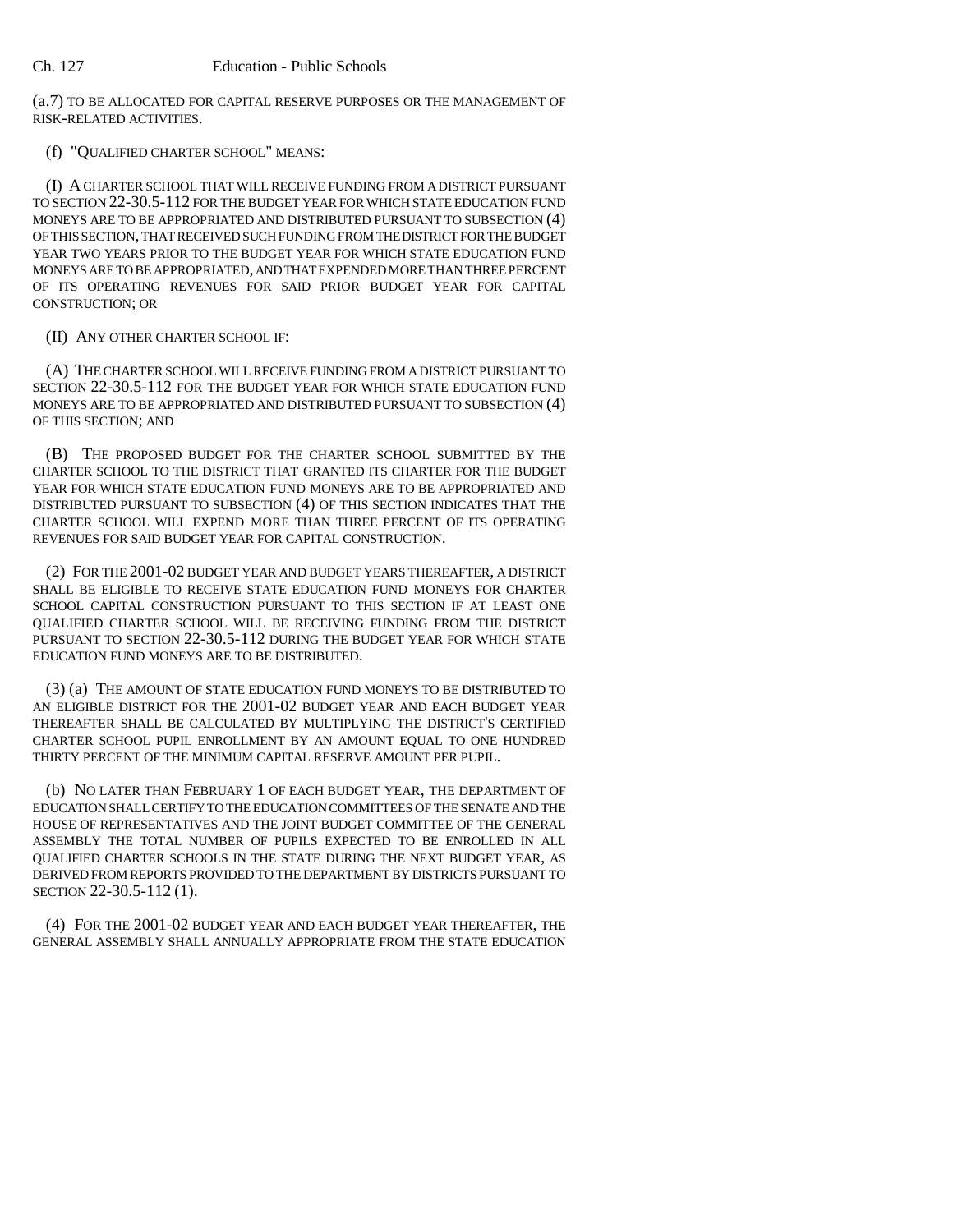FUND CREATED IN SECTION 17(4) OF ARTICLE IX OF THE STATE CONSTITUTION, TO THE DEPARTMENT OF EDUCATION FOR DISTRIBUTION TO ELIGIBLE SCHOOL DISTRICTS IN ACCORDANCE WITH THE FORMULA SET FORTH IN PARAGRAPH (a) OF SUBSECTION (3) OF THIS SECTION, AN AMOUNT EQUAL TO THE TOTAL AMOUNT OF MONEYS TO BE DISTRIBUTED TO ALL DISTRICTS AS DETERMINED PURSUANT TO SAID FORMULA. FROM THE MONEYS APPROPRIATED FOR A GIVEN BUDGET YEAR, THE DEPARTMENT SHALL MAKE LUMP SUM PAYMENTS OF ALL MONEYS TO BE DISTRIBUTED TO EACH ELIGIBLE SCHOOL DISTRICT DURING THE BUDGET YEAR AS SOON AS POSSIBLE.

(5) A DISTRICT THAT RECEIVES STATE EDUCATION FUND MONEYS PURSUANT TO THIS SECTION SHALL DISTRIBUTE ALL MONEYS RECEIVED TO QUALIFIED CHARTER SCHOOLS AS REQUIRED BY SECTION 22-30.5-112.3 AND MAY NOT RETAIN ANY OF SUCH MONEYS TO DEFRAY ADMINISTRATIVE EXPENSES OR FOR ANY OTHER PURPOSE.

(6) PURSUANT TO SECTION 17 (3) OF ARTICLE IX OF THE STATE CONSTITUTION, ANY MONEYS APPROPRIATED BY THE GENERAL ASSEMBLY OUT OF THE STATE EDUCATION FUND, RECEIVED BY ANY ELIGIBLE DISTRICT PURSUANT TO THIS SECTION, AND DISTRIBUTED TO A QUALIFIED CHARTER SCHOOL BY ANY DISTRICT PURSUANT TO THIS SECTION AND SECTION 22-30.5-112.3 SHALL BE EXEMPT FROM:

(a) THE LIMITATION ON STATE FISCAL YEAR SPENDING SET FORTH IN SECTION 20(7) (a) OF ARTICLE X OF THE STATE CONSTITUTION AND SECTION 24-77-103,C.R.S.; AND

(b) THE LIMITATION ON LOCAL GOVERNMENT FISCAL YEAR SPENDING SET FORTH IN SECTION 20 (7) (b) OF ARTICLE X OF THE STATE CONSTITUTION.

(7) THE GENERAL ASSEMBLY HEREBY FINDS AND DECLARES THAT, FOR PURPOSES OF SECTION 17 OF ARTICLE IX OF THE STATE CONSTITUTION, PROVIDING FUNDING FOR CHARTER SCHOOL CAPITAL CONSTRUCTION FROM MONEYS IN THE STATE EDUCATION FUND CREATED IN SECTION 17 (4) OF ARTICLE IX OF THE STATE CONSTITUTION IS A PERMISSIBLE USE OF THE MONEYS IN THE STATE EDUCATION FUND SINCE THE MONEYS ARE BEING USED FOR PUBLIC SCHOOL BUILDING CAPITAL CONSTRUCTION AS AUTHORIZED BY SECTION 17 (4) (b) OF ARTICLE IX OF THE STATE CONSTITUTION.

**SECTION 10.** Part 1 of article 30.5 of title 22, Colorado Revised Statutes, is amended BY THE ADDITION OF A NEW SECTION to read:

**22-30.5-112.3. Charter schools - additional aid from district.** (1) (a) FOR THE 2001-02 BUDGET YEAR AND EACH BUDGET YEAR THEREAFTER, A QUALIFIED CHARTER SCHOOL, AS DEFINED IN SECTION 22-54-124(1)(f), SHALL RECEIVE STATE EDUCATION FUND MONEYS FROM THE SCHOOL DISTRICT THAT GRANTED ITS CHARTER IN AN AMOUNT EQUAL TO THE PERCENTAGE OF THE DISTRICT'S CERTIFIED CHARTER SCHOOL PUPIL ENROLLMENT THAT IS ATTRIBUTABLE TO PUPILS EXPECTED TO BE ENROLLED IN THE QUALIFIED CHARTER SCHOOL MULTIPLIED BY THE TOTAL AMOUNT OF STATE EDUCATION FUND MONEYS DISTRIBUTED TO THE DISTRICT FOR THE SAME BUDGET YEAR PURSUANT TO SECTION 22-54-124 (3).

(b) FUNDING RECEIVED PURSUANT TO PARAGRAPH (a) OF THIS SUBSECTION (1) SHALL BE IN ADDITION TO ANY FUNDING PROVIDED PURSUANT TO SECTION 22-30.5-112.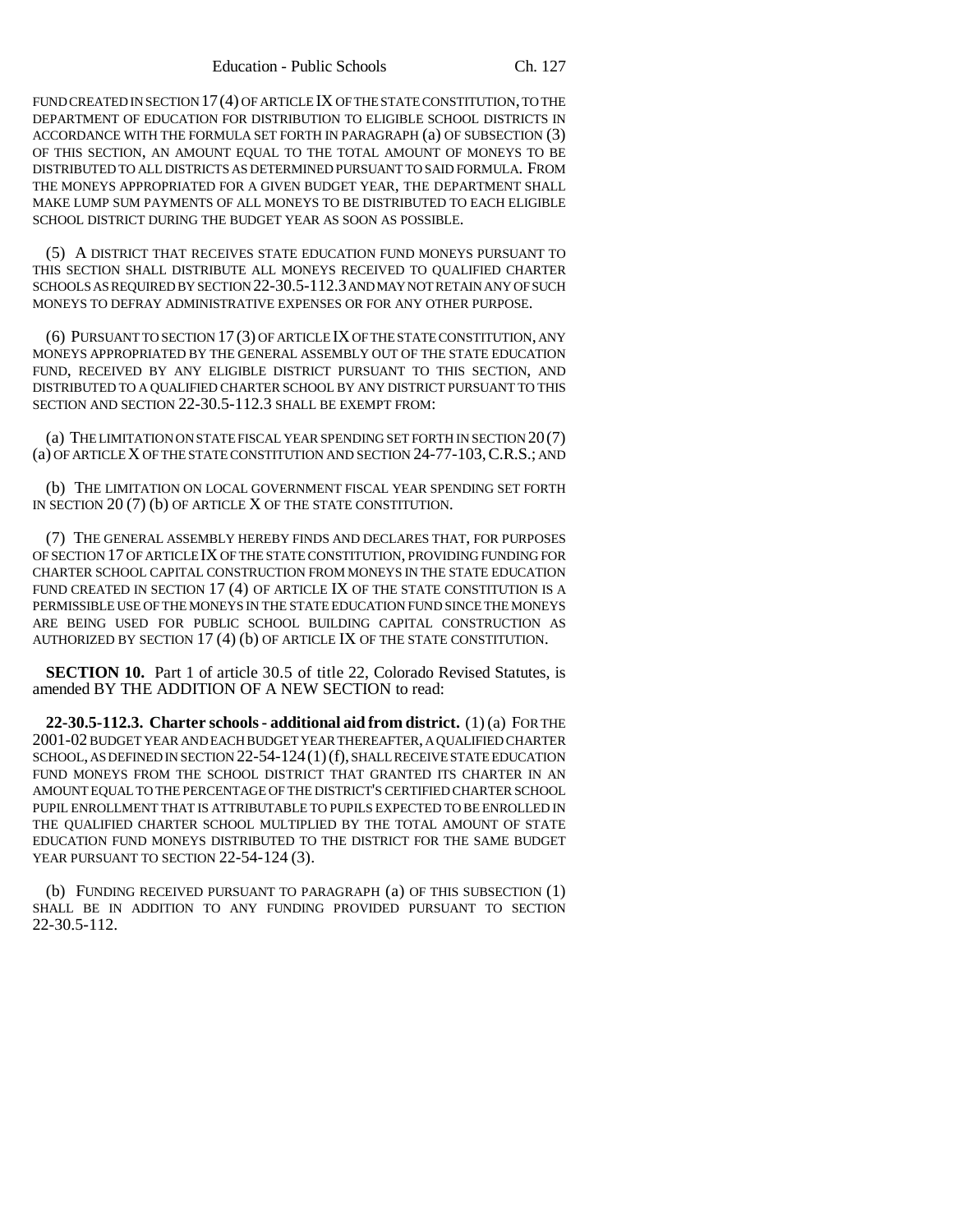#### Ch. 127 Education - Public Schools

(c) A DISTRICT SHALL PROVIDE FUNDING TO EACH QUALIFIED CHARTER SCHOOL, AS DEFINED IN SECTION 22-54-124 (1) (f), BY MAKING A SINGLE LUMP SUM PAYMENT TO THE QUALIFIED CHARTER SCHOOL AS SOON AS POSSIBLE AFTER THE DISTRICT RECEIVES A LUMP SUM PAYMENT OF STATE EDUCATION FUND MONEYS PURSUANT TO SECTION 22-54-124 (4).

(2) A CHARTER SCHOOL SHALL USE MONEYS IT RECEIVES PURSUANT TO SUBSECTION (1) OF THIS SECTION SOLELY FOR CAPITAL CONSTRUCTION, AS DEFINED IN SECTION  $22-54-124$  (1) (a).

**SECTION 11.** 22-30.5-112 (1), Colorado Revised Statutes, is amended to read:

**22-30.5-112. Charter schools - financing - guidelines.** (1) For purposes of the "Public School Finance Act of 1994", article 54 of this title, pupils enrolled in a charter school shall be included in the pupil enrollment of the school district that granted its charter. The school district that granted its charter shall report to the department of education the number of pupils included in the school district's pupil enrollment that are actually enrolled in each charter school. THE SCHOOL DISTRICT SHALL ALSO IDENTIFY EACH CHARTER SCHOOL THAT IS A QUALIFIED CHARTER SCHOOL AS DEFINED IN SECTION 22-54-124 (1)(f) AND PROVIDE AN ESTIMATE OF THE NUMBER OF PUPILS EXPECTED TO BE ENROLLED IN EACH QUALIFIED CHARTER SCHOOL DURING THE BUDGET YEAR FOLLOWING THE BUDGET YEAR IN WHICH THE DISTRICT MAKES A REPORT.

**SECTION 12.** Part 1 of article 3 of title 2, Colorado Revised Statutes, is amended BY THE ADDITION OF A NEW SECTION to read:

**2-3-114. Use of state education fund moneys for school capital construction - audits - reports.** (1) FOR THE 2001-02 SCHOOL DISTRICT BUDGET YEAR AND EACH SCHOOL DISTRICT BUDGET YEAR THEREAFTER, FOR THE PURPOSE OF DETERMINING THE AMOUNT OF STATE EDUCATION FUND MONEYS EXPENDED BY EACH SCHOOL DISTRICT IN THE STATE FOR CAPITAL CONSTRUCTION AND IDENTIFYING THE SCHOOLS AND PROJECTS ON WHICH SCHOOL DISTRICTS EXPENDED SUCH MONEYS, THE STATE AUDITOR SHALL ANNUALLY EXAMINE THE RECORDS OF EACH SCHOOL DISTRICT IN THE STATE THAT RECEIVED STATE EDUCATION FUND MONEYS FOR THE BUDGET YEAR:

(a) DIRECTLY FROM THE DEPARTMENT OF EDUCATION FOR CAPITAL CONSTRUCTION AID TO QUALIFIED CHARTER SCHOOLS, AS DEFINED IN SECTION 22-54-124 (1) (f), C.R.S., IN ACCORDANCE WITH SECTION 22-54-124 (4), C.R.S.; OR

(b) INDIRECTLY FROM THE SCHOOL CAPITAL CONSTRUCTION EXPENDITURES RESERVE CREATED IN SECTION 22-54-117 (1.5), C.R.S., IN ACCORDANCE WITH SECTION 22-54-117 (1.5) AND (1.7), C.R.S.

(2) NO LATER THAN FEBRUARY 1 OF EACH SCHOOL DISTRICT BUDGET YEAR COMMENCING ON OR AFTER JULY 1, 2002, THE STATE AUDITOR SHALL REPORT TO THE EDUCATION COMMITTEES OF THE SENATE AND THE HOUSE OF REPRESENTATIVES, THE LEGISLATIVE AUDIT COMMITTEE, AND THE JOINT BUDGET COMMITTEE OF THE GENERAL ASSEMBLY:

(a) THE TOTAL AMOUNT OF STATE EDUCATION FUND MONEYS THAT DISTRICTS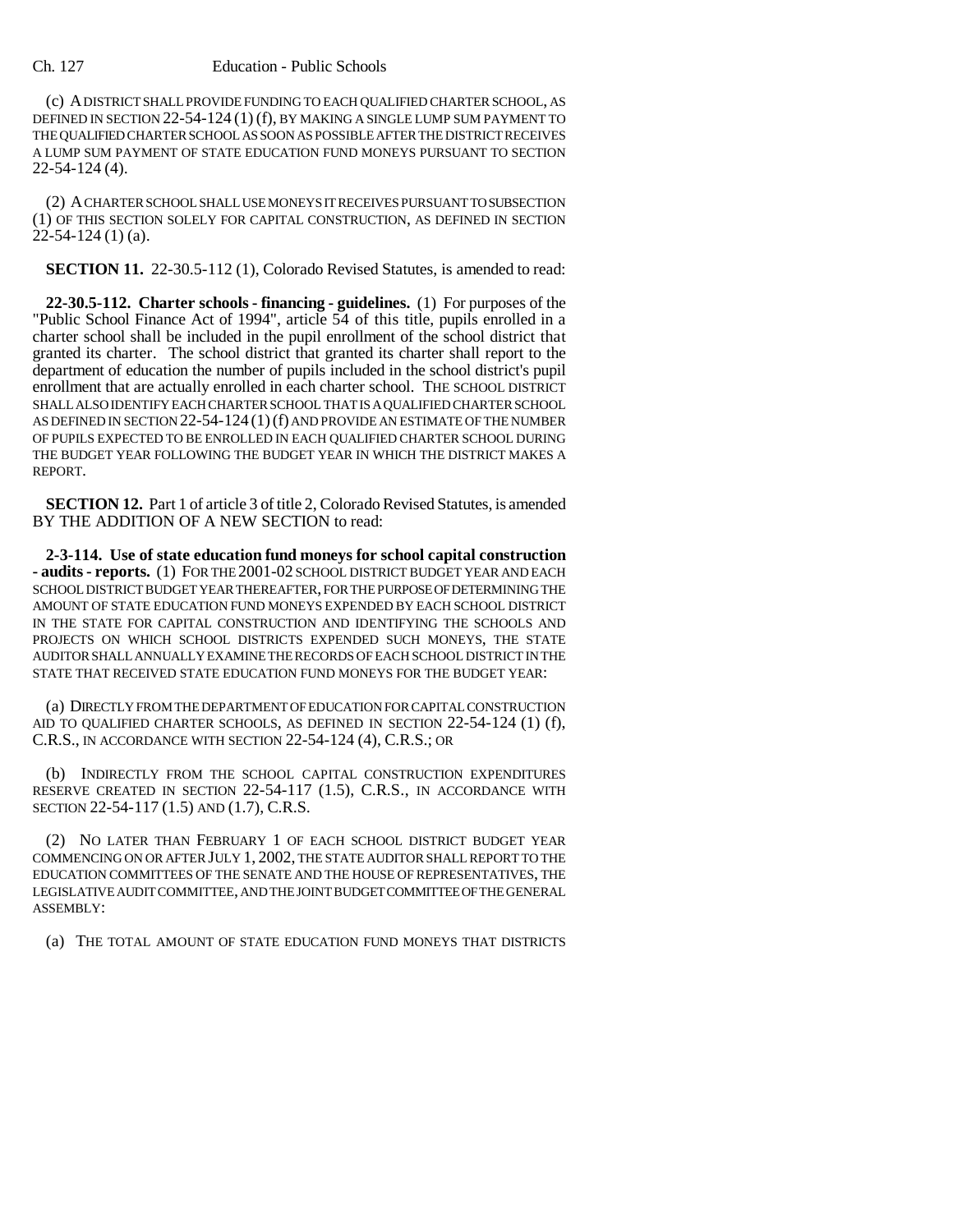THROUGHOUT THE STATE EXPENDED FOR CAPITAL CONSTRUCTION AND THE AMOUNT OF STATE EDUCATION FUND MONEYS THAT EACH DISTRICT EXPENDED FOR CAPITAL CONSTRUCTION DURING THE PRIOR BUDGET YEAR;

(b) THE TOTAL AMOUNT OF STATE EDUCATION FUND MONEYS THAT QUALIFIED CHARTER SCHOOLS THROUGHOUT THE STATE EXPENDED FOR CAPITAL CONSTRUCTION AND THE AMOUNT OF STATE EDUCATION FUND MONEYS THAT EACH QUALIFIED CHARTER SCHOOL THROUGHOUT THE STATE EXPENDED FOR CAPITAL CONSTRUCTION DURING THE PRIOR BUDGET YEAR;

(c) THE TOTAL AMOUNT OF STATE EDUCATION FUND MONEYS RECEIVED INDIRECTLY FROM THE SCHOOL CAPITAL CONSTRUCTION EXPENDITURES RESERVE BY DISTRICTS THROUGHOUT THE STATE AND BY EACH DISTRICT THAT WERE EXPENDED FOR CAPITAL CONSTRUCTION DURING THE PRIOR BUDGET YEAR;

(d) THE SCHOOLS AND PROJECTS ON WHICH STATE EDUCATION FUND MONEYS WERE EXPENDED;

(e) THE BALANCES OF ALL MONEYS AND ALL STATE EDUCATION FUND MONEYS IN THE SCHOOL CAPITAL CONSTRUCTION EXPENDITURES RESERVE AS OF THE IMMEDIATELY PRECEDING JANUARY 1; AND

(f) THE TOTAL PUPIL ENROLLMENT OF ALL SCHOOL DISTRICTS IN THE STATE IN WHICH STATE EDUCATION FUND MONEYS WERE EXPENDED FOR CAPITAL CONSTRUCTION DURING THE PRIOR BUDGET YEAR, THE PUPIL ENROLLMENT OF EACH SCHOOL DISTRICT IN WHICH STATE EDUCATION FUND MONEYS WERE EXPENDED FOR CAPITAL CONSTRUCTION DURING THE PRIOR BUDGET YEAR, AND THE PUPIL ENROLLMENT OF EACH SCHOOL IN THE STATE ON WHICH STATE EDUCATION FUND MONEYS WERE EXPENDED FOR CAPITAL CONSTRUCTION DURING THE PRIOR BUDGET YEAR.

**SECTION 13.** Article 42 of title 22, Colorado Revised Statutes, is amended BY THE ADDITION OF A NEW SECTION to read:

**22-42-104.5. Pro rata distribution of bond revenues to qualified charter schools.** (1) ANY QUALIFIED CHARTER SCHOOL, AS DEFINED IN SECTION 22-54-124 (1) (f), THAT IS SIMILARLY SITUATED TO A NONCHARTER PUBLIC SCHOOL THAT WILL BE CONSTRUCTED, REPAIRED, OR OTHERWISE MAINTAINED OR IMPROVED BY AN EXPENDITURE OF A DISTRICT'S PROCEEDS OF BONDS TO BE ISSUED UPON THE APPROVAL OF A QUESTION OF CONTRACTING BONDED INDEBTEDNESS SUBMITTED TO THE ELIGIBLE ELECTORS OF THE DISTRICT ON OR AFTER JULY 1, 2001, SHALL RECEIVE A PORTION OF THE PROCEEDS OF SAID BONDS IN PROPORTION TO THE RATIO OF THE QUALIFIED CHARTER SCHOOL'S PUPIL ENROLLMENT AT GRADE LEVELS THAT ARE ALSO SERVED BY ONE OR MORE SIMILARLY SITUATED NONCHARTER PUBLIC SCHOOLS THAT WILL BE CONSTRUCTED, REPAIRED, OR OTHERWISE MAINTAINED OR IMPROVED BY THE DISTRICT'S EXPENDITURE OF BOND PROCEEDS TO THE TOTAL PUPIL ENROLLMENT OF ALL SCHOOLS IN THE DISTRICT THAT WILL BE CONSTRUCTED, REPAIRED, OR OTHERWISE MAINTAINED OR IMPROVED BY THE DISTRICT'S EXPENDITURE OF BOND PROCEEDS. ANY QUESTION OF CONTRACTING BONDED INDEBTEDNESS SUBMITTED TO THE ELIGIBLE ELECTORS OF A DISTRICT ON OR AFTER JULY 1, 2001, SHALL IDENTIFY ANY QUALIFIED CHARTER SCHOOL THAT WILL RECEIVE BOND PROCEEDS.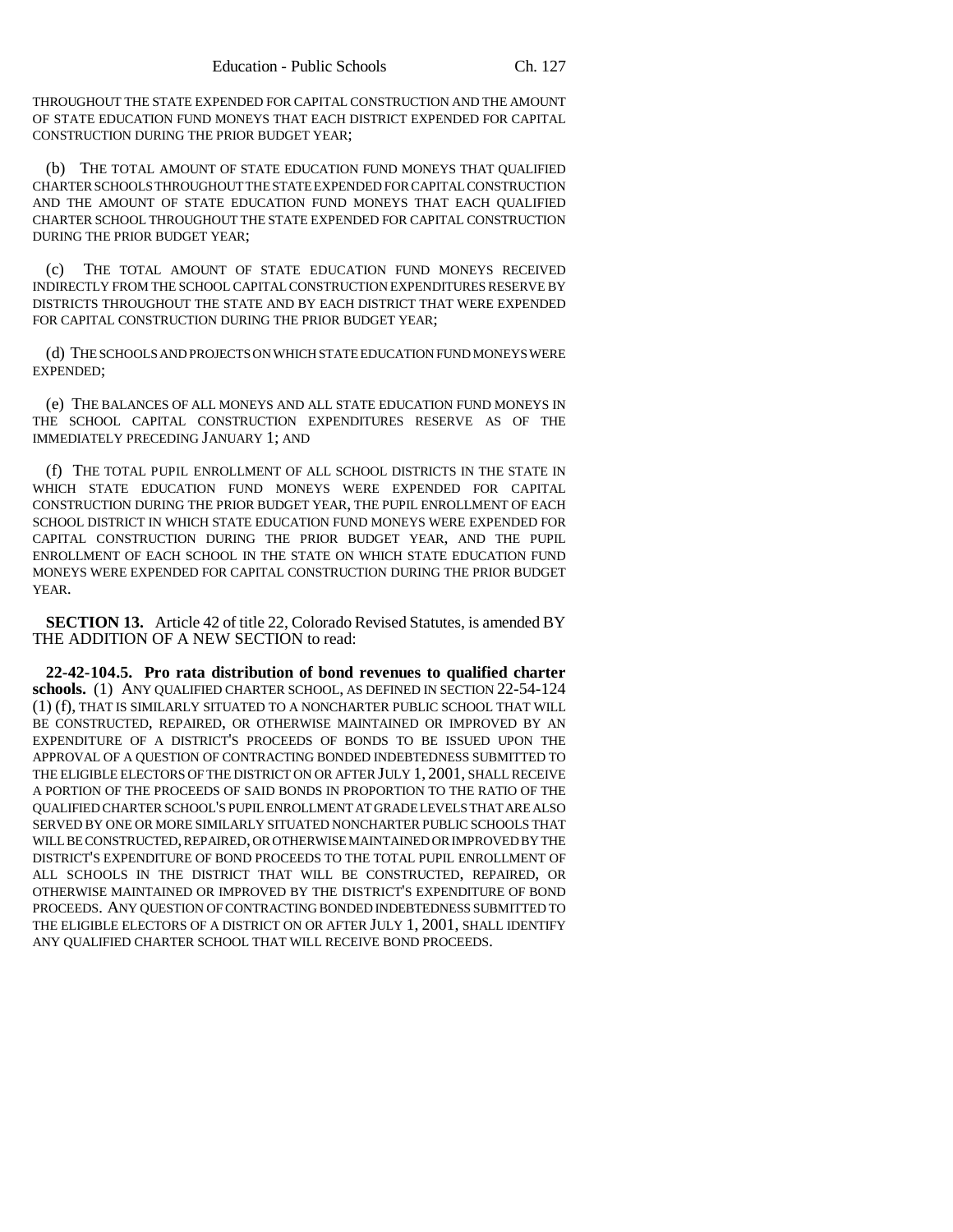(2) FOR PURPOSES OF THIS SECTION, A QUALIFIED CHARTER SCHOOL IS SIMILARLY SITUATED TO A NONCHARTER PUBLIC SCHOOL IF:

(a) THE NONCHARTER PUBLIC SCHOOL IS IN THE DISTRICT THAT GRANTED THE QUALIFIED CHARTER SCHOOL'S CHARTER; AND

(b) THE QUALIFIED CHARTER SCHOOL AND THE NONCHARTER PUBLIC SCHOOL BOTH SERVE STUDENTS AT ONE OR MORE OF THE SAME GRADE LEVELS.

**SECTION 14.** 22-54-117, Colorado Revised Statutes, is amended BY THE ADDITION OF A NEW SUBSECTION to read:

**22-54-117. Contingency reserve - capital construction expenditures reserve.** (1.7) (a) IN ADDITION TO ANY AMOUNT ANNUALLY APPROPRIATED BY THE GENERAL ASSEMBLY TO THE STATE PUBLIC SCHOOL FUND AS A CONTINGENCY RESERVE AND ANY AMOUNT APPROPRIATED FROM THE GENERAL FUND TO THE STATE PUBLIC SCHOOL FUND AS A SCHOOL CAPITAL CONSTRUCTION EXPENDITURES RESERVE IN ACCORDANCE WITH SECTION  $24-75-201.1$  (4) (b), C.R.S., AND SUBSECTION  $(1.5)$  OF THIS SECTION, FOR THE 2001-02 BUDGET YEAR AND BUDGET YEARS THEREAFTER, AN AMOUNT EQUAL TO THE AMOUNT APPROPRIATED FOR THE BUDGET YEAR FROM THE STATE EDUCATION FUND TO THE DEPARTMENT OF EDUCATION PURSUANT TO SECTION 22-54-124 (4) SHALL BE APPROPRIATED FROM THE STATE EDUCATION FUND CREATED IN SECTION 17 (4) OF ARTICLE IX OF THE STATE CONSTITUTION TO THE SCHOOL CAPITAL CONSTRUCTION EXPENDITURES RESERVE CREATED IN SAID SUBSECTION (1.5) TO BE USED ONLY AS PROVIDED IN SAID SUBSECTION (1.5).

(b) PURSUANT TO SECTION 17(3) OF ARTICLE IX OF THE STATE CONSTITUTION, ANY MONEYS APPROPRIATED BY THE GENERAL ASSEMBLY FROM THE STATE EDUCATION FUND TO THE SCHOOL CAPITAL CONSTRUCTION EXPENDITURES RESERVE PURSUANT TO PARAGRAPH (a) OF THIS SUBSECTION (1.7) SHALL BE EXEMPT FROM:

(I) THE LIMITATION ON STATE FISCAL YEAR SPENDING SET FORTH IN SECTION 20 (7) (a) OF ARTICLE X OF THE STATE CONSTITUTION AND SECTION 24-77-103,C.R.S.; AND

(II) THE LIMITATION ON LOCAL GOVERNMENT FISCAL YEAR SPENDING SET FORTH IN SECTION 20 (7) (b) OF ARTICLE X OF THE STATE CONSTITUTION.

**SECTION 15.** 22-54-105 (3), Colorado Revised Statutes, is amended to read:

**22-54-105. Instructional supplies and materials - capital reserve and insurance reserve.** (3) (a) For the 1997-98 budget year and budget years thereafter, every district that receives at-risk funding pursuant to the provisions of section 22-54-104 shall expend in total at least seventy-five percent of the district's at-risk funding on direct instruction or staff development, or both, for the educational program of at-risk pupils in the district.

(b) (I) NOTWITHSTANDING THE PROVISIONS OF PARAGRAPH (a) OF THIS SUBSECTION (3), FOR THE 2001-02 BUDGET YEAR AND BUDGET YEARS THEREAFTER, ANY DISTRICT THAT RECEIVES AT-RISK FUNDING PURSUANT TO SECTION 22-54-104 AND QUALIFIES FOR A HIGHER AT-RISK FACTOR AS PROVIDED IN SECTION 22-54-104 (5) (f) (II) SHALL EXPEND AN AMOUNT CALCULATED PURSUANT TO SUBPARAGRAPH (II) OF THIS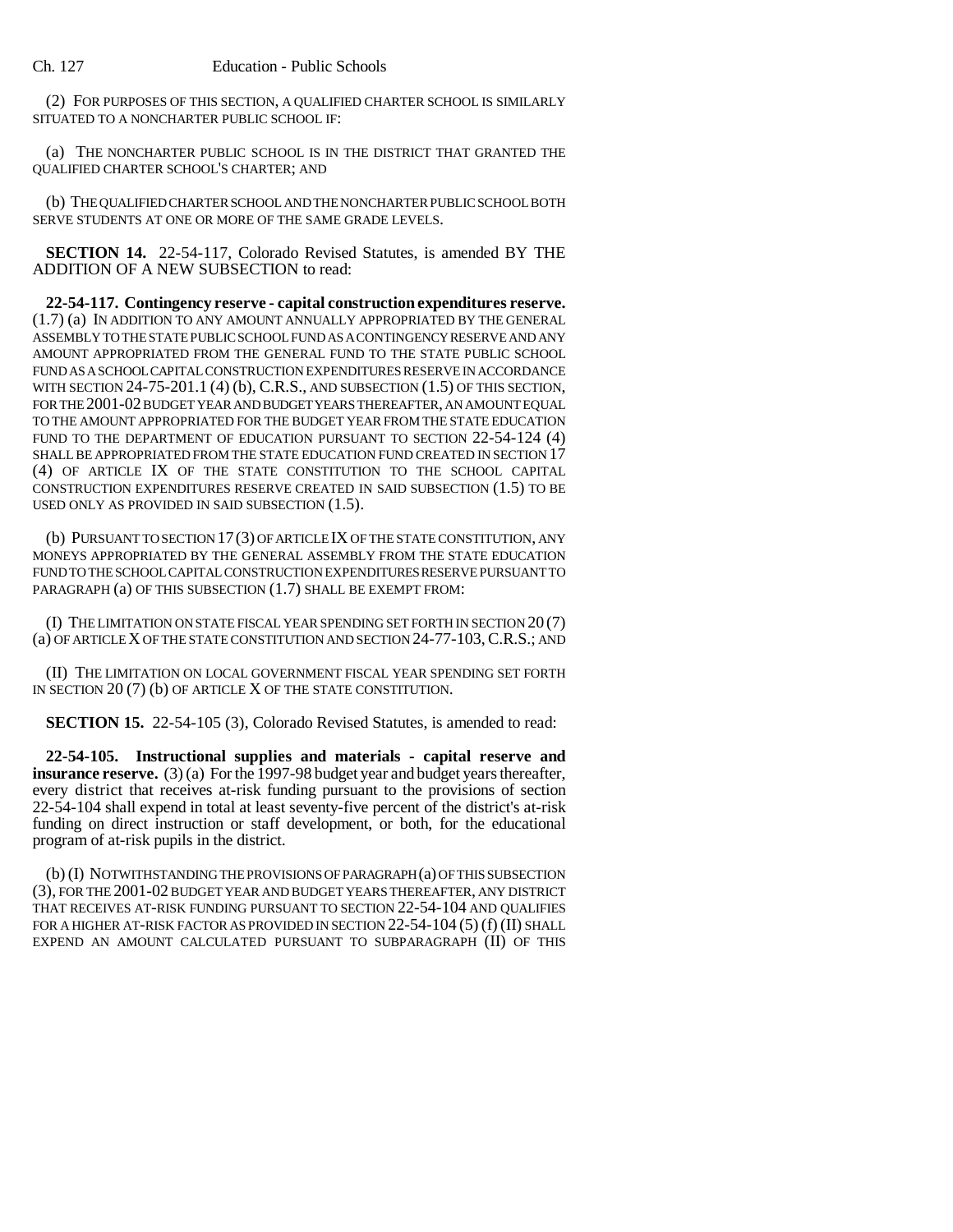PARAGRAPH (b) ON IMPLEMENTATION OF THE DISTRICT'S ENGLISH LANGUAGE PROFICIENCY PROGRAM AS PROVIDED IN ARTICLE 24 OF THIS TITLE. IT IS THE INTENT OF THE GENERAL ASSEMBLY THAT EACH SCHOOL DISTRICT EXPEND SAID AMOUNT ON ENGLISH LANGUAGE PROFICIENCY PROGRAMS THAT ARE EITHER TAUGHT IN ENGLISH OR THAT ARE DESIGNED TO MOVE STUDENTS AS QUICKLY AS POSSIBLE INTO PROGRAMS TAUGHT IN ENGLISH. THE DISTRICT SHALL EXPEND AT LEAST SEVENTY-FIVE PERCENT OF THE REMAINING AMOUNT OF AT-RISK FUNDING RECEIVED ON DIRECT INSTRUCTION OR STAFF DEVELOPMENT, OR BOTH, FOR THE EDUCATIONAL PROGRAM OF AT-RISK PUPILS IN THE DISTRICT.

(II) THE AMOUNT OF AT-RISK FUNDING EXPENDED PURSUANT TO SUBPARAGRAPH (I) OF THIS PARAGRAPH (b) SHALL BE EQUAL TO THE DIFFERENCE BETWEEN THE AMOUNT OF AT-RISK FUNDING GENERATED BY AN INCREASE IN THE AT-RISK FACTOR OF 0.36 OF A PERCENTAGE POINT VERSUS AN INCREASE OF 0.34 OF A PERCENTAGE POINT FOR EACH PERCENTAGE POINT THAT THE DISTRICT PERCENTAGE OF AT-RISK PUPILS EXCEEDS THE STATEWIDE AVERAGE PERCENTAGE OF AT-RISK PUPILS.

(c) NOTWITHSTANDING THE PROVISIONS OF PARAGRAPH (a) OF THIS SUBSECTION (3) AND IN ADDITION TO ANY AMOUNTS REQUIRED TO BE EXPENDED PURSUANT TO PARAGRAPH (b) OF THIS SUBSECTION (3), FOR THE 2001-02 BUDGET YEAR AND BUDGET YEARS THEREAFTER, EVERY DISTRICT THAT RECEIVES AT-RISK FUNDING PURSUANT TO THE PROVISIONS OF SECTION 22-54-104 SHALL EXPEND ALL OF THE AT-RISK FUNDING RECEIVED BY THE DISTRICT FOR DISTRICT PUPILS WHOSE DOMINANT LANGUAGE IS NOT ENGLISH ON IMPLEMENTATION OF THE DISTRICT'S ENGLISH LANGUAGE PROFICIENCY PROGRAM AS PROVIDED IN ARTICLE 24 OF THIS TITLE. IT IS THE INTENT OF THE GENERAL ASSEMBLY THAT EACH SCHOOL DISTRICT EXPEND SAID AT-RISK FUNDING ON ENGLISH LANGUAGE PROFICIENCY PROGRAMS THAT ARE EITHER TAUGHT IN ENGLISH OR THAT ARE DESIGNED TO MOVE STUDENTS AS QUICKLY AS POSSIBLE INTO PROGRAMS TAUGHT IN ENGLISH. THE DISTRICT SHALL EXPEND AT LEAST SEVENTY-FIVE PERCENT OF THE REMAINING AMOUNT OF AT-RISK FUNDING RECEIVED ON DIRECT INSTRUCTION OR STAFF DEVELOPMENT, OR BOTH, FOR THE EDUCATIONAL PROGRAM OF AT-RISK PUPILS IN THE DISTRICT.

(d) ON OR BEFORE OCTOBER 1, 2001, AND ON OR BEFORE OCTOBER 1 EACH YEAR THEREAFTER, EACH DISTRICT THAT HAS A PUPIL ENROLLMENT THAT EXCEEDS SIX THOUSAND PUPILS AND RECEIVES AT-RISK FUNDING PURSUANT TO SECTION 22-54-104 SHALL SUBMIT TO THE DEPARTMENT OF EDUCATION A REPORT SPECIFYING HOW THE DISTRICT USED THE AT-RISK FUNDING RECEIVED DURING THE PRECEDING FISCAL YEAR. ON OR BEFORE JANUARY 15, 2002, AND ON OR BEFORE JANUARY 15 EACH YEAR THEREAFTER, THE DEPARTMENT OF EDUCATION SHALL SUBMIT TO THE EDUCATION COMMITTEES OF THE SENATE AND THE HOUSE OF REPRESENTATIVES AND TO THE JOINT BUDGET COMMITTEE A SUMMARY OF THE DISTRICT REPORTS RECEIVED PURSUANT TO THIS PARAGRAPH (d) DURING THE PRECEDING OCTOBER.

**SECTION 16.** 22-5-114 (1) (a), Colorado Revised Statutes, is amended to read:

**22-5-114. Eligibility for funds.** (1) (a) Any board of cooperative services organized under the provisions of this article shall be entitled to such state moneys as may be available upon receiving approval by the state board; except that the state board shall approve not more than seventeen TWENTY-TWO such boards of cooperative services.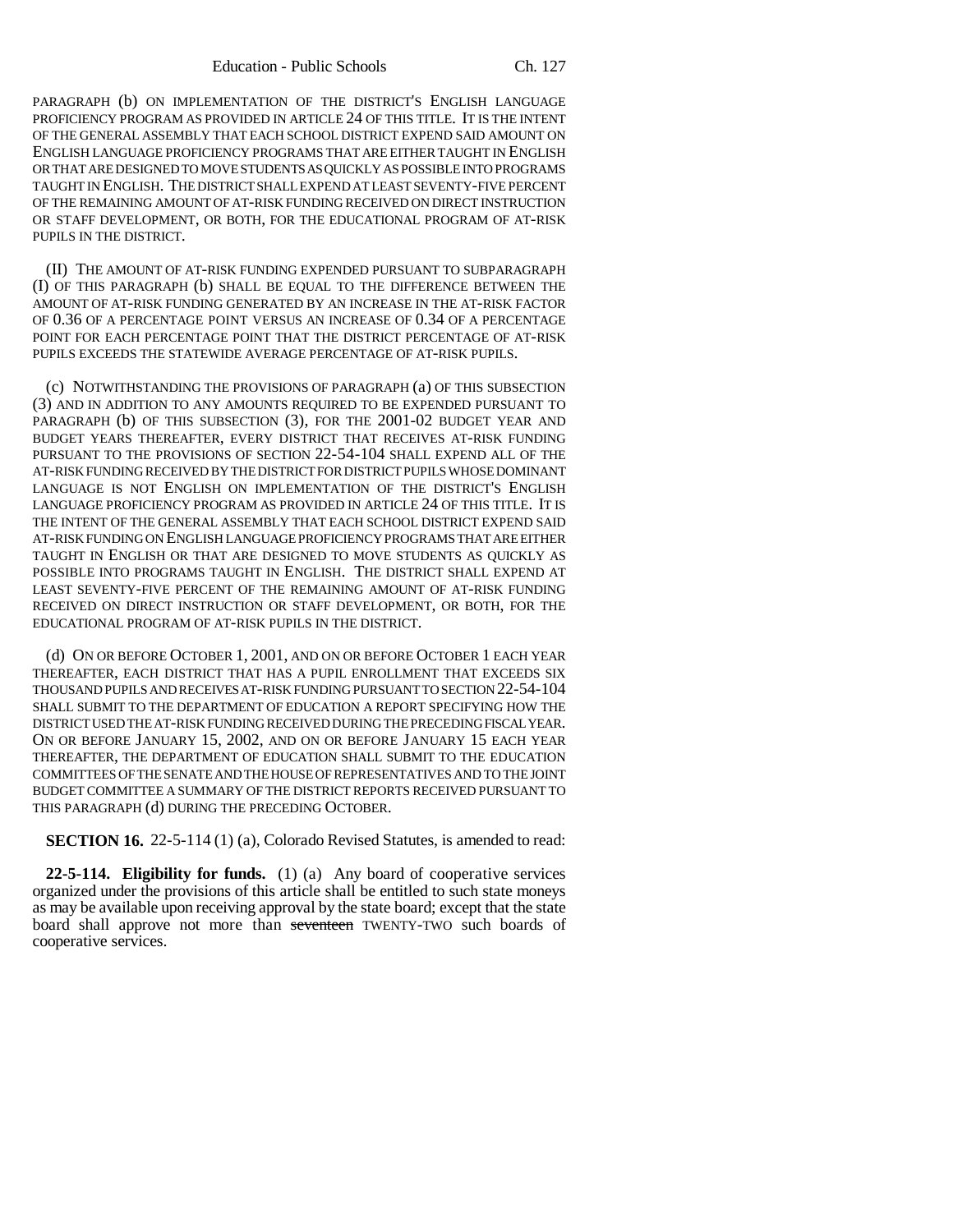Ch. 127 Education - Public Schools

**SECTION 17.** 24-75-1104 (2), Colorado Revised Statutes, is amended to read:

**24-75-1104. Use of settlement moneys - programs.** (2) The general assembly shall appropriate the amounts specified in subsection (1) of this section from moneys credited to the tobacco litigation settlement cash fund created in section 24-22-115. Any amount of unencumbered settlement moneys remaining in the fund of any program specified in subsection  $(1)$  of this section except the children's basic health plan trust created in section 26-19-105, C.R.S., at the end of any fiscal year shall be transferred to the tobacco litigation settlement trust fund created in section 24-22-115.5; EXCEPT THAT UNENCUMBERED SETTLEMENT MONEYS SHALL NOT BE TRANSFERRED FROM THE FOLLOWING FUNDS:

(a) THE CHILDREN'S BASIC HEALTH PLAN TRUST CREATED IN SECTION 26-19-105, C.R.S.;

(b) THE READ-TO-ACHIEVE CASH FUND CREATED PURSUANT TO SECTION 22-7-506, C.R.S.

**SECTION 18.** Part 6 of article 7 of title 22, Colorado Revised Statutes, is amended BY THE ADDITION OF A NEW SECTION to read:

**22-7-609.5. School improvement grant program - repeal.** (1) AS USED IN THIS SECTION, UNLESS THE CONTEXT OTHERWISE REQUIRES:

(a) "ADEQUATE PROGRESS" MEANS IMPROVEMENT OF 0.5 OF A POINT OR GREATER FROM THE STANDARD DEVIATION OVER THE IMMEDIATELY PRECEDING YEAR'S OVERALL STANDARDIZED, WEIGHTED TOTAL SCORE CALCULATED PURSUANT TO SECTION 22-7-604 (5).

(b) "ELIGIBLE SCHOOL" MEANS A PUBLIC SCHOOL THAT HAS RECEIVED AN ACADEMIC PERFORMANCE GRADE OF "F" ON THE SCHOOL REPORT CARD PREPARED PURSUANT TO THIS PART 6 FOR THE SCHOOL YEAR 2000-01.

(c) "GRANT PROGRAM" MEANS THE SCHOOL IMPROVEMENT GRANT PROGRAM CREATED IN THIS SECTION.

(d) "LOCAL BOARD OF EDUCATION" SHALL HAVE THE SAME MEANING AS SET FORTH IN SECTION 22-7-609 (1).

(2) THERE IS HEREBY CREATED IN THE DEPARTMENT OF EDUCATION THE SCHOOL IMPROVEMENT GRANT PROGRAM TO PROVIDE MONEYS TO ANY ELIGIBLE SCHOOL IN THE STATE TO IMPLEMENT A SCHOOL IMPROVEMENT PLAN SUBMITTED PURSUANT TO SECTION 22-7-609 (3).

(3) (a) FOR THE 2001-02 AND 2002-03 SCHOOL YEARS, THE STATE BOARD SHALL AWARD TWO-YEAR SCHOOL IMPROVEMENT GRANTS IN THE AMOUNT OF AT LEAST ONE HUNDRED FIFTY THOUSAND DOLLARS BUT NOT MORE THAN TWO HUNDRED SEVENTY-FIVE THOUSAND DOLLARS FOR EACH ELIGIBLE SCHOOL IN THE STATE; EXCEPT THAT NO SCHOOL THAT RECEIVES A SCHOOL IMPROVEMENT GRANT PURSUANT TO THIS SECTION SHALL BE ELIGIBLE TO RECEIVE MONEYS FROM MORE THAN ONE SCHOOL IMPROVEMENT GRANT AND IN NO EVENT SHALL ANY SCHOOL IMPROVEMENT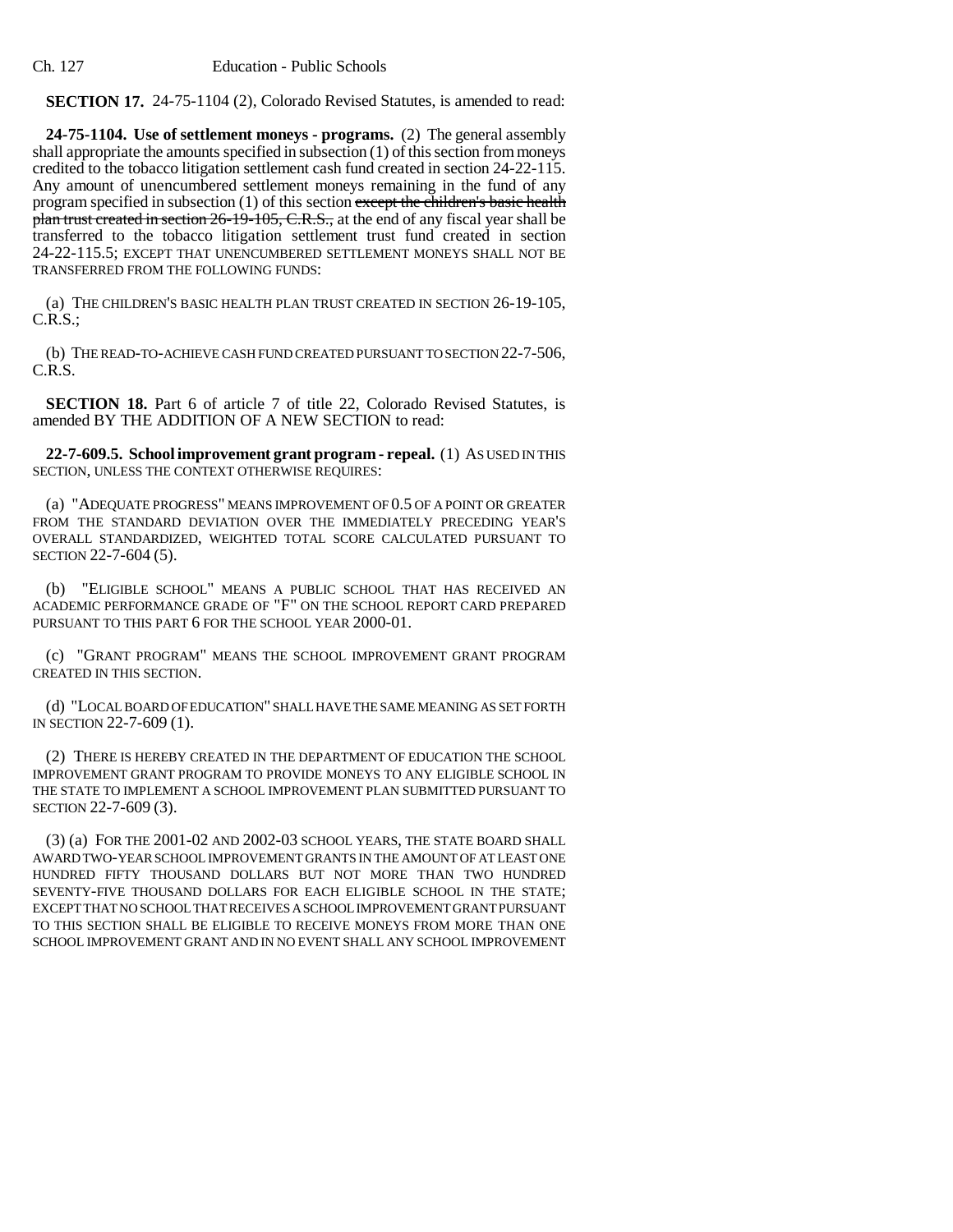GRANT BE AWARDED FOR ANY SCHOOL YEAR COMMENCING AFTER THE 2002-03 SCHOOL YEAR.

(b) UPON RECEIPT OF A SCHOOL IMPROVEMENT PLAN FOR AN ELIGIBLE SCHOOL SUBMITTED PURSUANT TO SECTION 22-7-609 (3), THE STATE BOARD SHALL AWARD THE ELIGIBLE SCHOOL A SCHOOL IMPROVEMENT GRANT IN THE FOLLOWING AMOUNT:

(I) FOR AN ELIGIBLE ELEMENTARY SCHOOL, SEVENTY-FIVE THOUSAND DOLLARS PER YEAR;

(II) FOR AN ELIGIBLE MIDDLE OR JUNIOR HIGH SCHOOL, ONE HUNDRED THOUSAND DOLLARS PER YEAR; AND

(III) FOR AN ELIGIBLE HIGH SCHOOL, ONE HUNDRED TWENTY-FIVE THOUSAND DOLLARS PER YEAR.

(c) (I) THE DEPARTMENT SHALL CREDIT TO THE SCHOOL DISTRICT IN WHICH THE ELIGIBLE SCHOOL IS LOCATED THE MONEYS FOR THE FIRST YEAR OF THE GRANT UPON RECEIPT OF THE SCHOOL IMPROVEMENT PLAN. THE DEPARTMENT SHALL CREDIT TO SAID SCHOOL DISTRICT THE MONEYS FOR THE SECOND YEAR OF THE GRANT NO LATER THAN JULY 1 FOLLOWING COMPLETION OF THE FIRST YEAR OF OPERATION UNDER THE SCHOOL IMPROVEMENT PLAN.

(II) IN ADDITION TO THE AMOUNTS SPECIFIED PURSUANT TO PARAGRAPH (b) OF THIS SUBSECTION (3), THE DEPARTMENT SHALL CREDIT AN ADDITIONAL TWENTY-FIVE THOUSAND DOLLARS TO THE SCHOOL DISTRICT OF ANY ELIGIBLE SCHOOL THAT HAS MADE ADEQUATE PROGRESS.

(4) (a) MONEYS RECEIVED BY AN ELIGIBLE SCHOOL PURSUANT TO THE GRANT PROGRAM SHALL BE IN ADDITION TO THE MONEYS BUDGETED TO THE SCHOOL BY THE SCHOOL DISTRICT IN WHICH THE SCHOOL IS LOCATED AND SHALL NOT REDUCE THE AMOUNT OF SAID BUDGETED MONEYS THAT THE SCHOOL WOULD HAVE RECEIVED IF IT HAD NOT RECEIVED A GRANT PURSUANT TO THIS SECTION.

(b) GRANTS AWARDED PURSUANT TO THIS SECTION SHALL BE FROM MONEYS IN THE STATE EDUCATION FUND CREATED IN SECTION 17 (4) OF ARTICLE IX OF THE STATE CONSTITUTION THAT ARE APPROPRIATED BY THE GENERAL ASSEMBLY FOR THE PURPOSES OF THIS SECTION. IN ACCORDANCE WITH SECTION 17 (3) OF ARTICLE IX OF THE STATE CONSTITUTION, EXPENDITURES OF SUCH MONEYS BY A SCHOOL DISTRICT OR SCHOOL SHALL BE EXEMPT FROM THE LIMITATION ON FISCAL YEAR SPENDING SET FORTH IN SECTION 20 (7) (b) OF ARTICLE X OF THE STATE CONSTITUTION.

(5) ON OR BEFORE JANUARY 1, 2002, AND ON OR BEFORE JANUARY 1, 2003, THE DEPARTMENT SHALL SUBMIT A REPORT ON THE SCHOOL IMPROVEMENT GRANT PROGRAM TO THE GOVERNOR, THE EDUCATION COMMITTEES OF THE SENATE AND THE HOUSE OF REPRESENTATIVES, AND THE LOCAL BOARD OF EDUCATION FOR EACH SCHOOL DISTRICT THAT HAS RECEIVED A SCHOOL IMPROVEMENT GRANT PURSUANT TO THIS SECTION. THE REPORT SHALL INCLUDE, BUT NEED NOT BE LIMITED TO:

(a) A LIST OF THE SCHOOL DISTRICTS THAT HAVE RECEIVED GRANTS PURSUANT TO THE GRANT PROGRAM AND THE ELIGIBLE SCHOOLS IN EACH SCHOOL DISTRICT FOR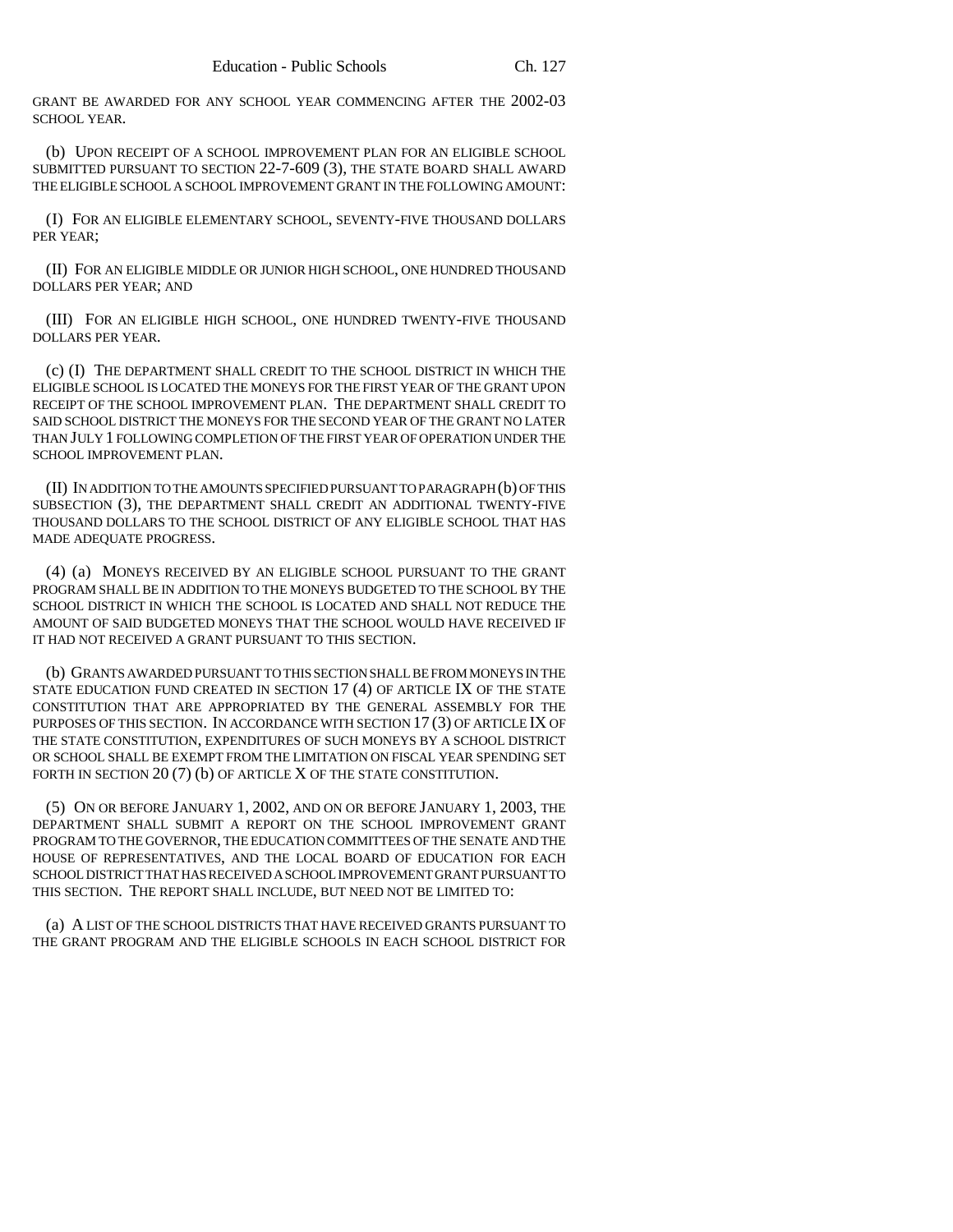WHICH THE GRANTS WERE RECEIVED;

(b) THE ACADEMIC PERFORMANCE GRADE RECEIVED FOR THE IMMEDIATELY PRECEDING SCHOOL YEAR BY EACH ELIGIBLE SCHOOL FOR WHICH GRANT MONEYS HAVE BEEN PROVIDED; AND

(c) SUCH ADDITIONAL INFORMATION CONCERNING THE IMPLEMENTATION AND EFFECTIVENESS OF THE GRANT PROGRAM AS MAY BE DEEMED BENEFICIAL BY THE STATE BOARD.

(6) THE GENERAL ASSEMBLY HEREBY FINDS AND DECLARES THAT, FOR PURPOSES OF SECTION 17 OF ARTICLE IX OF THE STATE CONSTITUTION, ESTABLISHING A SCHOOL IMPROVEMENT GRANT PROGRAM TO PROVIDE FUNDING TO PUBLIC SCHOOLS THAT RECEIVED AN ACADEMIC PERFORMANCE GRADE OF "F" ON THE SCHOOL REPORT CARD PREPARED PURSUANT TO THIS PART 6 FOR THE SCHOOL YEAR 2000-01 IS AN IMPORTANT ELEMENT OF ACCOUNTABLE EDUCATION REFORM AND THEREFORE MAY RECEIVE FUNDING FROM THE STATE EDUCATION FUND CREATED IN SECTION 17 (4) OF ARTICLE IX OF THE STATE CONSTITUTION.

(7) THIS SECTION IS REPEALED, EFFECTIVE JULY 1, 2003.

**SECTION 19.** 22-7-609 (2), (3) (a), (3) (b), and (5), Colorado Revised Statutes, are amended to read:

**22-7-609. School improvement plans.** (2) On or before June 15, 2001, and on or before each June 15 thereafter, the state board shall notify a local board of education what school, if any, in its district will receive an academic performance grade of "F", pursuant to section 22-7-604 (5), on the school report card being prepared for that academic year; EXCEPT THAT, BEGINNING IN 2003, FOR ANY SCHOOL THAT RECEIVED AN ACADEMIC PERFORMANCE GRADE OF "F" ON THE SCHOOL REPORT CARD PREPARED FOR THE IMMEDIATELY PRECEDING ACADEMIC YEAR, THE STATE BOARD SHALL NOTIFY THE LOCAL BOARD OF EDUCATION FOR THAT SCHOOL NO LATER THAN MAY 1, 2003, AND EACH MAY 1 THEREAFTER IF THAT SCHOOL WILL RECEIVE AN ACADEMIC PERFORMANCE GRADE OF "F" ON THE SCHOOL REPORT CARD PREPARED FOR THAT ACADEMIC YEAR. The state board shall notify the local board of education that it must submit a school improvement plan pursuant to this section. or the state board shall recommend an independent charter school pursuant to part 3 of article 30.5 of this title. The local board of education shall have the option of developing and implementing a school improvement plan pursuant to this section or having the state board recommend an independent charter school.

 $(3)$  (a) If the local board of education chooses to develop and implement a school improvement plan, Within ninety days after receiving the notification from the state board in subsection (2) of this section, the local board of education shall submit to the state board a school improvement plan. The plan must be adopted by the local board of education after a public hearing on the proposed plan.

(b) The state board shall adopt rules specifying the information required to be contained in a school improvement plan. Such information shall include but is not limited to: WHERE TO THE EXTENT POSSIBLE, SAID RULES SHALL COORDINATE THE INFORMATION REQUIRED TO BE CONTAINED IN A SCHOOL IMPROVEMENT PLAN WITH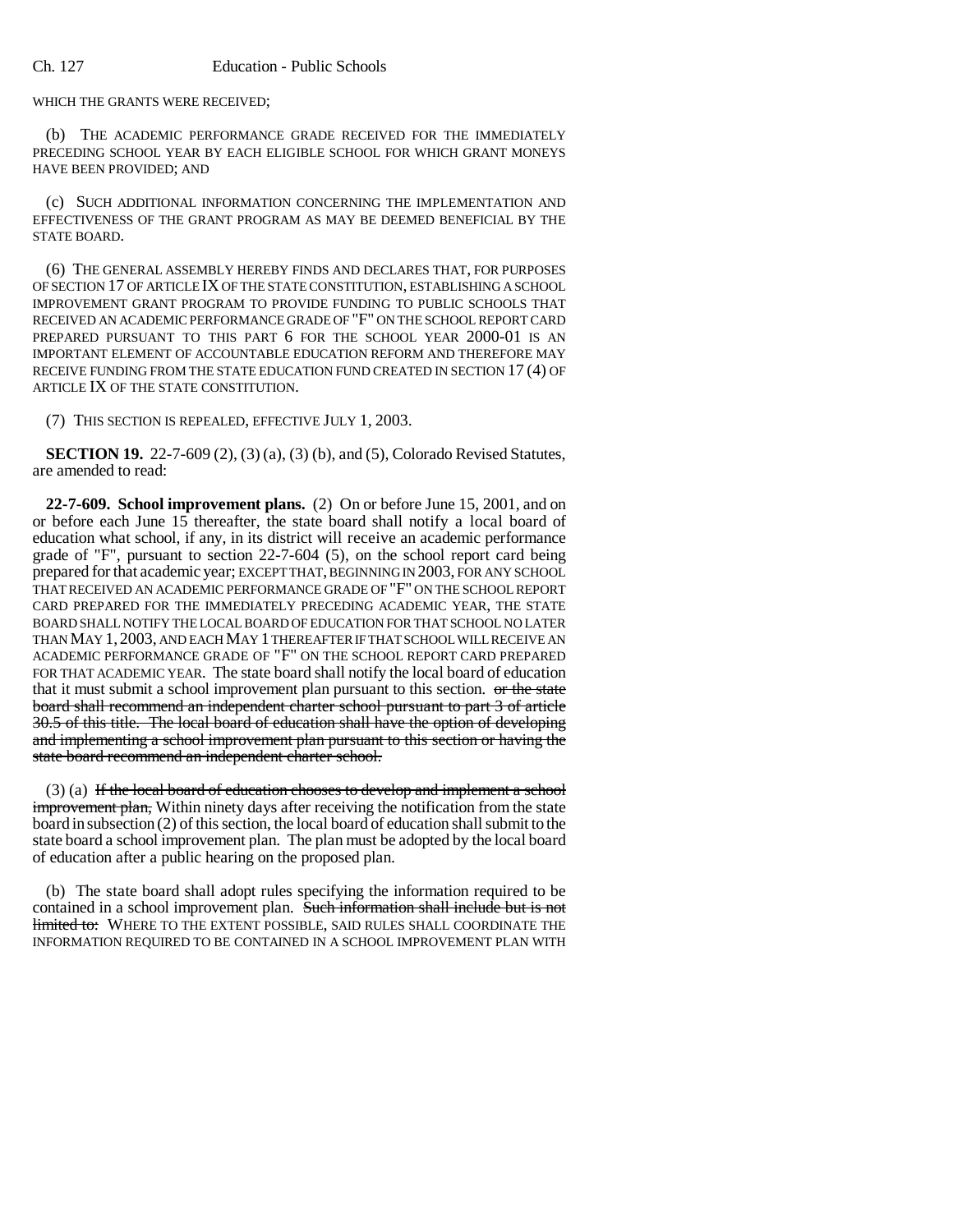THE REQUIREMENTS OF FEDERAL PROGRAMS RELATED TO STUDENT ACHIEVEMENT.

(I) A determination of the causes for the public school's low academic performance;

(II) Curriculum, managerial, or other practices that hinder student achievement at the public school;

(III) Proposed changes in staffing, curriculum, or district policies to improve student achievement at the public school; and

(IV) Proposed changes in resource allocations, including grants and federal title I moneys to target resources on improving student achievement at the public school.

(5) (a) If, upon completion of the first SECOND school year of operation under a school improvement plan pursuant to this section, a public school receives an overall academic performance grade of "F" pursuant to section 22-7-604 (5), the state board shall proceed with the recommendation for the conversion RECOMMEND THAT THE PUBLIC SCHOOL BE CONVERTED to an independent charter school pursuant to part 3 of article 30.5 of this title; except that the state board shall not proceed with the MAKE SUCH recommendation if the public school had an improvement of 0.5 of a point or greater from the standard deviation over the immediately preceding year's overall standardized, weighted total score pursuant to  $22-7-604(6)$  SECTION 22-7-604 (5), and the school district shall be allowed to continue to operate that school under the school improvement plan for another year.

(b) If, upon completion of the second THIRD school year of operation under a school improvement plan pursuant to this section, a public school receives an overall academic performance grade of "F" pursuant to section 22-7-604 (5), the state board shall proceed with the recommendation for the conversion RECOMMEND THAT THE PUBLIC SCHOOL BE CONVERTED to an independent charter school pursuant to part 3 of article 30.5 of this title.

**SECTION 20.** 22-7-409 (1.2) (a) (I), Colorado Revised Statutes, is amended, and the said 22-7-409 (1.2) (a) is further amended BY THE ADDITION OF A NEW SUBPARAGRAPH, to read:

**22-7-409. Assessments - repeal.** (1.2) (a) (I) The assessments required by subsection (1) of this section shall be aligned with the model content standards adopted by the state board pursuant to section 22-7-406. The assessments shall be conducted during the period beginning the second Monday in March and ending on the third Monday in April of each year. No later than June 1 of each year, the department shall provide to each public school results of all assessments administered; EXCEPT THAT, BEGINNING IN 2003, FOR PURPOSES OF NOTIFYING LOCAL BOARDS OF EDUCATION PURSUANT TO SECTION 22-7-609(2), THE DEPARTMENT SHALL PROVIDE THE RESULTS OF THE ASSESSMENTS OF STUDENTS ENROLLED IN SCHOOLS THAT RECEIVED AN ACADEMIC PERFORMANCE GRADE OF "F" ON THE SCHOOL REPORT CARD PREPARED FOR THE IMMEDIATELY PRECEDING ACADEMIC YEAR NO LATER THAN MAY 1, 2003, AND MAY 1 OF EACH YEAR THEREAFTER. For reporting purposes only, results shall include diagnostic reporting for each student's performance on each assessment, including but not limited to content-based sub-test scores for several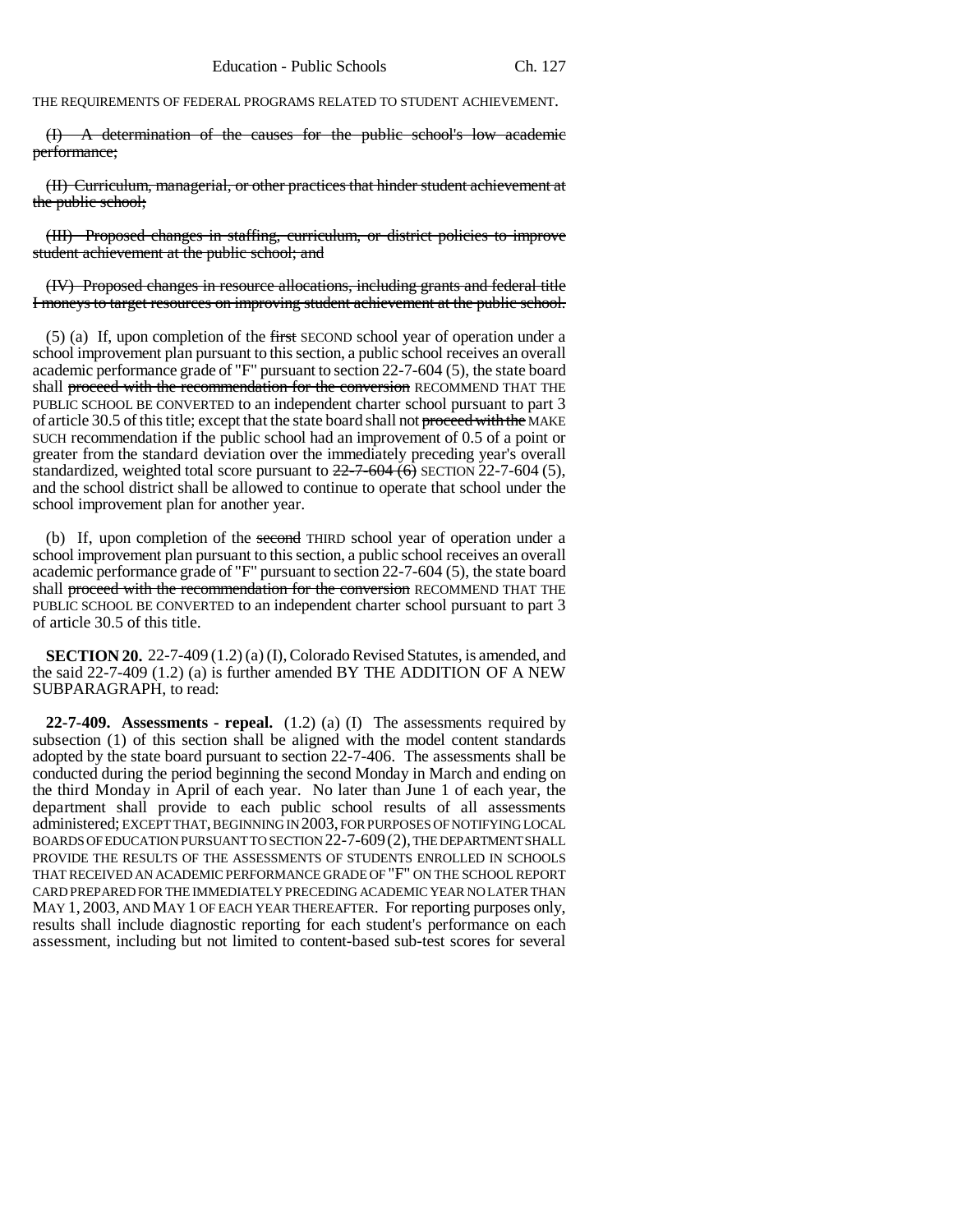components of each of the standards assessed pursuant to this section.

(III) AT ANY TIME THAT THE DEPARTMENT RELEASES ASSESSMENT RESULTS TO THE PUBLIC, IN ADDITION TO RELEASING THE RESULTS OF THE ENGLISH VERSIONS OF THE ASSESSMENTS, THE DEPARTMENT SHALL RELEASE THE RESULTS OF ANY ASSESSMENTS ADMINISTERED IN LANGUAGES OTHER THAN ENGLISH.

**SECTION 21.** 22-30.5-303 (2) (a) and the introductory portion to 22-30.5-303 (2) (b), Colorado Revised Statutes, are amended to read:

**22-30.5-303. Independent charter schools - request for proposals - response contents.** (2) (a) If an independent charter school is to be organized, the state board, on or before  $\frac{\text{August 30}}{\text{MAY 10}}$  of the year preceding the opening of such a IN WHICH THE INDEPENDENT CHARTER school IS TO OPEN, shall cause to be issued a request for proposals. The request for proposals shall solicit proposals from interested parties, including but not limited to individuals, persons, nonprofit or for-profit companies, existing public schools or school districts, and institutions of higher education, for the operation of an independent charter school within a building that currently houses a public school of a school district. Responses to the request for proposals shall be due no later than December 31 of the year preceding the opening of such a school THE DATE SPECIFIED BY THE STATE BOARD PURSUANT TO RULES ADOPTED BY THE STATE BOARD IN ACCORDANCE WITH PARAGRAPH (b) OF THIS SUBSECTION (2). The state board shall issue the request for proposals without regard to the provisions of the "Procurement Code", articles 101 to 112 of title 24, C.R.S.

(b) The state board shall adopt rules specifying A SCHEDULE FOR RECEIPT OF THE RESPONSES TO THE REQUEST FOR PROPOSALS PURSUANT TO PARAGRAPH (a) OF THIS SUBSECTION (2), THE FORMATION OF A REVIEW COMMITTEE AND RECEIPT OF THE RECOMMENDATIONS OF SAID COMMITTEE PURSUANT TO SECTION 22-30.5-304, AND THE SELECTION OF AN APPLICANT AND NOTIFICATION TO THE LOCAL BOARD OF EDUCATION PURSUANT TO SECTION 22-30.5-305. SAID SCHEDULE SHALL ENSURE THE COMPLETION OF NEGOTIATIONS ON THE INDEPENDENT CHARTER NO LATER THAN AUGUST 15 OF THE YEAR IN WHICH THE INDEPENDENT CHARTER SCHOOL IS TO OPEN. THE RULES SHALL ALSO SPECIFY the information that an independent charter proposal shall include in order to be eligible for consideration. Such information shall include, but need not be limited to, the following:

**SECTION 22.** The introductory portion to 22-30.5-304 (1) and 22-30.5-304 (1) (c) (II), (1) (d) (II), and (2), Colorado Revised Statutes, are amended to read:

**22-30.5-304. Review committee - membership - recommendations.** (1) Whenever an independent charter school is to be organized pursuant to this part  $3$ , on or before January 15 of the year in which the independent charter school is to open THE DATE SPECIFIED BY RULE ADOPTED BY THE STATE BOARD IN ACCORDANCE WITH SECTION  $22-30.5-303(2)$  (b), the commissioner shall cause a review committee to be formed. The review committee shall consist of:

(c) (II) The election required by this paragraph (c) shall be conducted during October of the year prior to the opening of the independent charter school THE MONTH SPECIFIED BY RULE ADOPTED BY THE STATE BOARD IN ACCORDANCE WITH SECTION 22-30.5-303 (2) (b).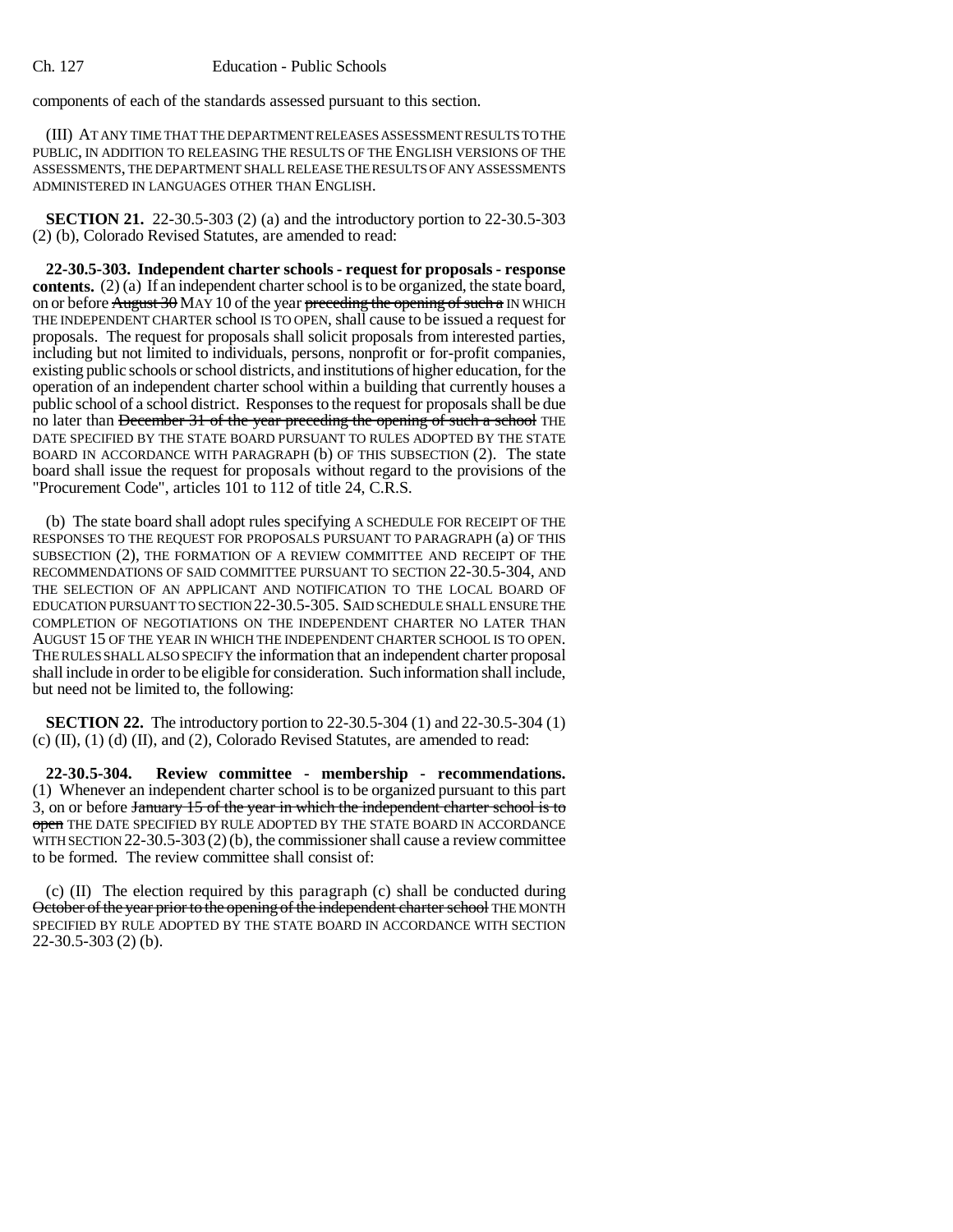(d) (II) The election required by this paragraph (d) shall be conducted during October of the year prior to the opening of the independent charter school; THE MONTH SPECIFIED BY RULE ADOPTED BY THE STATE BOARD IN ACCORDANCE WITH SECTION 22-30.5-303 (2) (b).

(2) The committee shall meet by call of the chair of the review committee as needed to review the proposals received in response to the request for proposals issued pursuant to section 22-30.5-303. The committee shall evaluate the proposals and, on or before March 1 of the year in which the independent charter school is to open THE DATE SPECIFIED BY RULE ADOPTED BY THE STATE BOARD IN ACCORDANCE WITH SECTION 22-30.5-303 (2) (b), shall forward to the state board all proposals and its recommendations on each proposal. The committee may make recommendations on applicants without regard to the provisions of the "Procurement Code", articles 101 to 112 of title 24, C.R.S.

**SECTION 23.** 22-30.5-305 (1) and (2), Colorado Revised Statutes, are amended to read:

**22-30.5-305. Independent charter schools - selection.** (1) On or before March 30 of the year in which the independent charter school is to open THE DATE SPECIFIED BY RULE ADOPTED BY THE STATE BOARD IN ACCORDANCE WITH SECTION 22-30.5-303 (2) (b), the state board shall select an applicant to recommend to the local board of education. The state board may select the applicant without regard to the provisions of the "Procurement Code", articles 101 to 112 of title 24, C.R.S.

(2) On or before April 15 of the year in which the independent charter school is to open THE DATE SPECIFIED BY RULE ADOPTED BY THE STATE BOARD IN ACCORDANCE WITH SECTION 22-30.5-303 (2)(b), the commissioner shall forward to the local board of education a copy of the selected applicant's response to the request for proposals.

**SECTION 24.** 22-30.5-306 (3) (a), Colorado Revised Statutes, is amended to read:

**22-30.5-306. Independent charter schools - charter - term.** (3) (a) On or before  $\frac{\text{May } 30 \text{ AUGUST } 15 \text{ of the year in which the independent charter school is to }$ open, all negotiations between the selected applicant and the local board of education shall be concluded and the local board of education shall accept the application following a public hearing held upon public notice.

**SECTION 25.** 22-30.5-112 (2), Colorado Revised Statutes, is amended BY THE ADDITION OF A NEW PARAGRAPH to read:

**22-30.5-112. Charter schools - financing - guidelines.** (2) (a.4) (I) WITHIN NINETY DAYS AFTER THE END OF EACH FISCAL YEAR, EACH SCHOOL DISTRICT SHALL PROVIDE TO EACH CHARTER SCHOOL WITHIN ITS DISTRICT AN ITEMIZED ACCOUNTING OF ALL ITS CENTRAL ADMINISTRATIVE OVERHEAD COSTS. THE ACTUAL CENTRAL ADMINISTRATIVE OVERHEAD COSTS SHALL BE THE AMOUNT CHARGED TO THE CHARTER SCHOOL. ANY DIFFERENCE, WITHIN THE LIMITATIONS OF SUBPARAGRAPH (III) OF PARAGRAPH (a) OF THIS SUBSECTION (2) AND PARAGRAPH (a.3) OF THIS SUBSECTION (2), BETWEEN THE AMOUNT INITIALLY CHARGED TO THE CHARTER SCHOOL AND THE ACTUAL COST SHALL BE RECONCILED AND PAID TO THE OWED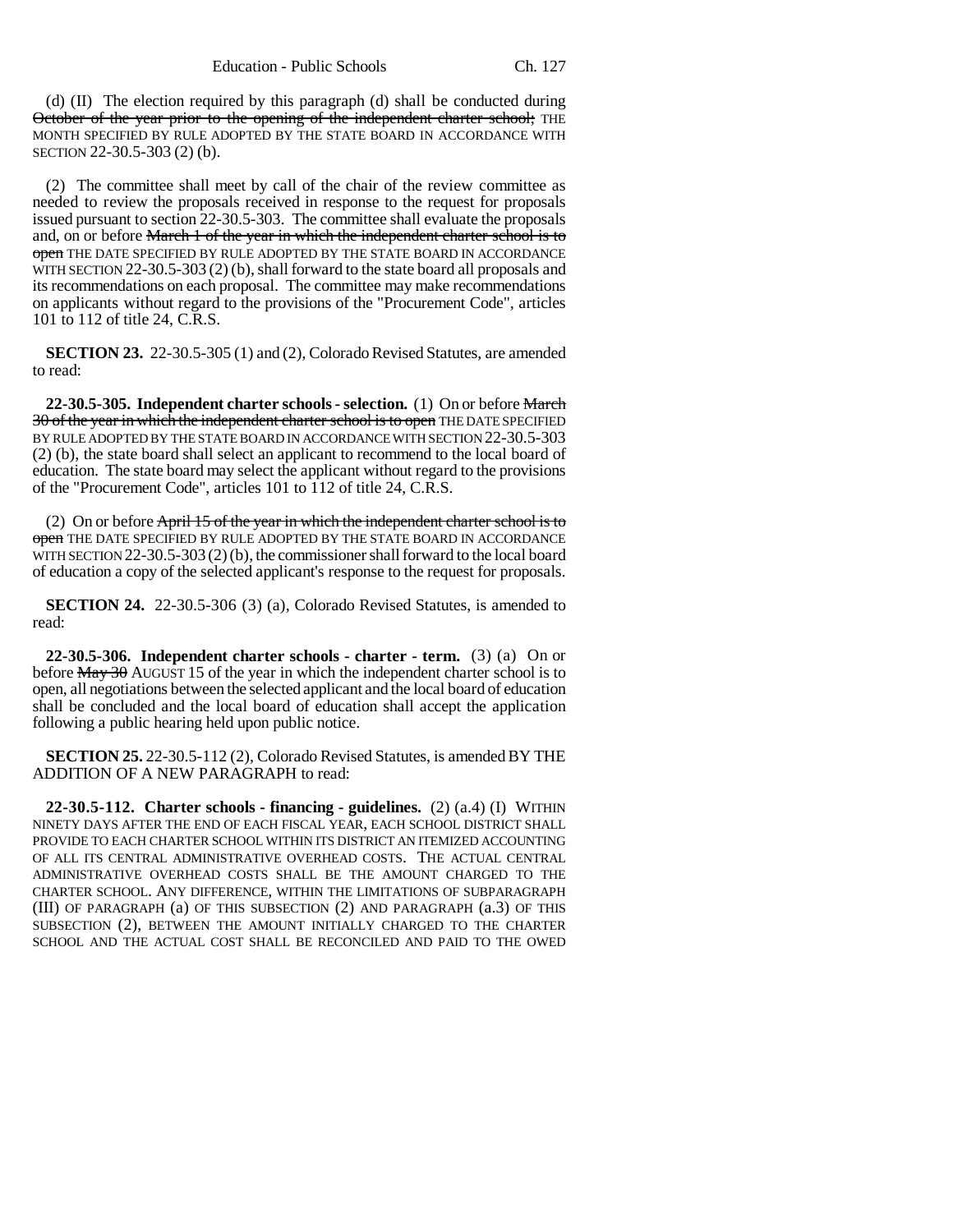## PARTY.

(II) WITHIN NINETY DAYS AFTER THE END OF EACH FISCAL YEAR, EACH SCHOOL DISTRICT SHALL PROVIDE TO EACH CHARTER SCHOOL WITHIN ITS DISTRICT AN ITEMIZED ACCOUNTING OF ALL THE ACTUAL COSTS OF DISTRICT SERVICES THE CHARTER SCHOOL CHOSE AT ITS DISCRETION TO PURCHASE FROM THE DISTRICT CALCULATED IN ACCORDANCE WITH PARAGRAPH (b) OF THIS SUBSECTION (2). ANY DIFFERENCE BETWEEN THE AMOUNT INITIALLY CHARGED TO THE CHARTER SCHOOL AND THE ACTUAL COST SHALL BE RECONCILED AND PAID TO THE OWED PARTY.

(III) IF EITHER PARTY DISPUTES AN ITEMIZED ACCOUNTING PROVIDED PURSUANT TO SUBPARAGRAPHS (I) AND (II) OF THIS PARAGRAPH (a.4), ANY CHARGES INCLUDED IN AN ACCOUNTING, OR CHARGES TO EITHER PARTY, THAT PARTY IS ENTITLED TO REQUEST A THIRD-PARTY REVIEW AT THE REQUESTING PARTY'S EXPENSE. THE REVIEW SHALL BE CONDUCTED BY THE DEPARTMENT OF EDUCATION, AND THE DEPARTMENT'S DETERMINATION SHALL BE FINAL.

**SECTION 26.** 22-7-603 (1), Colorado Revised Statutes, is amended to read:

**22-7-603. State data reporting system.** (1) The department shall develop and implement a comprehensive data collection and reporting system for collecting and reporting performance indicators from each public school. On or before September 1, 2000, the department shall contract out for the development of the state data reporting system. The department shall award the contract based upon a competitive bid; except that the provisions of the "Procurement Code", articles 101 to 112 of title 24, C.R.S., shall not apply to this contract. The state data reporting system shall be designed to collect, through electronic transfer where possible, all student and public school performance data required to ascertain the degree to which public schools and school districts are meeting state performance standards and shall be capable of producing data for decision-making and for the comprehensive annual report cards on public school and district performance pursuant to sections 22-7-604 and 22-7-605. The state data reporting system shall be designed to protect the privacy of individual students. and individually identifying data. In addition, the state data reporting system shall be designed to include all the information and data elements needed for measuring student and school performance, including fiscal, student, program, personnel, facility, community, evaluation, and other relevant data and shall allow for the analysis of the relationship between school district and public school expenditures and effectiveness. ON AND AFTER JUNE 1, 2002, THE STATE DATA REPORTING SYSTEM SHALL ALSO HAVE THE CAPABILITIES DESCRIBED IN SECTION 22-7-603.5 (3). Data elements collected and provided by the department, school districts, and individual public schools shall be compatible. The state data reporting system shall be managed and administered by the department. Each school district that has a unique information management system shall assure that compatibility exists between its unique system and the data elements of the state data reporting system so that all data required to be input into the state data reporting system is made available through electronic transfer and in the appropriate input format.

**SECTION 27.** Part 6 of article 7 of title 22, Colorado Revised Statutes, is amended BY THE ADDITION OF A NEW SECTION to read:

**22-7-603.5. Legislative declaration - measurement of value added to**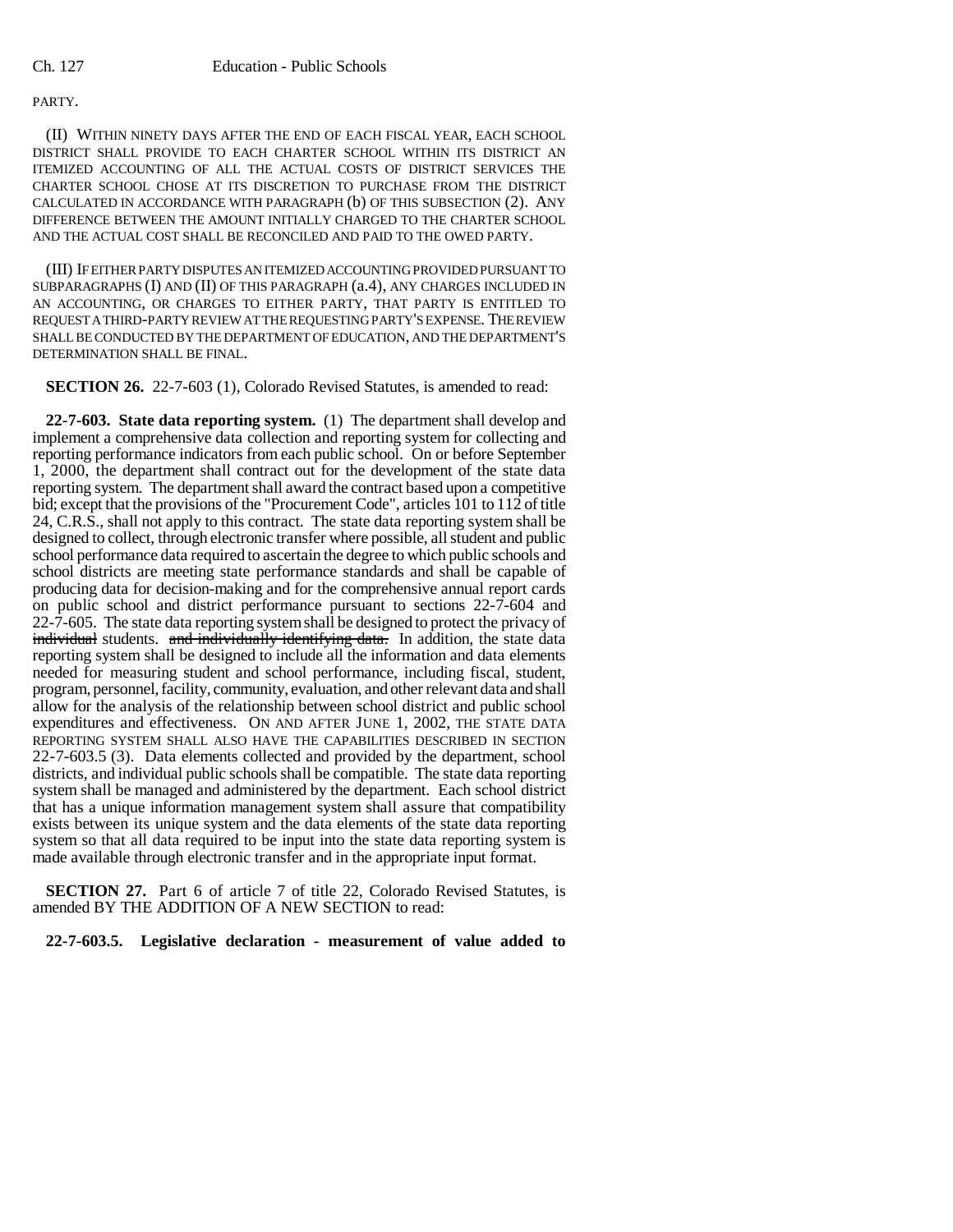**academic progress.** (1) (a) THE GENERAL ASSEMBLY HEREBY FINDS AND DECLARES THAT:

(I) THE EDUCATION OF THE YOUTH OF THE STATE IS ONE OF THE PRIMARY PURPOSES OF GOVERNMENT;

(II) EACH CHILD, NO MATTER WHERE THE CHILD STARTS, SHOULD IMPROVE THE EQUIVALENT OF AT LEAST ONE ACADEMIC GRADE DURING A SCHOOL YEAR;

(III) EACH SCHOOL YEAR, THE GOAL OF EACH SCHOOL AND EVERY TEACHER SHOULD BE TO ADD VALUE TO EVERY STUDENT'S ACADEMIC PROGRESS SO THAT EVERY STUDENT IS AT GRADE LEVEL;

(IV) THERE IS CURRENTLY NO MECHANISM IN PLACE TO TRACK A STUDENT'S ACADEMIC PROGRESS FROM YEAR-TO-YEAR OR OVER TIME; AND

(V) THERE IS CURRENTLY NO MECHANISM IN PLACE TO DETERMINE THE INCREASED ACHIEVEMENT OF A STUDENT'S ACADEMIC PROGRESS FROM SPENDING A YEAR IN A SCHOOL.

(b) THE GENERAL ASSEMBLY FURTHER FINDS AND DECLARES THAT:

(I) IN ADOPTING SECTION 17 OF ARTICLE IX OF THE STATE CONSTITUTION, THE VOTERS INDICATED THAT SPECIFIED AREAS ARE PRIORITIES FOR STATE EDUCATION FUNDING;

(II) AMONG THE AREAS THAT ARE TO BE GIVEN A PRIORITY FOR STATE EDUCATION FUNDING ARE ACCOUNTABLE EDUCATION REFORM, ACCOUNTABLE PROGRAMS TO MEET STATE ACADEMIC STANDARDS, AND ACCOUNTABILITY REPORTS; AND

(III) A PROGRAM THAT TRACKS INDIVIDUAL STUDENT'S ACADEMIC PROGRESS FROM YEAR-TO-YEAR OR OVER TIME MEETS MANY OF THE PRIORITIES ADOPTED BY THE VOTERS.

(c) IN ENACTING THIS SECTION, IT IS THE INTENT OF THE GENERAL ASSEMBLY TO:

(I) ESTABLISH THE CAPABILITY OF MEASURING A STUDENT'S ACADEMIC PROGRESS FROM YEAR-TO-YEAR AND OVER TIME; AND

(II) ESTABLISH THE CAPABILITY TO PERFORM A LONGITUDINAL ANALYSIS OF A STUDENT'S ACADEMIC PROGRESS EACH YEAR.

(d) THE GENERAL ASSEMBLY HEREBY FINDS AND DECLARES THAT, FOR PURPOSES OF SECTION 17 OF ARTICLE IX OF THE STATE CONSTITUTION, THE CREATION OF A PROGRAM TO CONDUCT LONGITUDINAL ANALYSES TO MEASURE STUDENTS' ACADEMIC PROGRESS FROM ONE SCHOOL YEAR TO THE NEXT CONSTITUTES AN ACCOUNTABLE PROGRAM TO MEET STATE ACADEMIC STANDARDS AND MAY THEREFORE RECEIVE FUNDING FROM THE STATE EDUCATION FUND CREATED IN SECTION 17 (4) OF ARTICLE IX OF THE STATE CONSTITUTION.

(2) AS USED IN THIS SECTION, UNLESS THE CONTEXT OTHERWISE REQUIRES,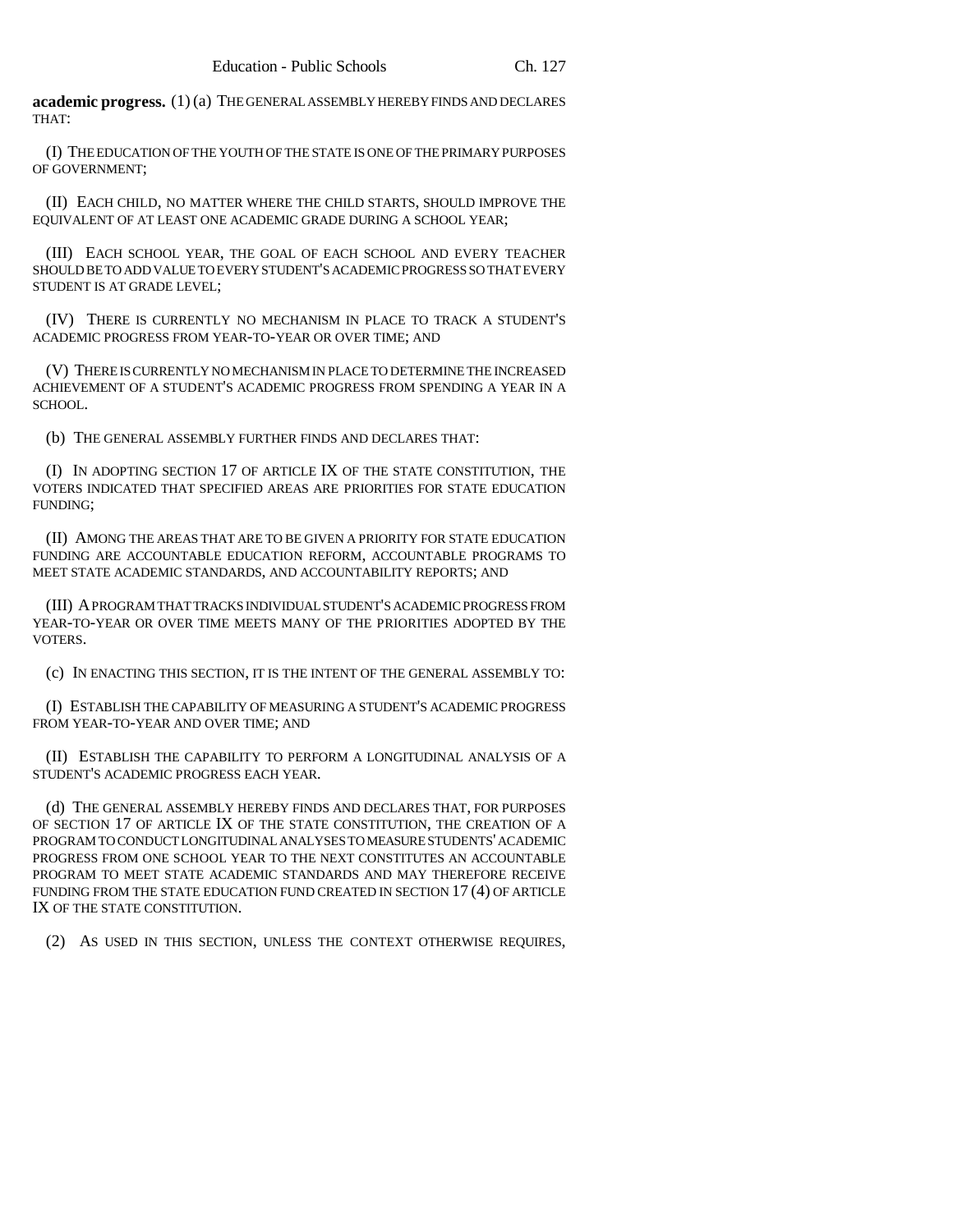"LONGITUDINAL ANALYSIS" MEANS THE MEASUREMENT OF A STUDENT'S ACADEMIC PROGRESS FROM ONE SCHOOL YEAR TO THE NEXT, AS SHOWN BY THE STUDENT'S SCORES ON THE ASSESSMENTS ADMINISTERED PURSUANT TO SECTION 22-7-409.

(3) NO LATER THAN MARCH 1, 2002, THE DEPARTMENT SHALL MODIFY THE STATE DATA REPORTING SYSTEM DEVELOPED AND IMPLEMENTED PURSUANT TO SECTION 22-7-603 AS NECESSARY TO ENSURE THAT THE SYSTEM:

(a) IS CAPABLE OF STORING ALL SCORES FROM THE ASSESSMENTS ADMINISTERED PURSUANT TO SECTION 22-7-409 IN THE 2001-02 SCHOOL YEAR AND EACH SUCCEEDING SCHOOL YEAR;

(b) CAN BE USED TO PERFORM A VARIETY OF LONGITUDINAL ANALYSES OF INDIVIDUAL STUDENT ASSESSMENT RESULTS, CLASSROOM ASSESSMENT RESULTS, AND ENTIRE SCHOOL ASSESSMENT RESULTS WITH RESPECT TO SAID ASSESSMENTS; AND

(c) IS CAPABLE OF LONGITUDINALLY TRACKING THE ASSESSMENT RESULTS OF STUDENTS WHO TRANSFER FROM ONE SCHOOL DISTRICT TO ANOTHER AND WHOSE ANNUAL ASSESSMENTS ARE ADMINISTERED BY DIFFERENT DISTRICTS.

(4) THE STATE BOARD MAY ADOPT RULES NECESSARY FOR IMPLEMENTATION AND ADMINISTRATION OF THIS SECTION INCLUDING, BUT NOT LIMITED TO, PROVISIONS TO UNIQUELY IDENTIFY INDIVIDUAL STUDENTS.

**SECTION 28.** 22-20-104.5 (4), Colorado Revised Statutes, is amended to read:

**22-20-104.5. Plan for academic excellence - inclusion of gifted children cooperation.** (4) For the 1997-98 fiscal year and fiscal years thereafter, appropriations made by the general assembly to fund programs for gifted and talented children shall be designated by a separate line item entitled, "Special Education -Gifted and Talented Children", in the public school finance portion of the appropriations to the department of education in the annual general appropriation act.

**SECTION 29.** 22-54-103 (10), Colorado Revised Statutes, is amended BY THE ADDITION OF A NEW PARAGRAPH to read:

**22-54-103. Definitions.** As used in this article, unless the context otherwise requires:

(10) (a.5) (I) NOTWITHSTANDING ANY OTHER PROVISION OF THIS SUBSECTION (10) TO THE CONTRARY, IF THE VOTERS OF A QUALIFIED SCHOOL DISTRICT, AS DEFINED IN SECTION 22-54-104 (5) (b) (II) (B), APPROVED AT THE 2000 GENERAL ELECTION A PLAN OF REORGANIZATION THAT RESULTED IN A DECONSOLIDATION OF THE DISTRICT, AS DESCRIBED IN SECTION 22-30-102 (2) (a):

(A) FOR ANY NEW DISTRICT THAT IS CREATED AS THE RESULT OF SUCH DECONSOLIDATION, THE PUPIL ENROLLMENT OF THE NEW DISTRICT FOR ANY BUDGET YEAR PRIOR TO SUCH DECONSOLIDATION SHALL BE THE PUPIL ENROLLMENT OF THE SMALL ATTENDANCE CENTER OF THE ORIGINAL DISTRICT FOR THAT BUDGET YEAR; AND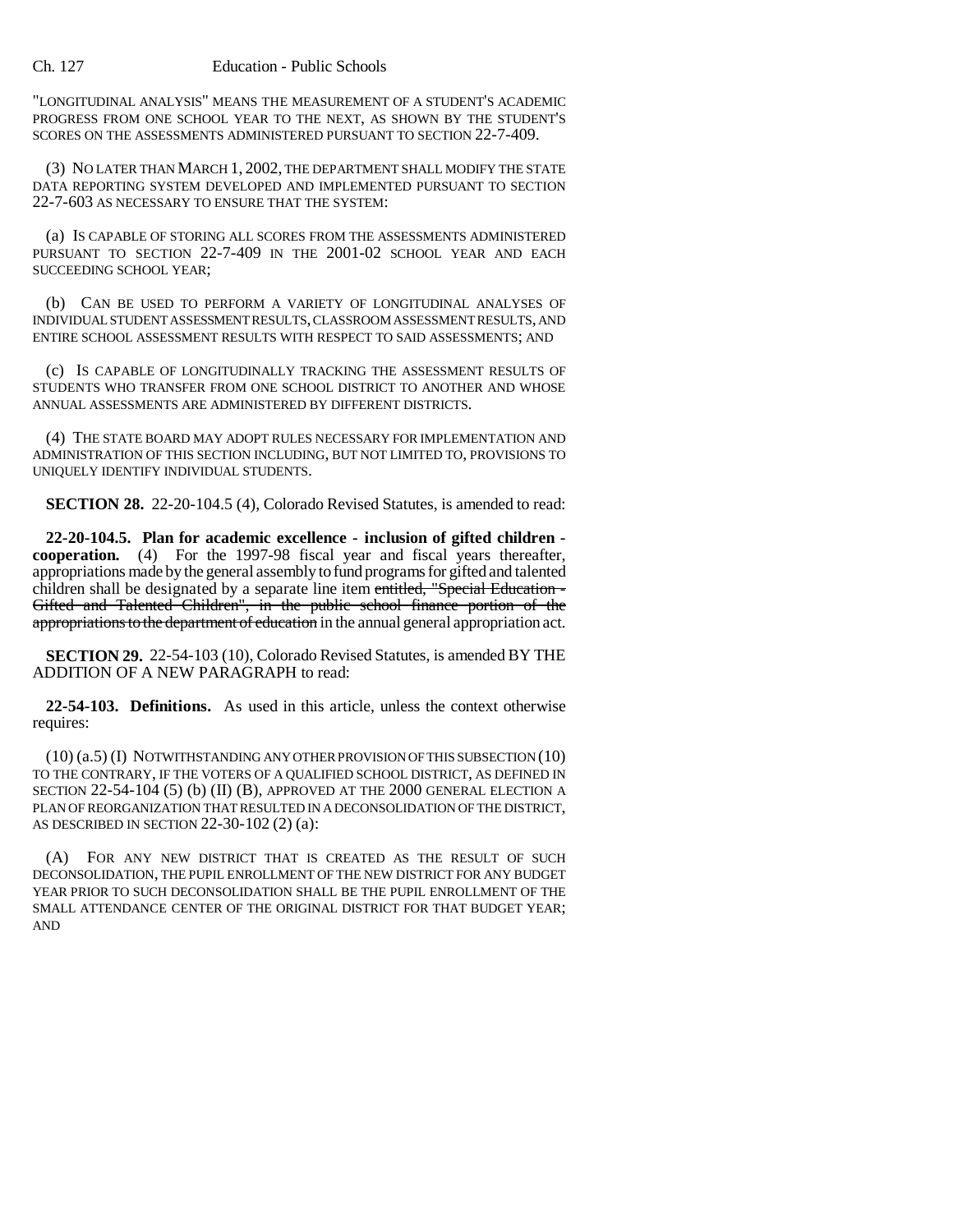(B) FOR THE ORIGINAL DISTRICT THAT IS DECONSOLIDATED, THE PUPIL ENROLLMENT FOR THE ORIGINAL DISTRICT FOR ANY BUDGET YEAR PRIOR TO SUCH DECONSOLIDATION SHALL BE THE PUPIL ENROLLMENT OF THE ORIGINAL DISTRICT FOR THAT BUDGET YEAR MINUS THE PUPIL ENROLLMENT OF THE SMALL ATTENDANCE CENTER OF THE ORIGINAL DISTRICT FOR THAT BUDGET YEAR.

(II) THIS PARAGRAPH (a.5) IS REPEALED, EFFECTIVE JULY 1, 2004.

**SECTION 30.** 22-54-114 (3), Colorado Revised Statutes, is amended to read:

**22-54-114. State public school fund.** (3) (a) Fifty percent of any unexpended balance of moneys appropriated by the general assembly in the state public school fund at the end of each fiscal year shall be transferred to the Colorado comprehensive health education fund created in section 22-25-109. The remaining fifty percent and any balances derived from other sources shall remain in said state public school fund and become available for distribution during the following fiscal year.

(b) NOTWITHSTANDING THE PROVISIONS OF PARAGRAPH (a) OF THIS SUBSECTION (3), ANY UNEXPENDED BALANCE OF MONEYS IN THE CONTINGENCY RESERVE CREATED PURSUANT TO SECTION 22-54-117 AT THE END OF ANY FISCAL YEAR SHALL REMAIN IN THE CONTINGENCY RESERVE AND SHALL NOT BE TRANSFERRED TO ANY OTHER FUND.

**SECTION 31.** 22-54-117 (5) and (6) (a), Colorado Revised Statutes, are amended to read:

**22-54-117. Contingency reserve - capital construction expenditures reserve.** (5) (a) If a payment for supplemental assistance is made pursuant to paragraph (b) of subsection (1) of this section and the disputed property is finally determined to have been properly included in the abstract of assessment, the payment shall be reimbursed by the school district after collection of the taxes to the contingency reserve fund in full, plus interest at the same rate as provided by statute for penalty interest on unpaid property taxes.

(b) NOTWITHSTANDING PARAGRAPH (a) OF THIS SUBSECTION (5), ANY REIMBURSEMENT BY A SCHOOL DISTRICT OF A PAYMENT FOR SUPPLEMENTAL ASSISTANCE MADE PURSUANT TO SUBSECTION (1) OF THIS SECTION SHALL BE CREDITED TO THE CONTINGENCY RESERVE FUND.

(6) (a) Any unexpended balance in the contingency reserve at the end of each fiscal year shall REMAIN IN THE CONTINGENCY RESERVE AND SHALL NOT revert to the state general fund OR ANY OTHER FUND.

**SECTION 32.** 22-54-115 (1), (2), and (3), Colorado Revised Statutes, are amended, and the said 22-54-115 is further amended BY THE ADDITION OF A NEW SUBSECTION, to read:

**22-54-115. Distribution from state public school fund.** (1) No later than June 30 of each year, the state board shall determine the amount of the state's share of the district's total program for the budget year beginning on July 1, and the total thereof for all districts, which amount shall be payable in twelve approximately equal monthly payments during such budget year; except that: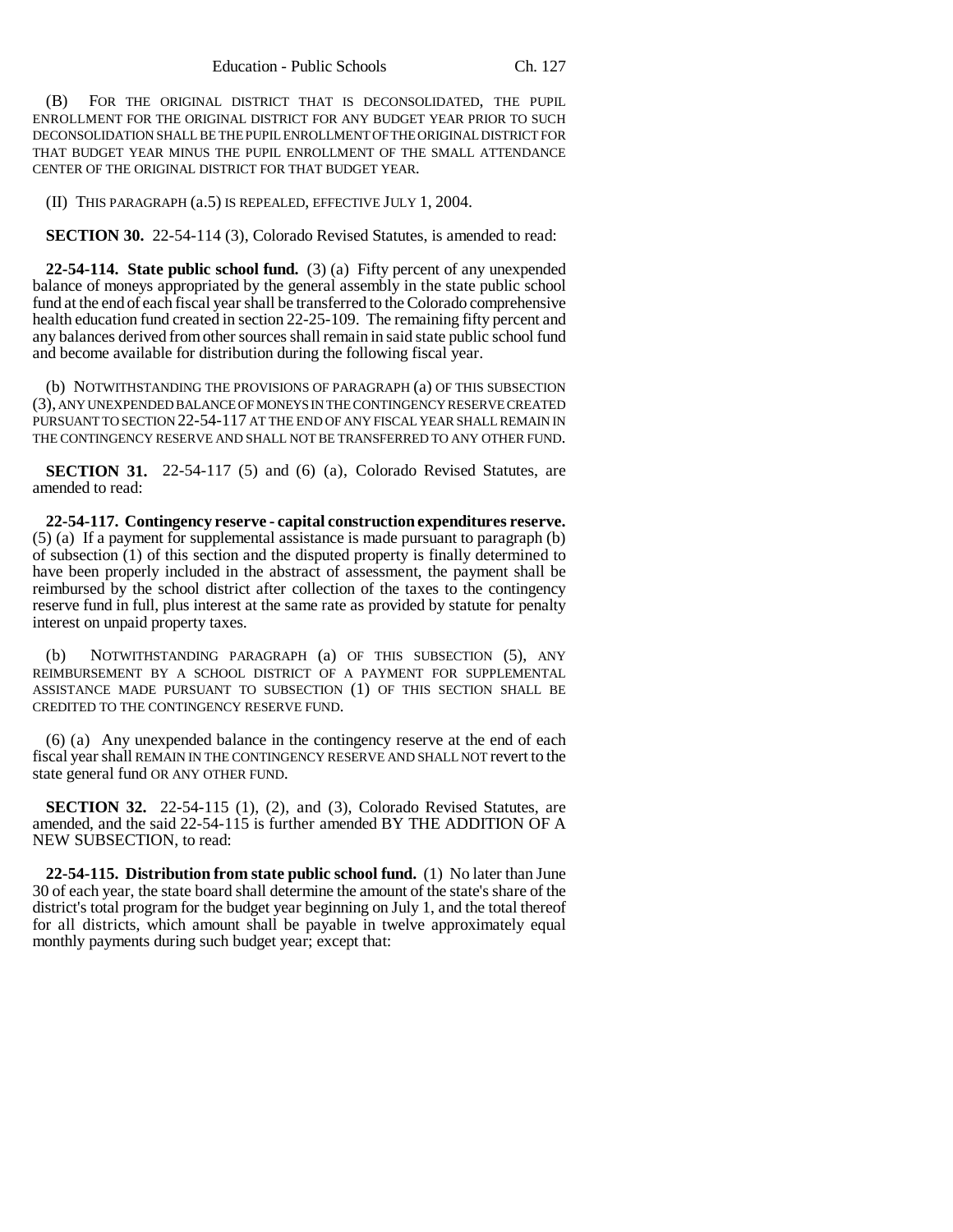### Ch. 127 Education - Public Schools

(a) Such payments shall be adjusted following the certification of pupil enrollments, the certification of valuations for assessment to the state board pursuant to section 22-54-112 (1) and (2), and the certification of the amount of any impact assistance grants on behalf of school districts pursuant to section 30-25-302, C.R.S.; AND

(b) SUCH PAYMENTS SHALL BE ADJUSTED IN ACCORDANCE WITH ANY DISTRICT'S INSTRUCTIONS GIVEN PURSUANT TO SUBSECTION (1.5) OF THIS SECTION.

(1.5) ANY SCHOOL DISTRICT MAY GIVE WRITTEN INSTRUCTIONS TO THE STATE BOARD DIRECTING THAT A SPECIFIED PORTION OF A MONTHLY PAYMENT OR MONTHLY PAYMENTS THAT THE DISTRICT IS OTHERWISE ENTITLED TO RECEIVE PURSUANT TO THIS SECTION SHALL BE TRANSFERRED TO THE DIVISION OF VOCATIONAL REHABILITATION IN THE DEPARTMENT OF HUMAN SERVICES FOR THE DISTRICT'S COST OF PARTICIPATING IN SCHOOL TO WORK ALLIANCE PROGRAMS. SUCH WRITTEN INSTRUCTIONS SHALL SPECIFY THE AMOUNT TO BE TRANSFERRED TO THE DIVISION OF VOCATIONAL REHABILITATION FROM THE DISTRICT'S PAYMENT FOR A SPECIFIED MONTH OR MONTHS. SUCH WRITTEN INSTRUCTIONS SHALL BE GIVEN TO THE STATE BOARD NO LATER THAN THE FIFTH DAY OF THE FIRST MONTH IN WHICH SUCH AMOUNT IS TO BE TRANSFERRED TO THE DIVISION OF VOCATIONAL REHABILITATION.

(2) No later than the fifteenth day of each month, the state board shall certify to the state treasurer the amount payable to each district during said month AND THE AMOUNT, IF ANY, TO BE TRANSFERRED TO THE DIVISION OF VOCATIONAL REHABILITATION DURING SAID MONTH IN ACCORDANCE WITH SUBSECTION (1.5) OF THIS SECTION.

(3) No later than the twenty-fifth day of each month, the state treasurer shall:

(a) Pay the amount certified directly to the treasurer of each district or, in accordance with written instructions from the district, directly to an account designated by the district that allows the district to retain title to the funds; AND

(b) TRANSFER THE AMOUNT CERTIFIED, IF ANY, TO THE DIVISION OF VOCATIONAL REHABILITATION.

**SECTION 33.** Part 1 of article 32 of title 22, Colorado Revised Statutes, is amended BY THE ADDITION OF A NEW SECTION to read:

**22-32-110.7. Board of education - specific powers - drug testing.** (1) THE GENERAL ASSEMBLY RECOGNIZES THAT THE SAFETY ISSUES WHICH FACE SCHOOLS HAVE CHANGED IN THE RECENT PAST. THE GENERAL ASSEMBLY FINDS THE SAFETY OF SCHOOL CHILDREN SHOULD BE A PRIORITY OF THE STATE. THE GENERAL ASSEMBLY FURTHER FINDS THE USE OF ILLEGAL DRUGS BY EMPLOYEES OF SCHOOL DISTRICTS WHO HOLD SAFETY-SENSITIVE POSITIONS COULD ENDANGER THE LIVES AND SAFETY OF SCHOOL CHILDREN. THE GENERAL ASSEMBLY THEREFORE AUTHORIZES SCHOOL DISTRICTS TO CREATE SCHOOL SAFETY PROGRAMS, WHICH MAY INCLUDE DRUG TESTING OF ALL PERSONNEL WHO APPLY FOR, TRANSFER TO, OR ARE PROMOTED TO SAFETY-SENSITIVE POSITIONS. THE PROGRAM MAY ALSO INCLUDE DRUG TESTING OF PERSONNEL IN SAFETY-SENSITIVE POSITIONS IF THERE IS PROBABLE CAUSE TO BELIEVE THE PERSON IS USING ILLEGAL DRUGS.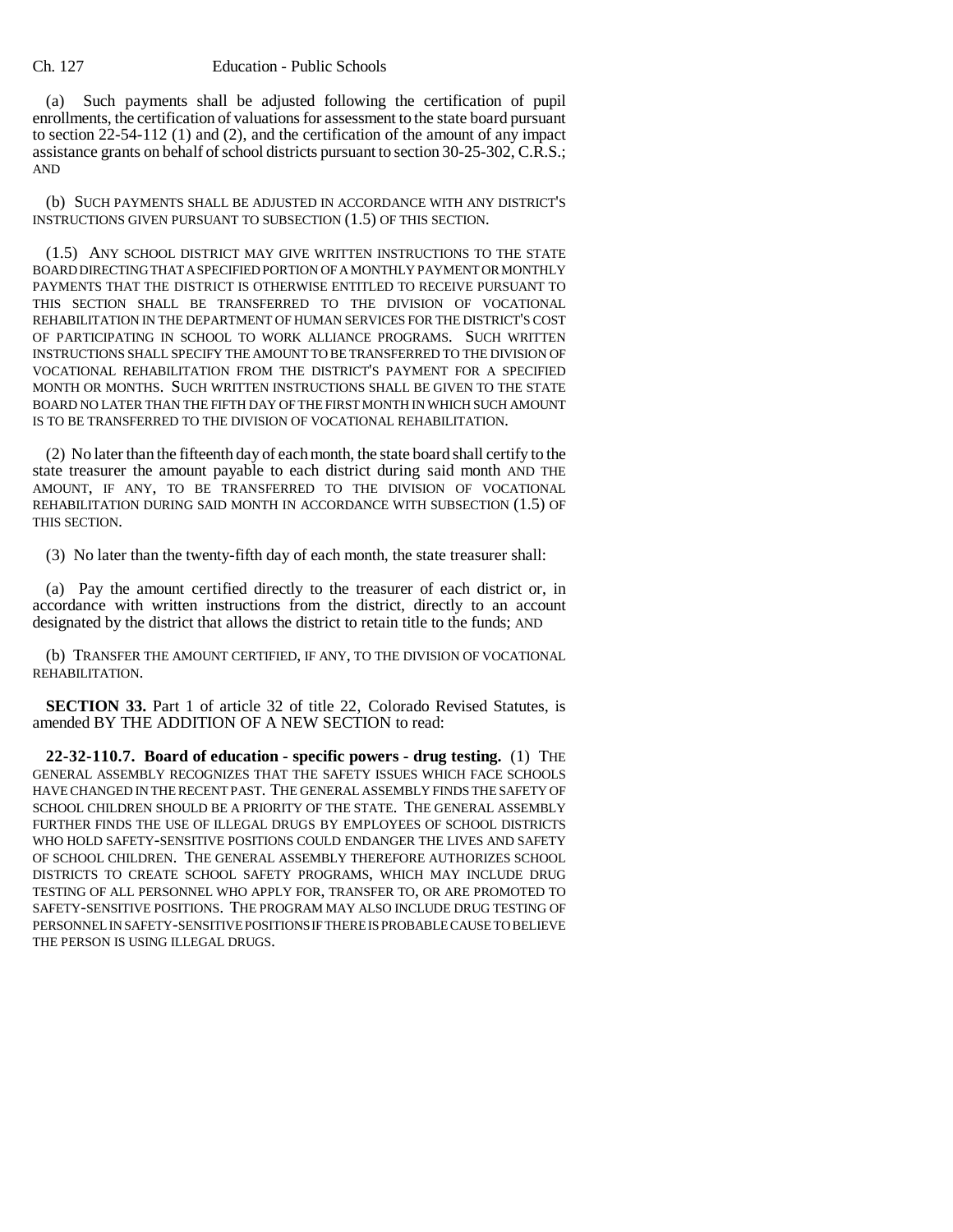(2) FOR EACH COLLECTIVE BARGAINING AGREEMENT ENTERED INTO ON OR AFTER THE EFFECTIVE DATE OF THIS SECTION WITH A UNION REPRESENTING PERSONNEL IN SAFETY-SENSITIVE POSITIONS, THE COLLECTIVE BARGAINING AGREEMENT SHALL INCLUDE DRUG TESTING POLICIES FOR PERSONNEL WHO OCCUPY SAFETY-SENSITIVE POSITIONS.

(3) IMPLEMENTATION OF THIS SECTION SHALL BE WITHIN EXISTING APPROPRIATIONS.

(4) FOR THE PURPOSES OF THIS SECTION, "SAFETY-SENSITIVE POSITIONS" MEANS POSITIONS IN WHICH A SINGLE MISTAKE CAN CREATE IMMINENT THREAT OF SERIOUS HARM TO STUDENTS OR TEACHERS.

**SECTION 34.** Article 54 of title 22, Colorado Revised Statutes, is amended BY THE ADDITION OF A NEW SECTION to read:

**22-54-107.5. Authorization of additional local revenues for supplemental cost of living adjustment.** (1) NOTWITHSTANDING ANY LAW TO THE CONTRARY, EFFECTIVE JULY 1, 2001, ANY DISTRICT THAT DESIRES TO RAISE AND EXPEND LOCAL PROPERTY TAX REVENUES IN EXCESS OF THE DISTRICT'S TOTAL PROGRAM, AS DETERMINED IN ACCORDANCE WITH SECTION 22-54-104, AND IN ADDITION TO ANY PROPERTY TAX REVENUES LEVIED PURSUANT TO SECTIONS 22-54-107 AND 22-54-108, MAY SUBMIT THE QUESTION OF WHETHER THE DISTRICT SHOULD BE AUTHORIZED TO RAISE AND EXPEND ADDITIONAL LOCAL PROPERTY TAX REVENUES, SUBJECT TO THE LIMITATIONS OF PARAGRAPH (a) OF SUBSECTION (3) OF THIS SECTION, THEREBY AUTHORIZING AN ADDITIONAL LEVY IN EXCESS OF THE LEVY AUTHORIZED UNDER SECTIONS 22-54-106,22-54-107, AND 22-54-108, TO PROVIDE A SUPPLEMENTAL COST OF LIVING ADJUSTMENT FOR THE DISTRICT FOR THE THEN CURRENT BUDGET YEAR AND EACH BUDGET YEAR THEREAFTER. THE QUESTION AUTHORIZED BY THIS SUBSECTION (1) SHALL BE SUBMITTED AT AN ELECTION HELD IN ACCORDANCE WITH SECTION 20 OF ARTICLE X OF THE STATE CONSTITUTION AND TITLE 1, C.R.S.

(2) NOTWITHSTANDING ANY LAW TO THE CONTRARY, EFFECTIVE JULY 1, 2001, UPON PROPER SUBMITTAL TO A DISTRICT OF A VALID INITIATIVE PETITION, THE DISTRICT SHALL SUBMIT TO THE ELIGIBLE ELECTORS OF THE DISTRICT THE QUESTION OF WHETHER THE DISTRICT SHOULD BE AUTHORIZED TO RAISE AND EXPEND ADDITIONAL LOCAL PROPERTY TAX REVENUES IN EXCESS OF THE DISTRICT'S TOTAL PROGRAM, AS DETERMINED IN ACCORDANCE WITH SECTION 22-54-104, AND IN ADDITION TO ANY PROPERTY TAX REVENUES LEVIED PURSUANT TO SECTIONS 22-54-107 AND 22-54-108, SUBJECT TO THE LIMITATIONS OF PARAGRAPH (a) OF SUBSECTION (3) OF THIS SECTION, THEREBY AUTHORIZING AN ADDITIONAL LEVY IN EXCESS OF THE LEVY AUTHORIZED UNDER SECTIONS 22-54-106, 22-54-107, AND 22-54-108, TO PROVIDE A SUPPLEMENTAL COST OF LIVING ADJUSTMENT FOR THE DISTRICT FOR THE THEN CURRENT BUDGET YEAR AND EACH BUDGET YEAR THEREAFTER. THE QUESTION AUTHORIZED BY THIS SUBSECTION (2) SHALL BE SUBMITTED AT AN ELECTION HELD IN ACCORDANCE WITH SECTION 20 OF ARTICLE X OF THE STATE CONSTITUTION AND TITLE 1, C.R.S. AN INITIATIVE PETITION UNDER THIS SUBSECTION (2) SHALL BE SIGNED BY AT LEAST FIVE PERCENT OF THE ELIGIBLE ELECTORS IN THE DISTRICT AT THE TIME THE PETITION IS FILED.

(3) (a) THE MAXIMUM DOLLAR AMOUNT OF PROPERTY TAX REVENUE THAT A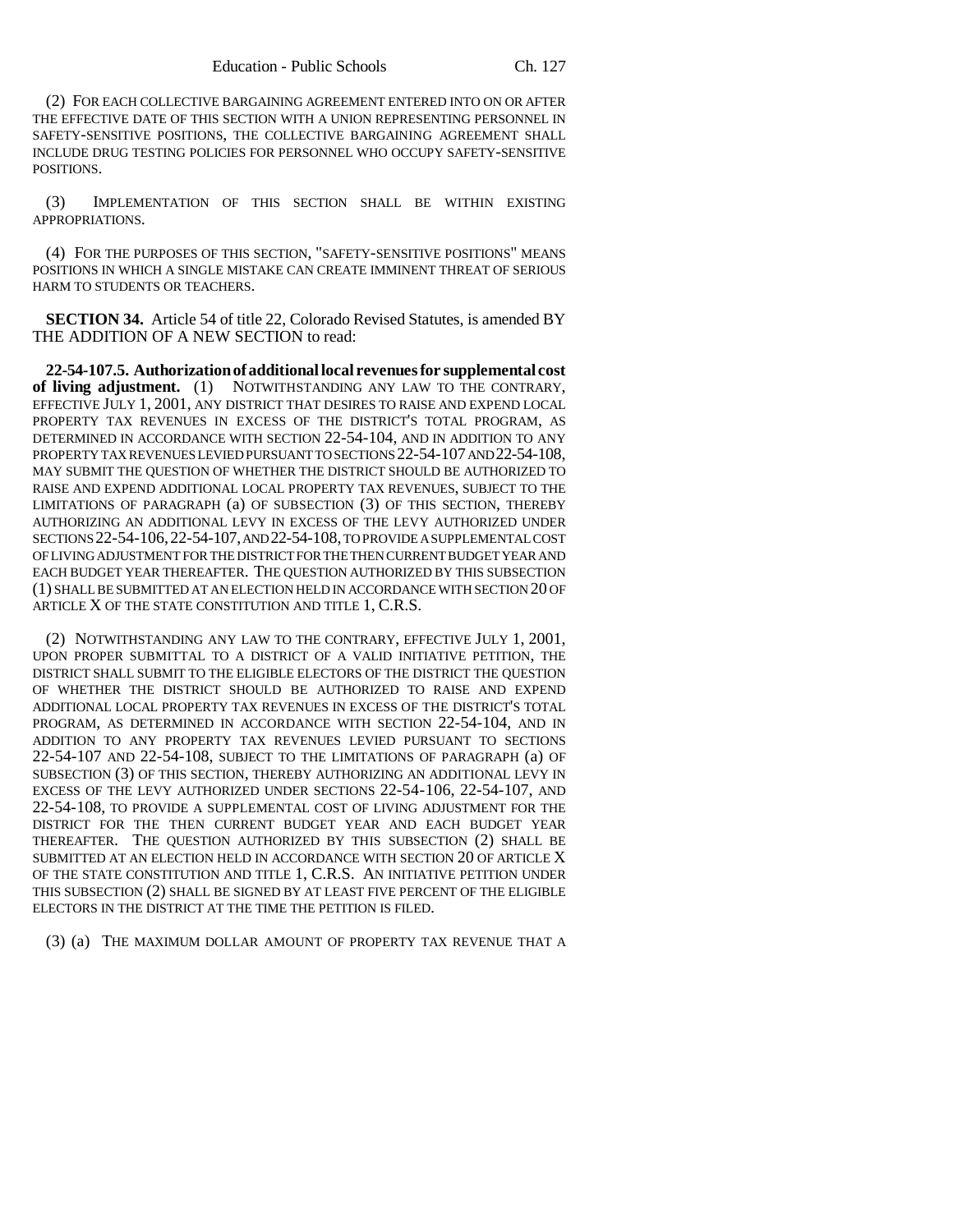## Ch. 127 Education - Public Schools

DISTRICT CAN GENERATE PURSUANT TO THIS SECTION FOR ANY GIVEN BUDGET YEAR SHALL NOT EXCEED THE DIFFERENCE BETWEEN WHAT WOULD BE THE DISTRICT'S TOTAL PROGRAM FOR THAT BUDGET YEAR IF CALCULATED USING THE DISTRICT'S ADJUSTED COST OF LIVING FACTOR FOR THAT BUDGET YEAR AND THE DISTRICT'S TOTAL PROGRAM FOR THAT BUDGET YEAR CALCULATED PURSUANT TO SECTION 22-54-104.

(b) FOR PURPOSES OF DETERMINING A DISTRICT'S TOTAL PROGRAM FOR A GIVEN BUDGET YEAR IF CALCULATED USING THE DISTRICT'S ADJUSTED COST OF LIVING FACTOR, "PER PUPIL FUNDING" UNDER SECTION 22-54-104 (2) (a) (IV) (D) SHALL BE CALCULATED USING THE SIZE FACTOR USED IN THE CALCULATION FOR THE PRIOR BUDGET YEAR OR THE SIZE FACTOR USED IN THE CALCULATION FOR THE APPLICABLE BUDGET YEAR, WHICHEVER IS LESS, THE COST OF LIVING FACTOR FOR THE PRIOR BUDGET YEAR, AND THE AT-RISK FACTOR CALCULATED FOR THE DISTRICT USING A BASE AT-RISK FACTOR OF ELEVEN AND ONE-HALF PERCENT.

(c) FOR PURPOSES OF THIS SUBSECTION (3), "ADJUSTED COST OF LIVING FACTOR" MEANS THE DISTRICT'S COST OF LIVING FACTOR DETERMINED BY DIVIDING THE DISTRICT'S COST OF LIVING AMOUNT BY THE LOWEST COST OF LIVING AMOUNT OF ALL DISTRICTS IN THE STATE FROM THE CURRENT COST OF LIVING STUDY, ROUNDED TO THE NEAREST ONE-THOUSANDTH OF ONE PERCENT.

(4) IF THE MAXIMUM DOLLAR AMOUNT OF PROPERTY TAX REVENUE ALLOWED FOR ANY GIVEN BUDGET YEAR PURSUANT TO PARAGRAPH (a) OF SUBSECTION (3) OF THIS SECTION WILL NOT BE GENERATED BY THE LEVY OF THE TOTAL NUMBER OF MILLS LEVIED BY THE DISTRICT PURSUANT TO THIS SECTION FOR THE IMMEDIATELY PRECEDING BUDGET YEAR, THE TOTAL NUMBER OF MILLS LEVIED BY THE DISTRICT PURSUANT TO THIS SECTION SHALL NOT BE INCREASED UNLESS THE DISTRICT SUBMITS THE QUESTION OF THE INCREASE TO THE ELIGIBLE ELECTORS IN THE MANNER PROVIDED IN SUBSECTION (1) OF THIS SECTION OR UNLESS THE QUESTION OF THE INCREASE IS SUBMITTED TO THE ELIGIBLE ELECTORS BY INITIATIVE IN THE MANNER PROVIDED IN SUBSECTION (2) OF THIS SECTION.

(5) NOTWITHSTANDING THE PROVISIONS OF SECTION 20 OF ARTICLE X OF THE STATE CONSTITUTION WHICH ALLOW DISTRICTS TO SEEK VOTER APPROVAL FOR SPENDING AND REVENUE INCREASES, THE PROVISIONS OF SUBSECTION (3) OF THIS SECTION SHALL LIMIT A DISTRICT'S AUTHORITY TO RAISE AND EXPEND LOCAL PROPERTY TAX REVENUES IN EXCESS OF THE DISTRICT'S TOTAL PROGRAM AS DETERMINED IN ACCORDANCE WITH SECTION 22-54-104.

**SECTION 35.** Article 54 of title 22, Colorado Revised Statutes, is amended BY THE ADDITION OF A NEW SECTION to read:

**22-54-123. National school lunch act - appropriation of state matching funds.** FOR THE 2001-02 BUDGET YEAR AND BUDGET YEARS THEREAFTER, THE GENERAL ASSEMBLY SHALL APPROPRIATE BY SEPARATE LINE ITEM AN AMOUNT TO COMPLY WITH THE REQUIREMENTS FOR STATE MATCHING FUNDS UNDER THE "NATIONAL SCHOOL LUNCH ACT", 42 U.S.C. SEC. 1751 ET SEQ. THE DEPARTMENT OF EDUCATION SHALL DEVELOP PROCEDURES TO ALLOCATE AND DISBURSE THE FUNDS AMONG PARTICIPATING SCHOOL DISTRICTS EACH YEAR IN AN EQUITABLE MANNER AS TO COMPLY WITH THE REQUIREMENTS OF SAID ACT. IN ANY PARTICIPATING SCHOOL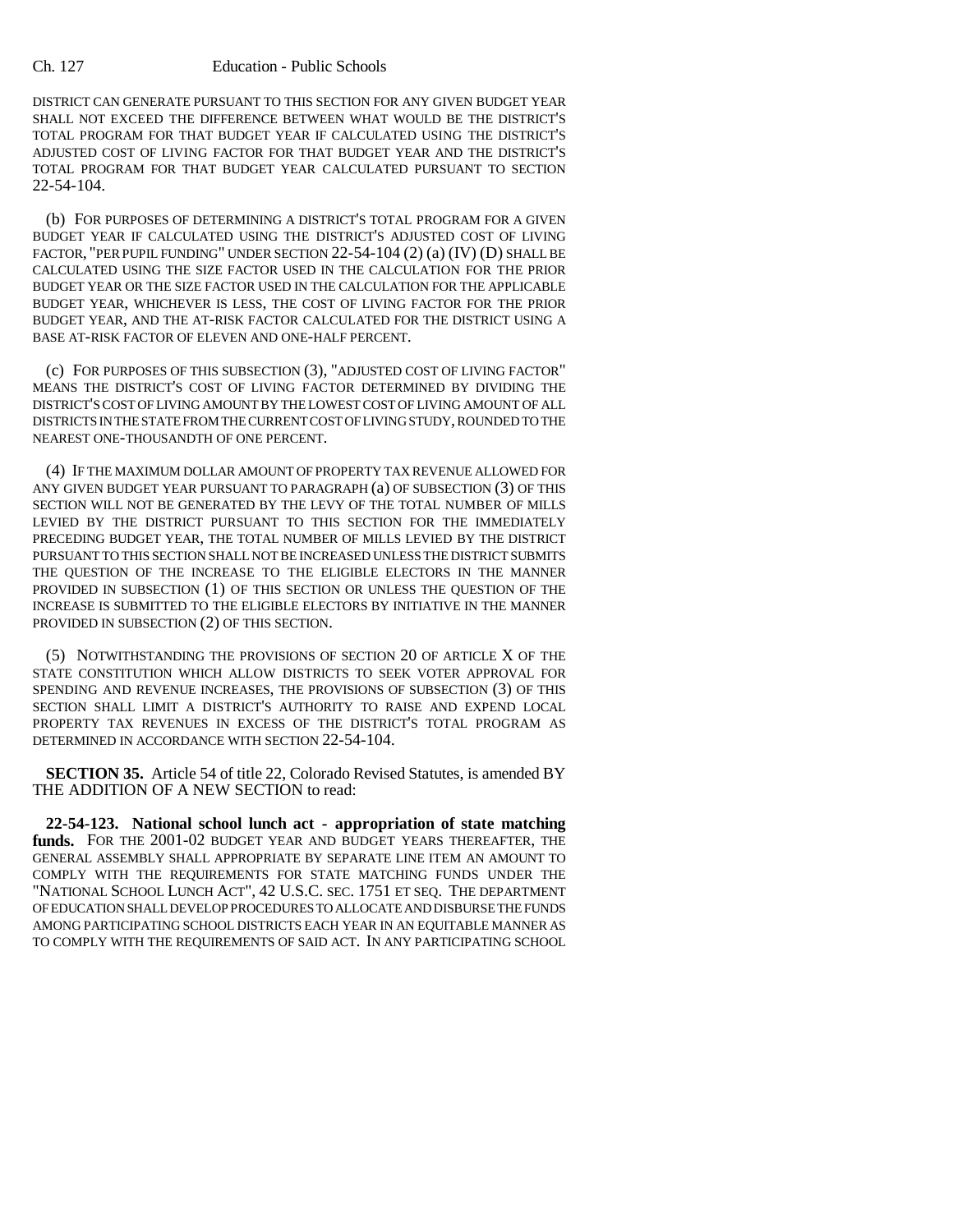DISTRICT THAT, PRIOR TO THE ENACTMENT OF THIS SECTION, SUBSIDIZED SCHOOL LUNCH SERVICE WITH MONEYS FROM THE SCHOOL DISTRICT'S GENERAL FUND, MONEYS RECEIVED BY SUCH SCHOOL DISTRICT PURSUANT TO THIS SECTION SHALL BE APPLIED IN ADDITION TO, AND NOT IN LIEU OF, THE AMOUNT OF THE SCHOOL DISTRICT'S SUBSIDY. ANY MONEYS RECEIVED PURSUANT TO THIS SECTION SHALL BE USED ONLY FOR THE PROVISION OF THE DISTRICT'S SCHOOL LUNCH PROGRAM.

**SECTION 36.** Article 7 of title 22, Colorado Revised Statutes, is amended BY THE ADDITION OF A NEW PART to read:

# PART 8 SUMMER SCHOOL GRANT PROGRAM

**22-7-801. Legislative declaration.** THE GENERAL ASSEMBLY HEREBY FINDS AND DECLARES THAT, FOR PURPOSES OF SECTION 17 OF ARTICLE IX OF THE STATE CONSTITUTION, ESTABLISHING A SUMMER SCHOOL GRANT PROGRAM TO PROVIDE FUNDING TO SCHOOL DISTRICTS FOR THE OPERATION OF INTENSIVE LITERACY AND READING COMPREHENSION EDUCATION SERVICES TO FOURTH AND FIFTH GRADE STUDENTS WHO SCORED AT THE UNSATISFACTORY PROFICIENCY LEVEL ON THE COLORADO STATE ASSESSMENT PROGRAM READING ASSESSMENT ADMINISTERED PURSUANT TO SECTION 22-7-409 FOR THE PREVIOUS GRADE IS AN IMPORTANT ELEMENT OF ACCOUNTABLE EDUCATION REFORM AND CONSTITUTES AN ACCOUNTABLE PROGRAM TO MEET STATE ACADEMIC STANDARDS. THEREFORE, THE SUMMER SCHOOL GRANT PROGRAM ESTABLISHED BY THIS PART 8 MAY RECEIVE FUNDING FROM THE STATE EDUCATION FUND CREATED IN SECTION 17 (4) OF ARTICLE IX OF THE STATE CONSTITUTION.

**22-7-802. Definitions.** AS USED IN THIS PART 8, UNLESS THE CONTEXT OTHERWISE REQUIRES:

(1) "DEPARTMENT" MEANS THE DEPARTMENT OF EDUCATION CREATED AND EXISTING PURSUANT TO SECTION 24-1-115, C.R.S.

(2) "ELIGIBLE STUDENT" MEANS A STUDENT WHO HAS:

(a) COMPLETED THE THIRD GRADE AND IS PREPARING TO ENTER THE FOURTH GRADE AND HAS SCORED AT THE UNSATISFACTORY PROFICIENCY LEVEL ON THE THIRD GRADE COLORADO STATE ASSESSMENT PROGRAM READING ASSESSMENT ADMINISTERED PURSUANT TO SECTION 22-7-409; OR

(b) COMPLETED THE FOURTH GRADE AND IS PREPARING TO ENTER THE FIFTH GRADE AND HAS SCORED AT THE UNSATISFACTORY PROFICIENCY LEVEL ON THE FOURTH GRADE COLORADO STATE ASSESSMENT PROGRAM READING ASSESSMENT ADMINISTERED PURSUANT TO SECTION 22-7-409.

(3) "GRANT PROGRAM" MEANS THE SUMMER SCHOOL GRANT PROGRAM CREATED PURSUANT TO SECTION 22-7-803.

(4) "STATE BOARD" MEANS THE STATE BOARD OF EDUCATION CREATED PURSUANT TO SECTION 1 OF ARTICLE IX OF THE STATE CONSTITUTION.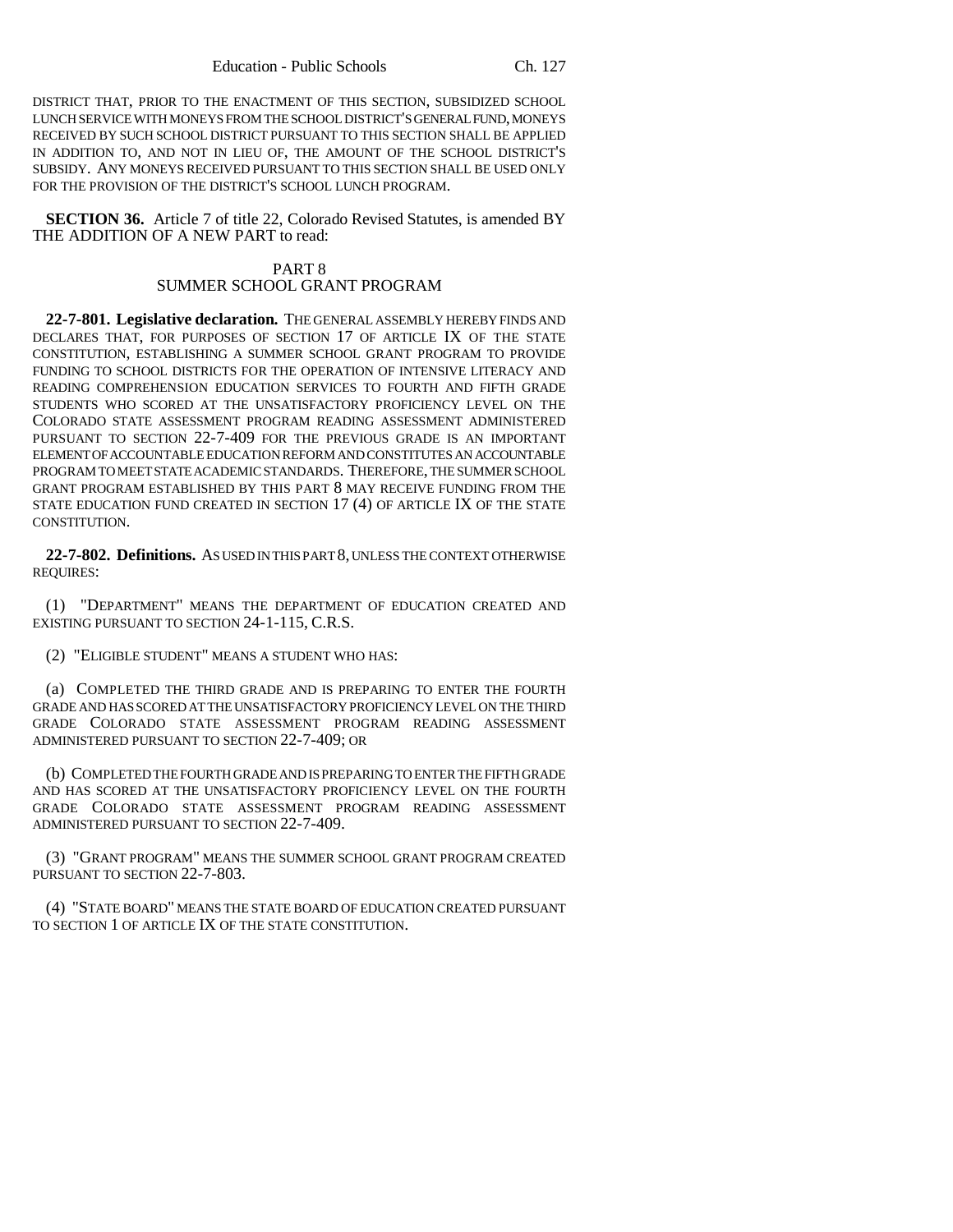**22-7-803. Summer school grant program - created - application - rules.** (1) THERE IS HEREBY CREATED IN THE DEPARTMENT THE SUMMER SCHOOL GRANT PROGRAM TO PROVIDE FUNDING TO SCHOOL DISTRICTS FOR THE OPERATION OF SUMMER SCHOOL READING PROGRAMS. THE SUMMER SCHOOL READING PROGRAMS SHALL BE DESIGNED TO PROVIDE INTENSIVE LITERACY AND READING COMPREHENSION EDUCATION SERVICES TO ELIGIBLE STUDENTS DURING THE SUMMER PRIOR TO BEGINNING FOURTH GRADE AND DURING THE SUMMER PRIOR TO BEGINNING FIFTH GRADE.

(2) TO PARTICIPATE IN THE PROGRAM, A SCHOOL DISTRICT SHALL FILE WITH THE DEPARTMENT AN APPLICATION IN A FORM SPECIFIED BY RULE OF THE STATE BOARD THAT DESCRIBES THE CURRICULUM THAT THE SCHOOL DISTRICT EXPECTS TO USE IN THE SUMMER SCHOOL READING PROGRAM AND THE NUMBER OF ELIGIBLE STUDENTS THAT THE SCHOOL DISTRICT ANTICIPATES WILL PARTICIPATE IN THE SUMMER SCHOOL READING PROGRAM.

(3) EACH SCHOOL DISTRICT THAT SUBMITS AN APPLICATION PURSUANT TO THIS SECTION SHALL RECEIVE A GRANT IN THE AMOUNT OF ONE HUNDRED DOLLARS FOR EACH ELIGIBLE STUDENT WHO IS ENROLLED IN THE SUMMER SCHOOL READING PROGRAM FOR EACH ACADEMIC YEAR. GRANTS SHALL BE PAID FROM THE SUMMER SCHOOL GRANT PROGRAM FUND CREATED IN SECTION 22-7-804.

(4) ON OR BEFORE SEPTEMBER 1, 2001, THE STATE BOARD SHALL PROMULGATE RULES IN ACCORDANCE WITH ARTICLE 4 OF TITLE 24, C.R.S., TO IMPLEMENT THE GRANT PROGRAM, INCLUDING BUT NOT LIMITED TO RULES SPECIFYING THE TIME FRAMES FOR SUBMITTING GRANT PROGRAM APPLICATIONS, THE FORM OF THE GRANT PROGRAM APPLICATION, AND THE TIME FRAMES FOR DISTRIBUTION OF THE GRANT MONEYS.

**22-7-804. Summer school grant program fund - created.** (1) THERE IS HEREBY CREATED IN THE STATE TREASURY THE SUMMER SCHOOL GRANT PROGRAM FUND, WHICH FUND SHALL BE MADE UP OF MONEYS APPROPRIATED THERETO FROM THE STATE GENERAL FUND OR FROM THE STATE EDUCATION FUND CREATED IN SECTION 17 OF ARTICLE IX OF THE STATE CONSTITUTION, AS WELL AS ANY MONEYS RECEIVED BY THE DEPARTMENT PURSUANT TO SUBSECTION (2) OF THIS SECTION. THE MONEYS IN SAID FUND ARE SUBJECT TO ANNUAL APPROPRIATION BY THE GENERAL ASSEMBLY TO THE DEPARTMENT FOR THE DIRECT AND INDIRECT COSTS OF IMPLEMENTING AND ADMINISTERING THE GRANT PROGRAM.

(2) ANY BEQUESTS, GIFTS, AND GRANTS RECEIVED BY THE DEPARTMENT TO BE USED FOR THE GRANT PROGRAM SHALL BE CREDITED TO THE SUMMER SCHOOL GRANT PROGRAM FUND.

**22-7-805. Reporting requirements.** (1) EACH SCHOOL DISTRICT THAT PARTICIPATES IN THE GRANT PROGRAM SHALL SUBMIT AN ANNUAL REPORT TO THE DEPARTMENT AFTER COMPLETION OF EACH ACADEMIC YEAR IN WHICH THE SCHOOL DISTRICT PARTICIPATES IN THE GRANT PROGRAM. EACH SCHOOL DISTRICT SHALL SUBMIT THE REPORT ON OR BEFORE OCTOBER 1 FOLLOWING THE COMPLETION OF AN ACADEMIC YEAR AND SHALL INCLUDE THE FOLLOWING INFORMATION:

(a) THE NUMBER OF ELIGIBLE STUDENTS ENROLLED IN THE SCHOOL DISTRICT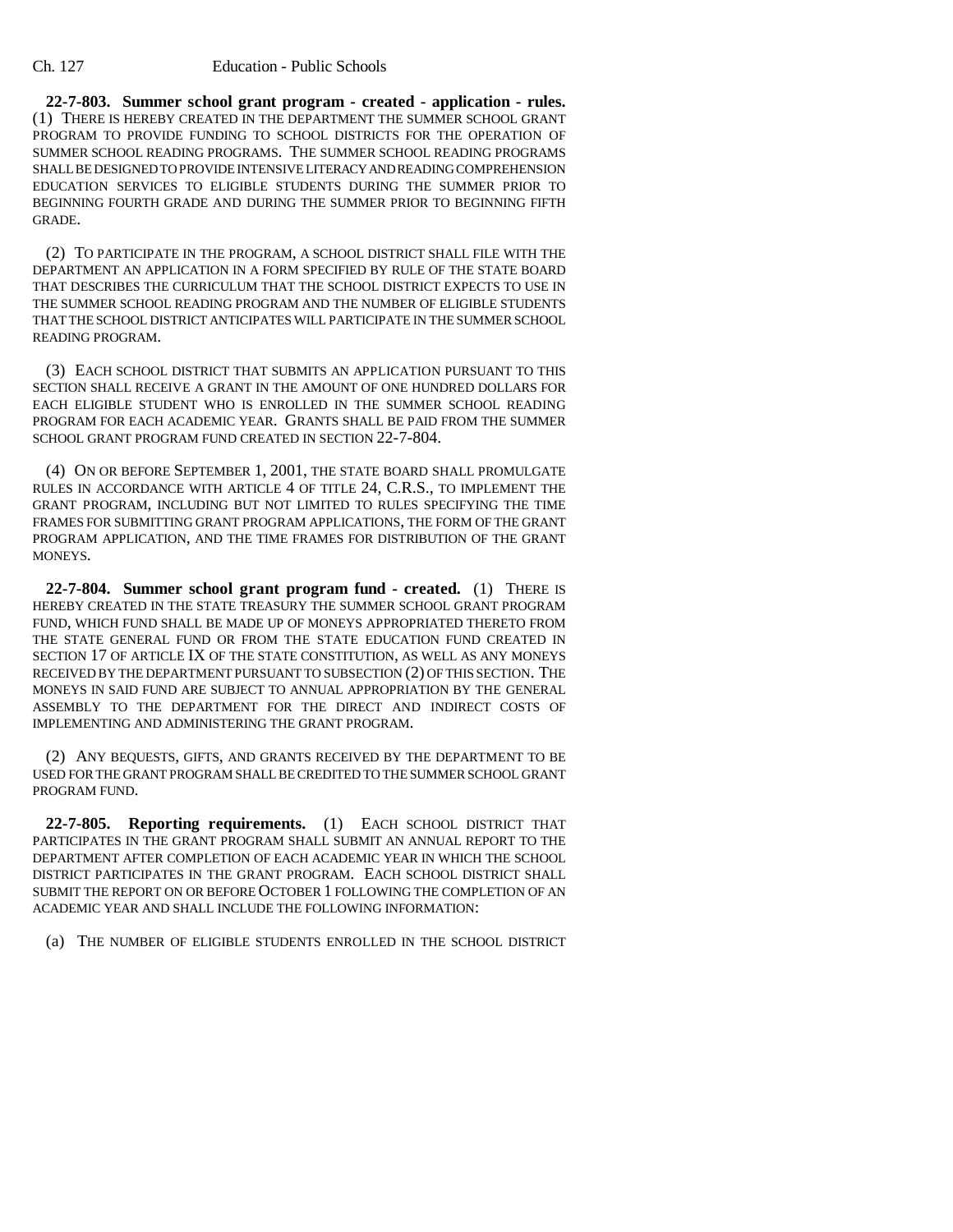DURING THE MOST RECENTLY COMPLETED ACADEMIC YEAR AND THE NUMBER OF ELIGIBLE STUDENTS WHO ENROLLED IN THE SUMMER SCHOOL READING PROGRAM;

(b) THE SUBSEQUENT PERFORMANCE LEVELS FOR READING AND WRITING, AS MEASURED BY ASSESSMENTS ADMINISTERED PURSUANT TO THE COLORADO STUDENT ASSESSMENT PROGRAM ESTABLISHED PURSUANT TO SECTION 22-7-409, OF ELIGIBLE STUDENTS WHO ENROLLED IN THE SUMMER SCHOOL READING PROGRAM; AND

(c) SUCH OTHER INFORMATION AS THE STATE BOARD MAY BY RULE REQUIRE TO ASSESS THE EFFECTIVENESS OF THE SUMMER SCHOOL READING PROGRAMS IMPLEMENTED BY THE SCHOOL DISTRICT AND THE GRANT PROGRAM.

**SECTION 37.** Part 1 of article 30.5 of title 22, Colorado Revised Statutes, is amended BY THE ADDITION OF A NEW SECTION to read:

**22-30.5-112.5. Charter schools - transportation plans.** IF A CHARTER SCHOOL'S CHARTER OR CONTRACT INCLUDES PROVISION OF TRANSPORTATION SERVICES BY THE SCHOOL DISTRICT, THE CHARTER SCHOOL AND THE SCHOOL DISTRICT SHALL COLLABORATE IN DEVELOPING A TRANSPORTATION PLAN TO USE SCHOOL DISTRICT EQUIPMENT TO TRANSPORT STUDENTS ENROLLED IN THE CHARTER SCHOOL TO AND FROM THE CHARTER SCHOOL AND THEIR HOMES AND TO AND FROM THE CHARTER SCHOOL AND ANY EXTRACURRICULAR ACTIVITIES. THE TRANSPORTATION PLAN MAY INCLUDE, BUT NEED NOT BE LIMITED TO, DEVELOPMENT OF BUS ROUTES AND PLANS FOR SHARING THE USE OF SCHOOL DISTRICT EQUIPMENT FOR THE BENEFIT OF STUDENTS ENROLLED IN CHARTER SCHOOLS OF THE SCHOOL DISTRICT AND STUDENTS ENROLLED IN OTHER SCHOOLS OF THE SCHOOL DISTRICT.

**SECTION 38. Appropriation - adjustments to the 2001 long bill.** (1) (a) In addition to any other appropriation, there is hereby appropriated, to the department of education, for the fiscal year beginning July 1, 2001, the sum of two million nine hundred thousand dollars (\$2,900,000), or so much thereof as may be necessary, for the implementation of section 22-7-609.5, Colorado Revised Statutes. Said sum shall be from the state education fund created in section 17 (4) of article IX of the state constitution.

(b) In addition to any other appropriation, there is hereby appropriated, to the department of education, for the fiscal year beginning July 1, 2001, the sum of five million three hundred eight thousand nine hundred sixty-one dollars (\$5,308,961), or so much thereof as may be necessary, for the implementation of section 22-54-124, Colorado Revised Statutes. Said sum shall be from the state education fund created in section 17 (4) of article IX of the state constitution.

(c) In addition to any other appropriation, there is hereby appropriated, to the department of education, for the fiscal year beginning July 1, 2001, from the state education fund created in section 17 (4) of article IX of the state constitution, to the state public school fund created in section 22-54-114, Colorado Revised Statutes, for allocation to the school capital construction expenditures reserve created in section 22-54-117, Colorado Revised Statutes, the sum of five million three hundred eight thousand nine hundred sixty-one dollars (\$5,308,961), and such sum, or so much thereof as may be necessary, is further appropriated to the department of education for the implementation of section 22-54-117, Colorado Revised Statutes.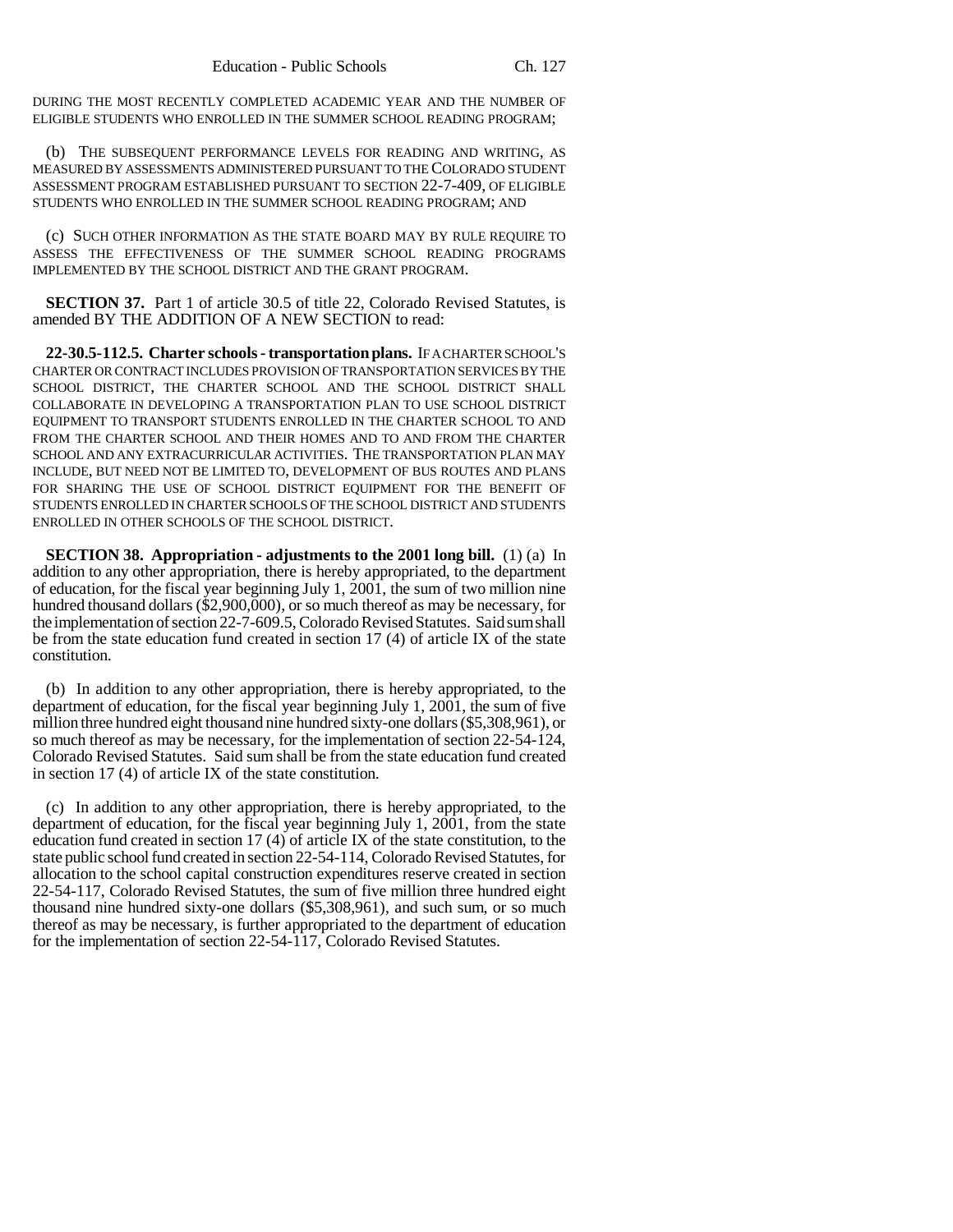(d) In addition to any other appropriation, there is hereby appropriated, to the department of education, for the fiscal year beginning July 1, 2001, the sum of two million four hundred seventy-two thousand six hundred forty-four dollars (\$2,472,644), or so much thereof as may be necessary, for the implementation of section 22-54-123, Colorado Revised Statutes. Said sum shall be from the state public school fund created in section 22-54-114, Colorado Revised Statutes.

(e) In addition to any other appropriation, there is hereby appropriated, to the department of education, for the fiscal year beginning July 1, 2001, the sum of nine hundred forty-five thousand eight hundred dollars (\$945,800), or so much thereof as may be necessary, for the implementation of part 8 of article 7 of title 22, Colorado Revised Statutes. Said sum shall be from the state education fund created in section 17 (4) of article IX of the state constitution.

(f) In addition to any other appropriation, there is hereby appropriated, to the department of education, for the fiscal year beginning July 1, 2001, the sum of fifty thousand dollars (\$50,000), or so much thereof as may be necessary, for the implementation of section 22-5-114, Colorado Revised Statutes. Said sum shall be from the state public school fund created in section 22-54-114, Colorado Revised Statutes.

(g) In addition to any other appropriation, there is hereby appropriated, to the department of education, for the fiscal year beginning July 1, 2001, the sum of three hundred eighty-eight thousand dollars (\$388,000), and 2.0 FTE, or so much thereof as may be necessary, for the implementation of section 22-7-603.5, Colorado Revised Statutes. Said sum shall be from the state education fund created in section 17 (4) of article IX of the state constitution.

(2) For the implementation of this act, appropriations made in the annual general appropriation act for the fiscal year beginning July 1, 2001, shall be adjusted as follows:

(a) The appropriation to the department of education for the state share of districts' total program funding is increased by nine million seven hundred fifteen thousand one hundred eighteen dollars (\$9,715,118). Of this amount, eight million eight hundred sixty-eight thousand four hundred eighty dollars (\$8,868,480) shall be from the state education fund created in section  $17$  (4) of article IX of the state constitution and eight hundred forty-six thousand six hundred thirty-eight dollars (\$846,638) shall be from the state public school fund created in section 22-54-114, Colorado Revised Statutes.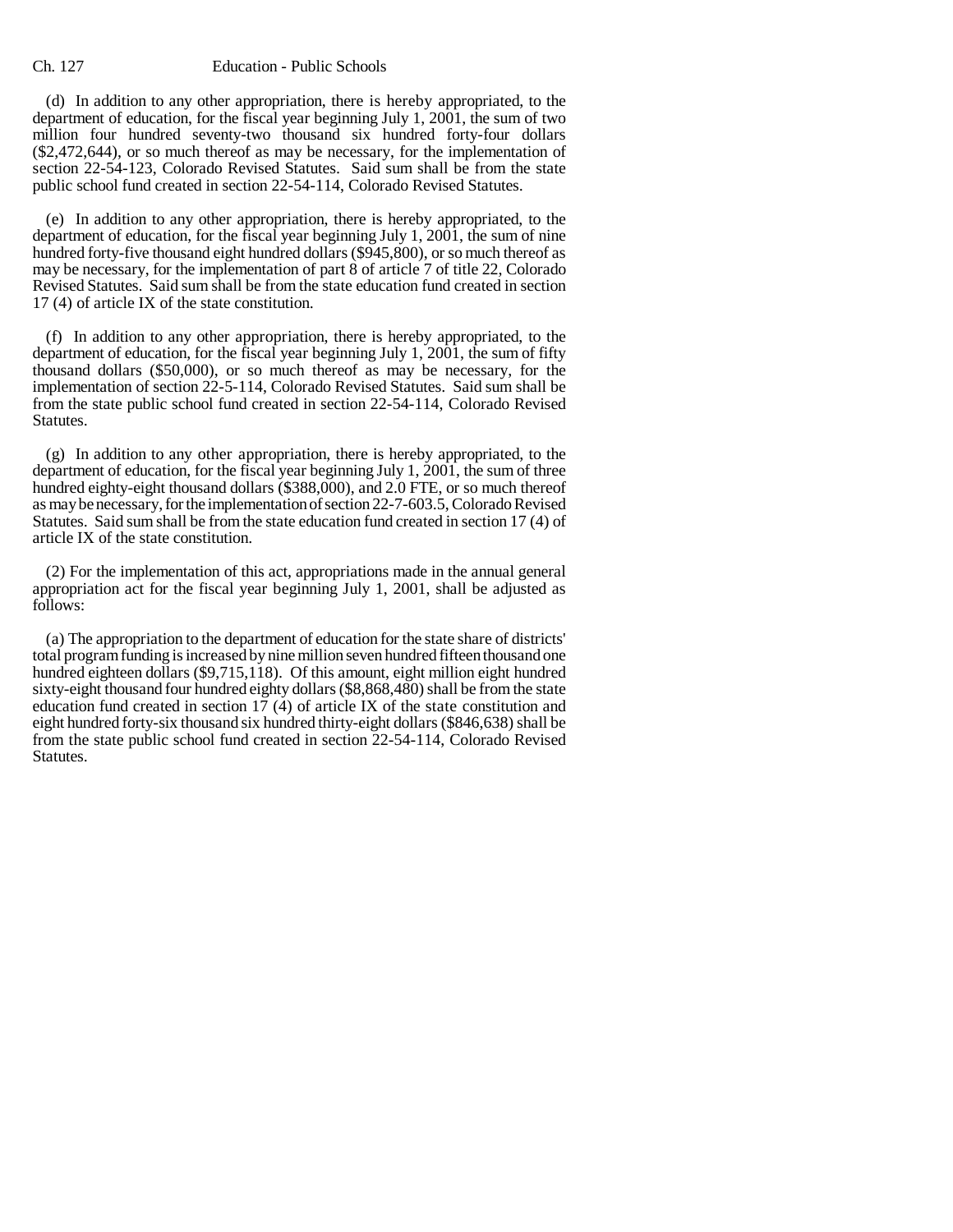|                 |              | APPROPRIATION FROM |               |              |               |              |
|-----------------|--------------|--------------------|---------------|--------------|---------------|--------------|
|                 |              |                    | GENERAL       |              | <b>CASH</b>   |              |
| ITEM &          |              | GENERAL            | <b>FUND</b>   | CASH         | <b>FUNDS</b>  | FEDERAL      |
| <b>SUBTOTAL</b> | <b>TOTAL</b> | <b>FUND</b>        | <b>EXEMPT</b> | <b>FUNDS</b> | <b>EXEMPT</b> | <b>FUNDS</b> |
|                 |              |                    |               |              |               |              |
| \$              |              |                    |               |              |               |              |

**SECTION 39.** Part III (3) and the affected totals of Part III of section 2 of chapter 413, Session Laws of Colorado 2000, as amended by section 1 of Senate Bill 01-181, enacted at the First Regular Session of the Sixty-third General Assembly, and as further amended by section 5 of Senate Bill 01-212, enacted at the First Regular Session of the Sixty-third General Assembly, are amended to read:

Section 2. **Appropriation.**

**PART III DEPARTMENT OF EDUCATION**

| (3) PUBLIC SCHOOL FINANCE              |               |               |                         |
|----------------------------------------|---------------|---------------|-------------------------|
| <b>State Share of Districts' Total</b> |               |               |                         |
| Program Funding <sup>27, 28, 29</sup>  | 2,036,958,382 | 1,972,521,551 | 54,436,831 <sup>b</sup> |
| Additional State Aid Related to        |               |               |                         |
| <b>Locally Negotiated Business</b>     |               |               |                         |
| Incentive Agreements                   | 1.937,066     | 1.937.066     |                         |
| Colorado Student Assessment            |               |               |                         |
| Program                                | 6,472,823     | 6,472,823     |                         |
| Small Attendance Center Aid            | 948.140       | 948.140       |                         |
| <b>Public School Transportation</b>    | 37, 101, 178  | 36,922,227    | 178.951(L)              |
|                                        |               | 31.068.972    | $6.032.206^{\circ}$     |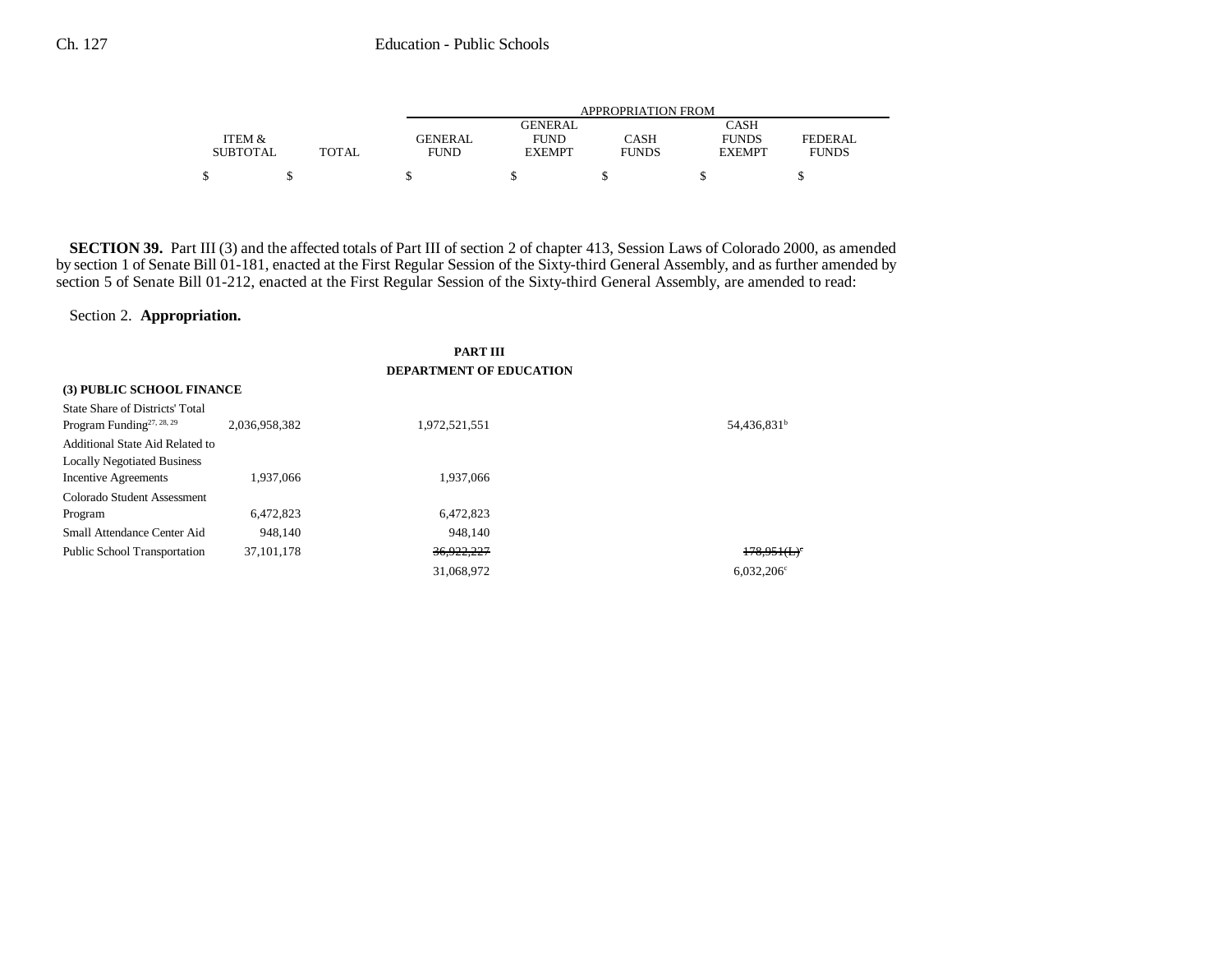| English Language Proficiency    |             |               |                |              |
|---------------------------------|-------------|---------------|----------------|--------------|
| Program                         | 5,166,694   | 3,101,598     | $350,500(T)^d$ | 1,714,596    |
|                                 |             |               | $(1.0$ FTE)    | $(1.8$ FTE)  |
| Special Education - Children    |             |               |                |              |
| with Disabilities               | 138,605,952 | 69,410,773    | $55,000(T)^d$  | 69,140,179   |
|                                 |             |               | $(0.6$ FTE)    | $(42.3$ FTE) |
| Special Education - Gifted and  |             |               |                |              |
| Talented Children <sup>30</sup> | 5,500,000   | 5.500,000     |                |              |
|                                 |             | 2.232.690.235 |                |              |

a This amount shall be from rental income earned on state trust lands.

<sup>b</sup> Of this amount, \$23,200,000 shall be from federal mineral leasing revenues deposited in the Public School Fund, \$19,000,000 shall be from interest earned on moneys in the Public School Fund, \$2,000,000 shall be from audit recoveries deposited in the Public School Fund, and  $\frac{2,428,007}{2,1428,007}$  \$10,236,831 shall be from Public School Fund reserves.

<sup>c</sup> This amount represents an estimate of categorical program support funds to be replaced with local property tax revenue OF THIS AMOUNT, \$5,853,255 SHALL BE FROM THE STATE PUBLIC SCHOOL FUND CREATED IN SECTION 22-54-114, C.R.S., AND \$178,951(L) SHALL BE FROM LOCAL FUNDS pursuant to Section 22-54-107, C.R.S. d These amounts shall be from federal funds appropriated in the Department of Human Services.

# **TOTALS PART III**

| <b>(EDUCATION)</b> <sup>5,6</sup> | $$2,476,016,080$ $$2,124,186,801$ |                 | \$12,456,905 | <del>\$73,691,960</del> \$265,680,414 |  |
|-----------------------------------|-----------------------------------|-----------------|--------------|---------------------------------------|--|
|                                   |                                   | \$2,118,333,546 |              | $$79.545.215^a$                       |  |

<sup>a</sup> Of this amount, \$14,507,662 contains a (T) notation, and \$178,951 contains an (L) notation.

Ch. 127

Education - Public Schools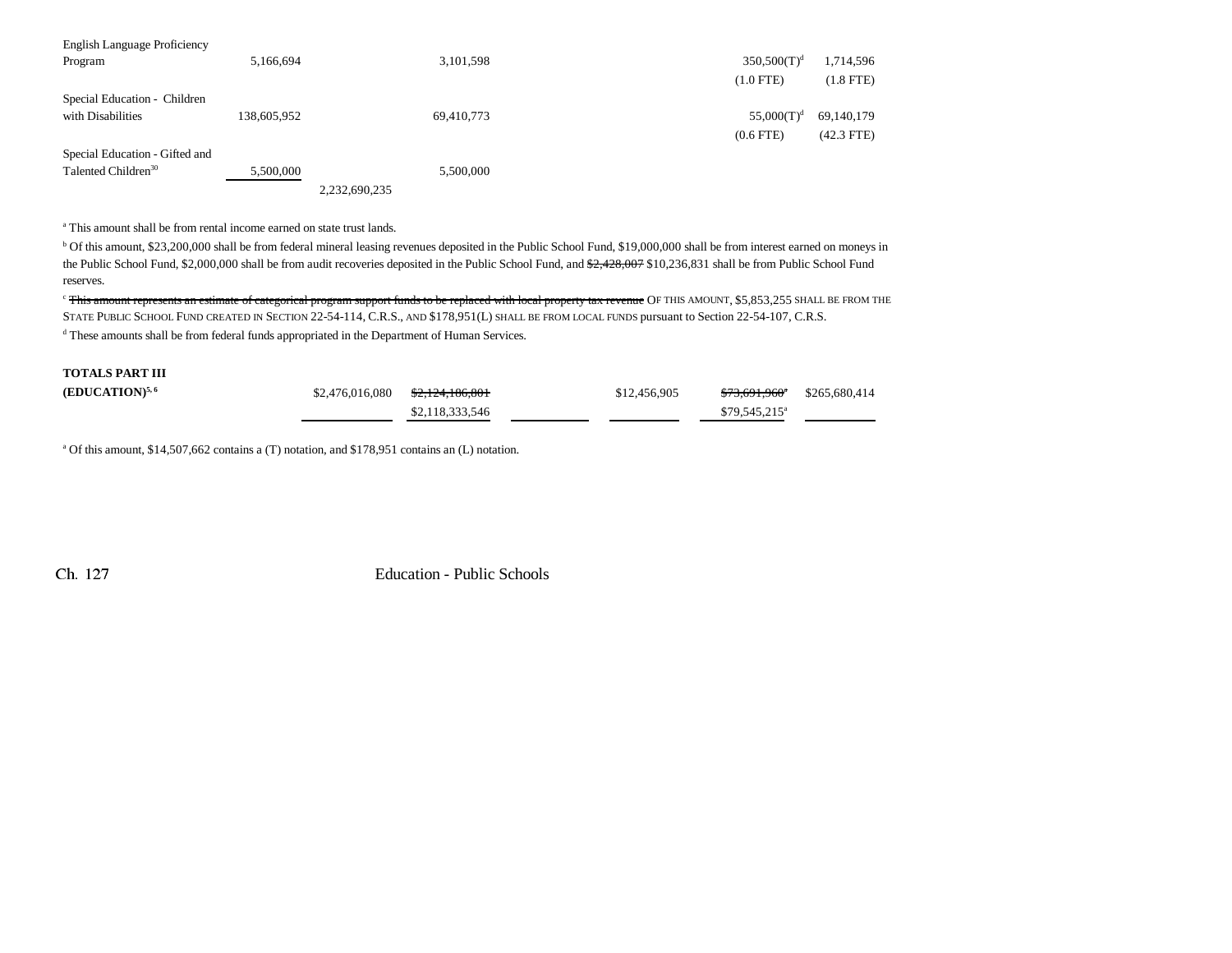|                 |       | APPROPRIATION FROM |               |              |               |              |
|-----------------|-------|--------------------|---------------|--------------|---------------|--------------|
|                 |       |                    | GENERAL       |              | CASH          |              |
| ITEM &          |       | GENERAL            | <b>FUND</b>   | CASH         | <b>FUNDS</b>  | FEDERAL      |
| <b>SUBTOTAL</b> | TOTAL | <b>FUND</b>        | <b>EXEMPT</b> | <b>FUNDS</b> | <b>EXEMPT</b> | <b>FUNDS</b> |
|                 |       |                    |               |              |               |              |
| \$              |       |                    |               |              |               |              |

**SECTION 40.** Part VII (7) (A) and the affected totals of Part VII of section 2 of chapter 413, Session Laws of Colorado 2000, as amended by section 1 of Senate Bill 01-185, enacted at the First Regular Session of the Sixty-third General Assembly, and as further amended by section 7 of Senate Bill 01-212, enacted at the First Regular Session of the Sixty-third General Assembly, are amended to read:

Section 2. **Appropriation.**

# **PART VII DEPARTMENT OF HUMAN SERVICES**

## **(7) CHILDREN, YOUTH AND FAMILIES**

| $(A)$ Child Welfare <sup>85, 86</sup> |             |              |                       |                           |
|---------------------------------------|-------------|--------------|-----------------------|---------------------------|
| Child Welfare Administration          | 1,871,678   | 1,458,549(M) | $50,692(T)^a$         | 362,437 <sup>b</sup>      |
|                                       | (28.0 FTE)  |              |                       |                           |
| Child Welfare Services <sup>87</sup>  | 263,056,077 | 102,859,298  | $105,085,042^{\circ}$ | $55,111,737$ <sup>d</sup> |
| Family and Children's                 |             |              |                       |                           |
| Programs                              | 42,564,610  | 26,664,653   | H,858,280°            | $4,041,677$ <sup>f</sup>  |
|                                       |             | 32,517,908   | $6,005,025^{\circ}$   |                           |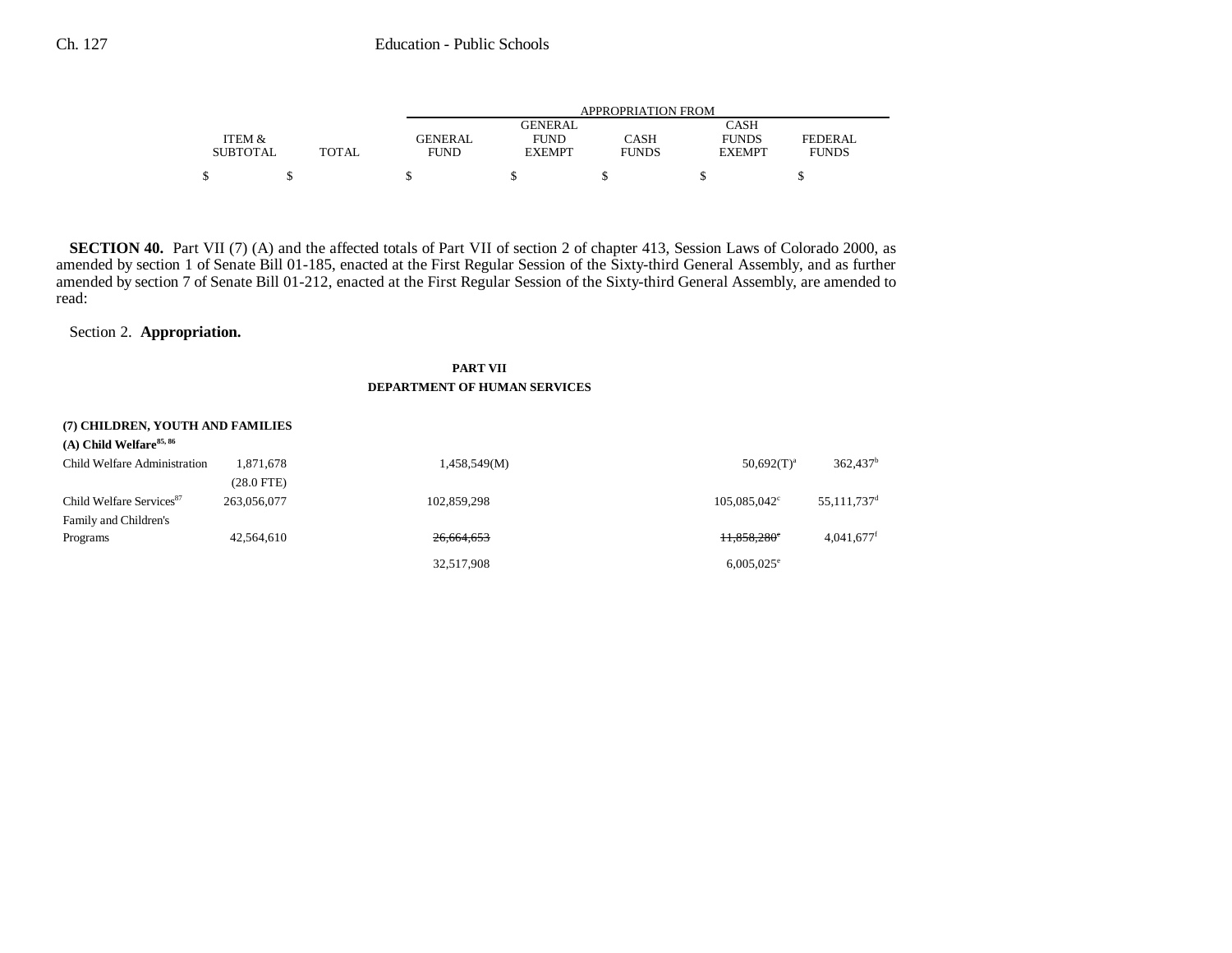|                                   | (3.0 FTE)   |                        |                          |
|-----------------------------------|-------------|------------------------|--------------------------|
| <b>Independent Living Program</b> | 400,579     |                        | $400,579$ <sup>f</sup>   |
| Family Preservation/Family        |             |                        |                          |
| <b>Support Program</b>            | 3,401,231   | 850,307 <sup>g</sup>   | $2,550,924$ <sup>h</sup> |
|                                   | $(2.0$ FTE) |                        |                          |
| <b>Expedited Permanency</b>       |             |                        |                          |
| <b>Planning Project</b>           | 4,207,891   | 4,207,891 <sup>i</sup> |                          |
| <b>Evaluation of Performance</b>  |             |                        |                          |
| <b>Agreement Pilot Projects</b>   | 400,000     | $200.000$ <sup>i</sup> | $200,000$ <sup>f</sup>   |
|                                   | 315,902,066 |                        |                          |

a This amount shall be from Medicaid funds appropriated to the Department of Health Care Policy and Financing.

b This amount shall be from Title IV-E of the Social Security Act.

c Of this amount, \$64,097,537(T) shall be from Medicaid funds appropriated to the Department of Health Care Policy and Financing, and \$40,987,505(L) shall be from local funds.

d Of this amount, \$28,550,223 shall be from Title IV-E of the Social Security Act, \$22,690,313 shall be from the Title XX Social Services Block Grant, and \$3,871,201 shall be from various sources of federal funds. Of the amount from the Title XX Social Services Block Grant, \$523,889 shall be from federal Temporary Assistance for Needy Families Block Grant Funds that have been transferred to programs funded by Title XX of the federal Social Security Act, as authorized under federal law. <sup>e</sup> Of this amount, \$8,118,915 \$2,265,660 shall be from reserves in the Family Issues Cash Fund pursuant to Section 26-5.3-106 (1.5), C.R.S., and \$3,739,365(L) shall be from local funds.

f These amounts shall be from Title IV-E of the Social Security Act.

g Of this amount, \$351,914 shall be from reserves in the Family Issues Cash Fund pursuant to Section 26-5.3-106 (1.5), C.R.S., and \$498,393(L) shall be from local funds. h This amount shall be from Title IV-B of the Social Security Act.

i These amounts shall be from reserves in the Family Issues Cash Fund pursuant to Section 26-5.3-106 (1.5), C.R.S.

#### **TOTALS PART VII**

| (HUMAN SERVICES) <sup>5, 6, 118, 119</sup> | \$1,755,475,688 | <del>\$490,220,780</del> * | $$71,319,404$ $$670,534,752$ $$523,400,752$ |  |
|--------------------------------------------|-----------------|----------------------------|---------------------------------------------|--|
|                                            |                 |                            |                                             |  |

Ch 127

Education - Public Schools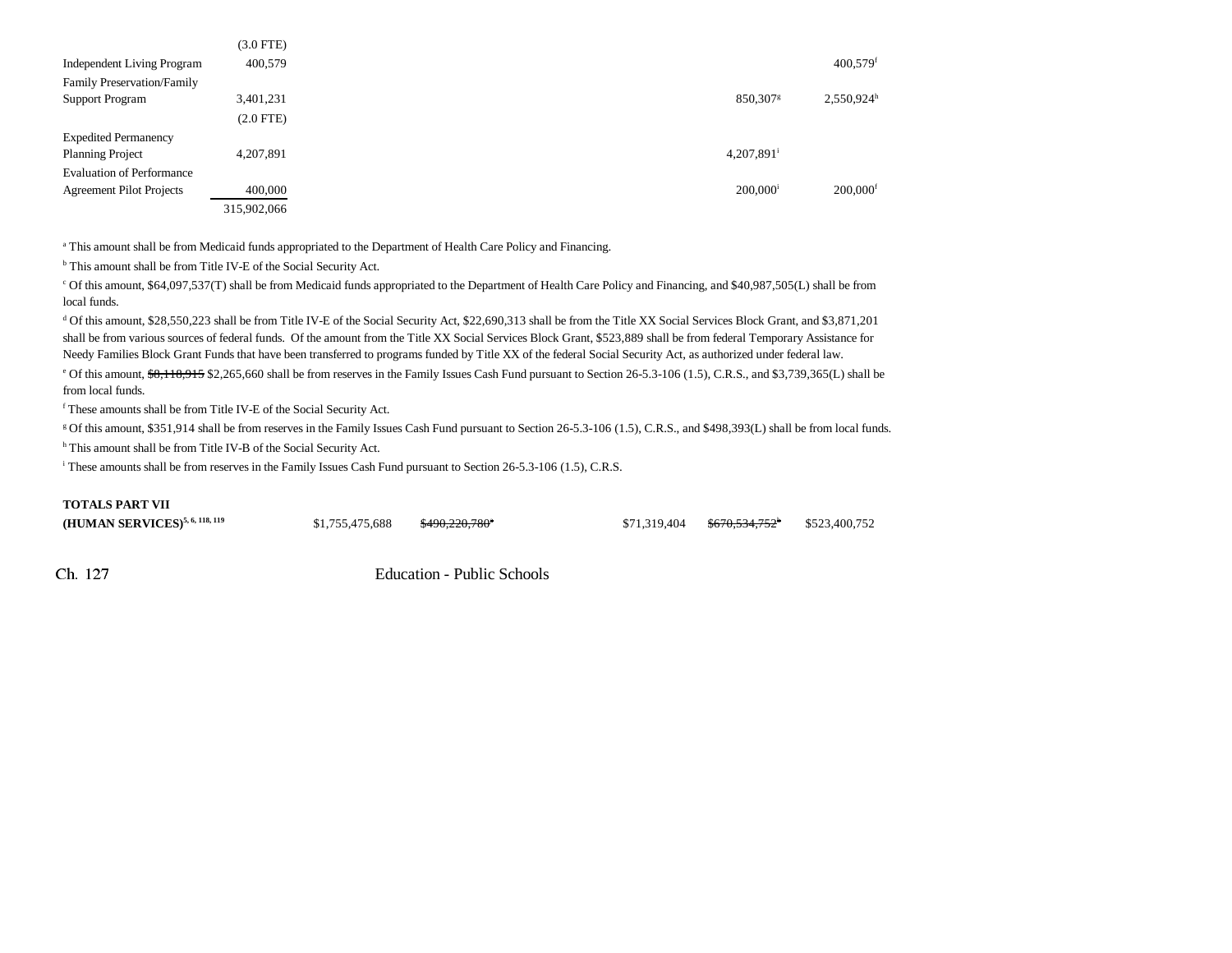Ch. 127 Education - Public Schools

 $$496,074,035^{\circ}$$  \$664,681,497<sup>b</sup>

<sup>a</sup> Of this amount, \$2,558,160 is appropriated pursuant to a final court order for Case #94-M-1417. This amount is exempt from the statutory limit on state General Fund appropriations pursuant to Section 24-75-201.1 (1) (a) (III) (B), C.R.S.

 $b$  Of this amount, \$507,152,603 contains a (T) notation, and \$100,916,908 contains an (L) notation.

**SECTION 41. Appropriation - adjustments to the 2001 long bill.** (1) For the implementation of this act, appropriations made in the annual general appropriations act for the fiscal year beginning July 1, 2001, shall be adjusted as follows:

(a) The general fund appropriation to the department of human services, division of child welfare, for family and children's programs, is decreased by five million eight hundred fifty-three thousand two hundred fifty-five dollars (\$5,853,255).

(b) The cash funds exempt appropriation to the department of human services, division of child welfare, for family and children's programs, is increased by five million eight hundred fifty-three thousand two hundred fifty-five dollars (\$5,853,255). Said sum shall be from the family issues cash fund created in section 26-5.3-106, Colorado Revised Statutes.

**SECTION 42. Appropriation - adjustments to the 2001 long bill.** (1) For the implementation of this act, appropriations made in the annual general appropriations act for the fiscal year beginning July 1, 2001, shall be adjusted as follows:

(a) The general fund appropriation to the department of education for the state share of districts' total program funding is increased by five million eight hundred fifty-three thousand two hundred fifty-five dollars (\$5,853,255).

(b) The cash funds exempt appropriation to the department of education for the state share of districts' total program funding is decreased by five million eight hundred fifty-three thousand two hundred fifty-five dollars (\$5,853,255). Said sum shall be from the state education fund created in section 17 (4) of article IX of the state constitution.

**SECTION 43. Appropriation - adjustments to the 2001 long bill.** (1) For the implementation of this act, appropriations made